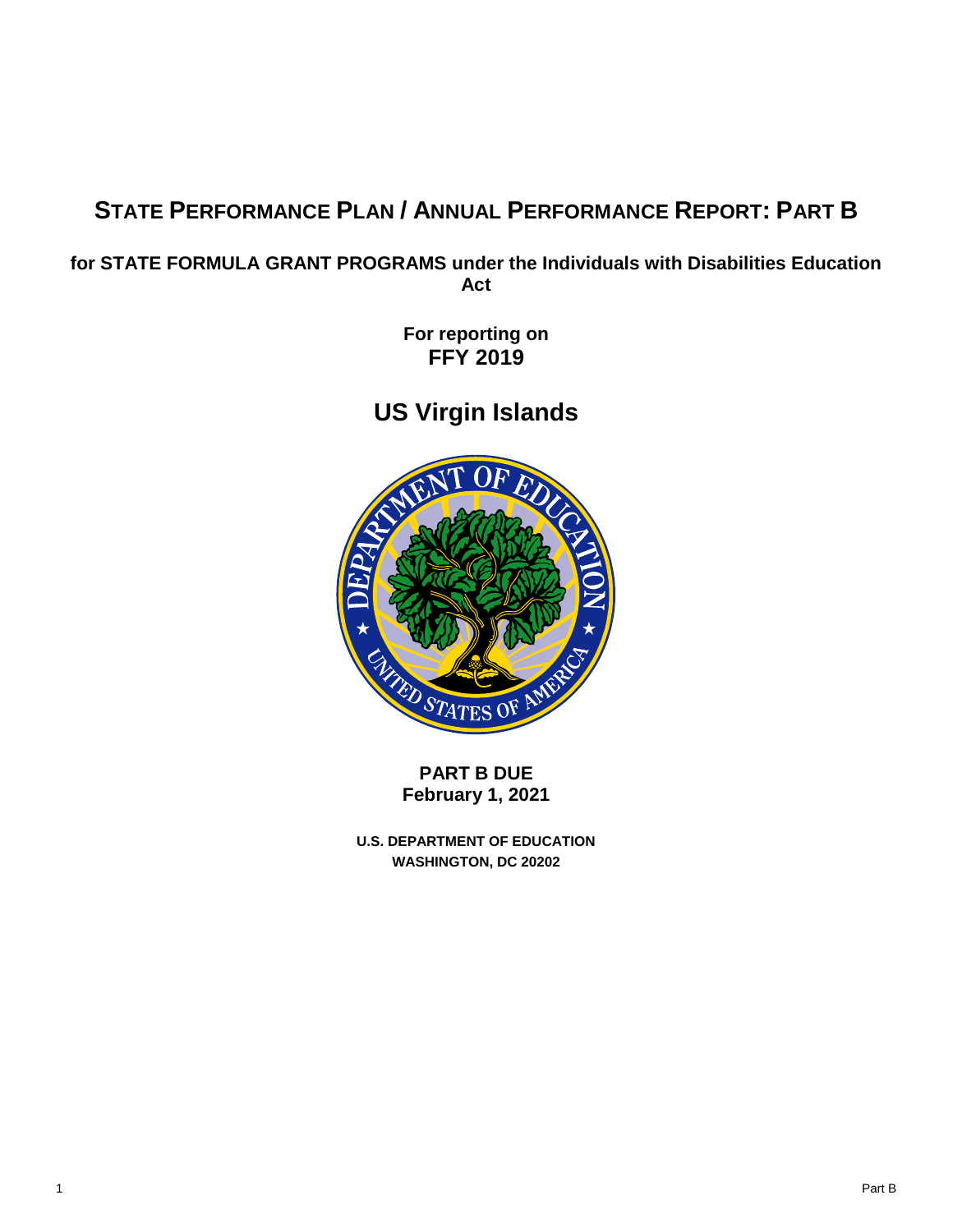# **Introduction**

# **Instructions**

Provide sufficient detail to ensure that the Secretary and the public are informed of and understand the State's systems designed to drive improved results for students with disabilities and to ensure that the State Educational Agency (SEA) and Local Educational Agencies (LEAs) meet the requirements of IDEA Part B. This introduction must include descriptions of the State's General Supervision System, Technical Assistance System, Professional Development System, Stakeholder Involvement, and Reporting to the Public.

# **Intro - Indicator Data**

### **Executive Summary**

The Virgin Islands Department of Education(VIDE), like all other State Educational Agencies ("SEAs"), is required to establish and maintain an effective system of general supervision in accordance with 34 CFR §300.600. As such, the Virgin Islands Department of Education (VIDE)State Office of Special Education (SOSE) has developed eight components in its general supervision system which is discussed in the preceding section of this document. The State Office of Special Education ("SOSE") as the SEA, is required, pursuant to 34 CFR §300.600 (a) – (d), to monitor and report on each Local Educational Agency's ("LEA") implementation of the Individuals with Disabilities Education Act (IDEIA) [20 USC § 1416(a)]. In addition, the VIDE/SOSE's Continuous Improvement Results-Focused Monitoring System (CIRFMS) is designed to promote improved educational outcomes for students with disabilities while ensuring the State meets the procedural and compliance requirements of the Individual with Disabilities Education Act (IDEIA).

As a result of the Centers for Disease Control and Prevention and Virgin Islands Department of Health guidelines relating to the COVID-19 National Emergency, during FFY 2019, (school year 2019-20) the VIDE shifted from an in-person instruction to a virtual instructional model for all students including students with disabilities. As a result of this, the Virgin Islands Department of Health guidelines relating to the COVID-19 National Emergency, for FFY 2019, (school year 2019-20) Spring 2020 (SY2019-20) Summative Assessments, the Virgin Islands Department of Education (VIDE) requested a waiver; pursuant to section 8401(b) of the Elementary and Secondary Education Act of 1965 (ESEA), as amended. As such, no Statewide Assessments were administered.

As noted in the VIDE/SOSE's State Performance Plan/Annual Performance Report SPP/APR submitted February 2019, (FFY 2017) the Territory experienced two Category Five Hurricanes (Irma and Maria), which significantly impacted the infrastructure of the Territory. Although the Territory has commenced with the rebuilding of the infrastructure, the impact of these Hurricanes coupled with the National Pandemic has significantly impacted the scheduling and carrying-out of technical assistance (TA) and professional development (PD) activities for the 2018-19 and 2019/20 school years. Although the VIDE/SOSE did not experience any significant data collection issues as a result of COVID-19 for FFY 2019, the VIDE/SOSE anticipates there may be some for FFY 2020; if this is the case , those concerns will be discussed in the respective indicators. While the VIDE/SOSE made some progress during the 2018-19 school year relative to the scheduling and carrying-out of professional development activities, the VIDE/SOSE is cognizant that it must devise an intensive plan to make progress and achieve high levels of evidence-based professional development activities for the current and upcoming school years. This plan will require that the VIDE/SOSE continue to collaborate and intensify its collaborative efforts with the District leadership team in both districts on devising an integrated, robust PD activity calendar in which activities support the learning of all students. Nevertheless, the VIDE/SOSE continues to evaluate the progress relative to the level of recovery and the necessary next steps relative to supporting TA and PD geared towards improving functional and educational outcomes for children and youth with disabilities and remains steadfast in its commitment to ensuring that the lives of the students and their families are enhanced. Thus, the VIDE/SOSE's goal is to create a paramount environment where growth is achieved by all administrators, educators, support personnel, and all students, more specifically children and youth with disabilities. This will be accomplished through continued engagement and increased involvement of all internal and external stakeholders. Furthermore, the promotion of great educational opportunities will always be at the forefront of the VIDE/SOSE as we strive to improve functional and academic outcomes for children and youth with disabilities and continue the ongoing implementation of the VIDE/SOSE's State Systemic Improvement Plan (SSIP). Thus, the VIDE/SOSE maintains active engagement and collaboration with internal and external stakeholders in developing, reviewing, and evaluating implementation data. Internal stakeholders include VIDE Leadership and other State Program Directors who are engaged in the development of the VIDE's Strategic Plan and other VIDE consultants from Curriculum and Instruction, English as a Second Language (ESL), and Information Technology (IT). External stakeholders include parents of children with disabilities, teachers, school administrators, district administrators of special education, and district curriculum coordinators. Meetings, including those with external and internal stakeholders, have been held to address all Phases of the SSIP and more importantly, yearly performance data to gauge/evaluate the implementation of the SSIP. Furthermore, the VIDE/SOSE also welcomes input from stakeholders on an informal basis.

#### **Additional information related to data collection and reporting**

The VIDE/SOSE has developed a comprehensive data system that enables the Territory to collect, analyze, and report timely, valid, and reliable Section 616 and Section 618 data as required by the IDEIA. The State has employed a Part B Data Manager who coordinates all data collection, analysis, and reporting requirements within special education. The Part B Data Manager works closely with personnel from the Office of Planning, Research Development (PRE), the VIDE division responsible for collecting, housing, and reporting all data based on numerous Federal and Territorial regulations. Additionally, the Data Manager provides ongoing technical assistance to each LEA to ensure they meet all reporting requirements, provide the necessary data clarifications and update on revisions/changes to reporting requirements of all 618 and 619 data.

In 2001, the VIDE/SOSE purchased a comprehensive online web-based special education student data management system ("GoalView") which serves as the online Individualized Education Program (IEP) system for the LEAs and provides a primary method of collecting Section 616 and Section 618 data for the VIDE/SOSE. The Part B Data Manager has worked and continues to work diligently with the developers/vendors of this application to customize it to meet the collection and reporting for the Virgin Islands Department of Education. All revisions and upgrades to the system are followed by intensive training and technical assistance regarding the use of GoalView. Trainings are provided to SOSE and LEA personnel. This web-based system ("GoalView") has numerous business rules with corresponding built-in edit checks which promote high levels of data quality. Additionally, GoalView provides data for required public reporting and is also used as a primary data source for all monitoring activities. Each year as necessary, the VIDE/SOSE personnel conducts on-site monitoring visits in each of the LEAs to verify that data in GoalView is consistent with the information contained in the students' IEPs and other associated records. More importantly, updates are implemented in accordance with the regulation and in consultation with the LEAs.

Furthermore, in some instances, additional data are obtained from the Office of Planning Research Evaluation (PRE) the data division that houses all data related to the VIDE's Student Information System (SIS) "PowerSchool". This comprehensive SIS serves as the primary collection tool for a variety of data collections including, but not limited to, enrollment data, assessment data, attendance data, co-teaching assignments, and discipline occurrences, and the accompanying incidences. The Virgin Islands Department of Education, State Office of Special Education, Part B Data Manager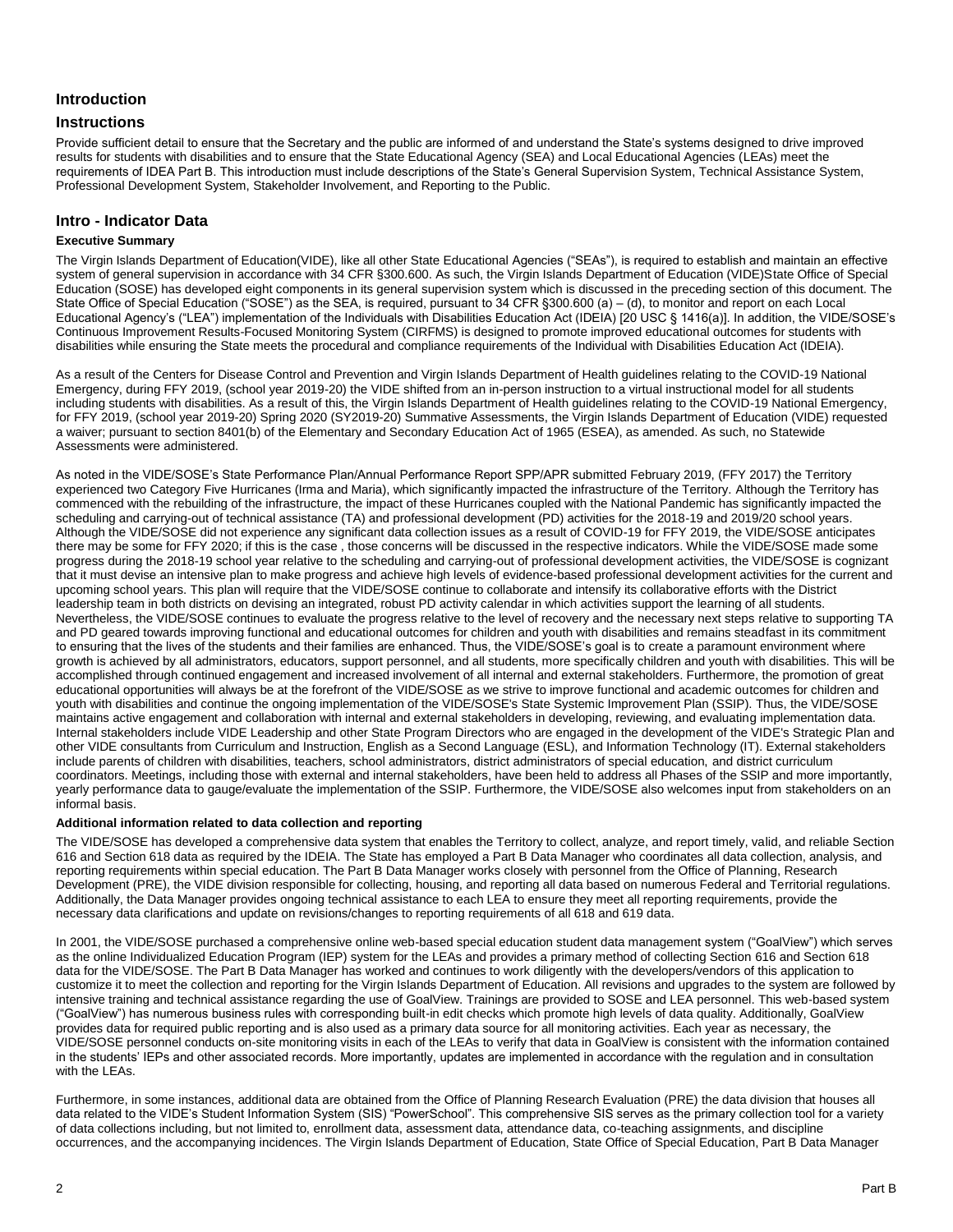works closely with personnel from the PRE to access data needed for 618 special education reporting such as assessment data, enrollment data, discipline reporting, and any additional school-level demographic data.

#### **Number of Districts in your State/Territory during reporting year**

2

#### **General Supervision System**

### **The systems that are in place to ensure that IDEA Part B requirements are met, e.g., monitoring, dispute resolution, etc.**

State Performance Plan(SPP)/Annual Performance Report(APR): In 2005, the VIDE/SOSE developed a State Performance Plan (SPP) that serves as an accountability mechanism for the Territory and the two Local Education Agencies' (LEAs) efforts to implement the requirements and purposes of IDEIA. This Plan describes how the Territory will improve implementation of the IDEIA over time, and currently includes seventeen indicators that provide a measurable indication of the VIDE's performance in specific legal priority areas under Part B. Some of the indicators reflect compliance requirements while others focus on improving results for students with disabilities (SWD). For each indicator, the VIDE/SOSE provides baseline data, targets, and the corresponding timelines established by the state.

Each year, the VIDE/SOSE reports its performance on the seventeen (17) targets identified in the SPP/APR. Together, the SPP and APR provide a robust foundation and a blueprint for the work of the VIDE/SOSE implementation and purposes of IDEIA. In FFY 2013, the SPP and APR were merged into one document and were submitted online annually in the specially designed platform, GRADS360 until recently. The submission process will continue in an online mode; however, beginning in February 2020, (FFY 2018), the newly designed module within the current EDFacts Metadata and Process System (EMAPS) platform has been utilized for compiling and submitting all SPP/APR indicators. Personnel within the VIDE/SOSE are assigned clusters of indicators and are individually responsible for collecting, and analyzing data, crafting/drafting responses, working collaboratively with the State Part B Data Manager to share the current progress in meeting targets with internal and external stakeholders, the Virgin Islands Panel on Special Education (VIAPSE), thus evaluating the implementation of each indicator. The VIAPSE is the primary Stakeholder group for the SPP/APR in the Territory. Advisory Panel members review indicator data, specifically trend data, and assist the VIDE/SOSE in establishing or revising as necessary targets for each indicator. Furthermore, External and CORE internal stakeholders have and continue to play a pivotal role in the development of the State Systemic Improvement Plan (SSIP), which was a new indicator in FFY 2013 and was developed in phases with accompanying implementation years. In April 2020, the FFY 2018 reporting of Phase IV, Year 5 of the SSIP was reported in Indicator seventeen (17).

#### Policies, Procedures, and Effective Implementation:

The VIDE/SOSE has coordinated the development of the Virgin Islands Department of Education Special Education Rules (VISER), as amended in 2009. These Rules are consistent with the requirements of IDEIA 2004 and are designed to ensure that all eligible children with disabilities are provided a Free Appropriate Public Education (FAPE) that emphasizes special education and related services designed to meet their unique needs and prepare them for further education, employment, and independent living; [34 C.F. R. § 300 .1 (a)] (b)]; ensure that the rights of children with disabilities and their parents are protected; [34 C.F.R. § 300 .1 (b)] (c)]; assist educational agencies in providing for the education of all children with disabilities; [34 C.F.R. § 300 .1 (c)], and assess and ensure the effectiveness of efforts to educate children with disabilities [34 C.F.R. § 300 .1 (d)]. The VISER Rules apply to the VIDE, the two LEAs within the Territory, and those public agencies with educational programs and schools.

Most importantly, the VISER provides the foundation for many of the other general supervision responsibilities in the Virgin Islands. For example, the VIDE/SOSE's integrated monitoring system examines LEAs on the implementation of the requirements outlined in VISER. Within the dispute resolution system, the regulations contained in VISER form the basis for the decisions made as a result of dispute resolution activities such as due process hearings.

In addition to the VISER, the VIDE/SOSE facilitated the development of the Territorial Special Education Procedures to support the two LEAs in uniformly implementing the requirements of the Individuals with Disabilities Education Improvement Act, as amended in 2004 (IDEA 2004), and the Virgin Islands Department of Education's Special Education Rules, as Amended in 2009 (VISER). This territorial procedural manual was developed to eliminate the likelihood of each district developing procedures individually. Teachers and administrators within each of the LEAs have been and continue to receive technical assistance on the procedures contained within this procedural manual.

#### Integrated Monitoring:

A key component of the VIDE/SOSE's general supervision system is its integrated monitoring activities. Similar to other states and territories, the VIDE's monitoring systems have historically focused on procedural compliance with the (IDEIA) program requirements. However, with a shift in focus on resultsdriven outcomes for all students, the VIDE/SOSE, in collaboration with its CORE internal stakeholders and other VIDE divisions, has instituted several initiatives, specifically, research-based strategies to improve result-focused functional and educational goals for students with disabilities. As a result, there has been a steady improvement in these areas. In June 2012, the VIDE/SOSE initiated a comprehensive review of the Territory's Integrated Monitoring System with assistance from the Southeast Regional Resource Center (SERRC) and the Data Accountability Center (DAC). As a result of this review, the VIDE/SOSE has made substantial revisions to the monitoring system that transforms from a model of procedural monitoring to one of continuous improvement with a focus on improving student academic and functional outcomes for children and youth with disabilities.

Using the concepts of continuous improvement and focused monitoring adopted by the United States Department of Education (USDOE), Office of Special Education Programs (OSEP), the VIDE/SOSE has designed the Continuous Improvement and Focused Monitoring System (CIFMS) to promote continuous, equitable educational improvement for students with disabilities (SWD) while ensuring continued procedural compliance. In this new monitoring system, the fidelity of compliant practices is supported using a tiered monitoring approach that enables the VIDE/SOSE to "monitor" all districts every year. This monitoring is accomplished using a "systematic collection and analysis of data" to document progress and continuous improvement through the provision of technical assistance and targeted professional development.

Tier One monitoring activities are implemented for all districts in the Territory to enforce compliance and improve results. Tier Two monitoring activities are implemented for selected districts based on their compliance and/or performance levels and needs which are based on each LEA district's performance relative to APR state targets and are either triggered by the previous Tier's data or the state's monitoring cycle. Typically, Tier Three's monitoring activities are implemented for districts that demonstrate a need for intensive supports to timely correct any area of non-compliance and/or improve results. The following chart provides a visual representation of monitoring activities conducted at each Tier of the Continuous Improvement and Focused Monitoring System. These differentiated monitoring activities are described in detail in the VIDE's/SOSE's monitoring manual.

#### **Technical Assistance System**

**The mechanisms that the State has in place to ensure the timely delivery of high quality, evidenced based technical assistance and support to LEAs.**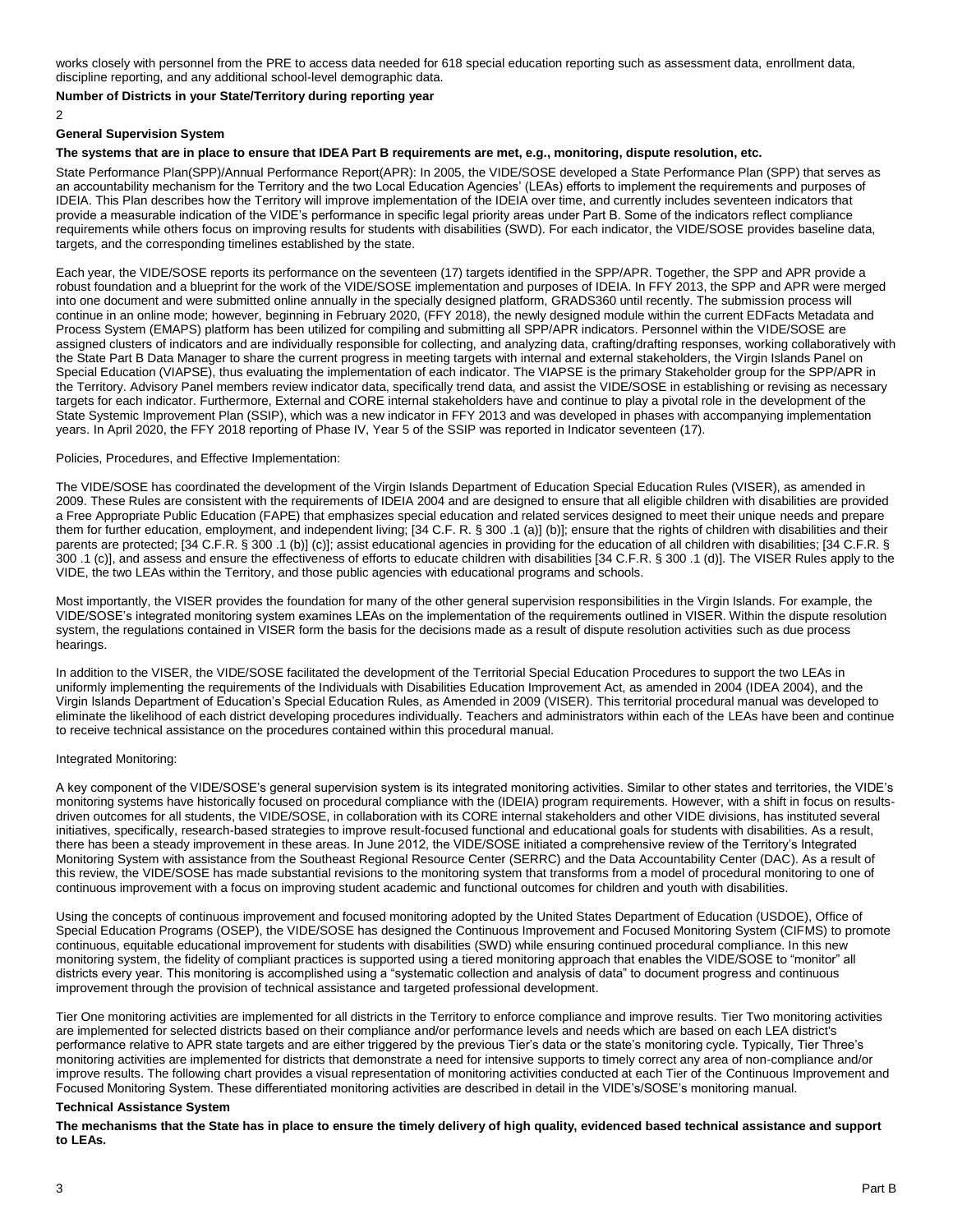General, targeted, and intensive technical assistance activities are primarily driven by data collected and the needs of the LEAs. Moreover, the VIDE/SOSE provides differentiated technical assistance to LEAs to support them in meeting the regulatory requirements of IDEIA and to assist them in implementing programs and practices that lead to improved educational outcomes for all children/youth with disabilities. Technical assistance information is shared through the following medians; email, conference calls, and face-to-face meetings (before the onset of COVID-19). Additional information about the VIDE/SOSE system of technical assistance is included in the separate item for technical assistance.

In order to continue to provide technical assistance to LEA, the VIDE/SOSE continue to consult with TA providers from a variety of federally-funded technical assistance centers such as the National Association of State Directors of Special Education (NASDSE ), Early Childhood Technical Assistance Center(ECTAC), the National Technical Assistance Center on Transition (NTACT) formerly the National Secondary Transition Technical Assistance Center, Technical Assistance for Excellence in Special Education (TAESE), the National Center for Systemic Improvement (NCSI)-WestED, and the IDEA Data Center (IDC) to obtain information and resources that can be used in the provision of technical assistance to LEAs. Having on-going access to these national experts and additional resources provided has been very helpful to the VIDE/SOSE. The VIDE/SOSE continues its membership in the National Center for Systemic Improvement(NCSI) Language and Literacy Cross-State Learning Collaborative. Membership in this collaborative enables the VIDE/SOSE to continue implementation of educational strategies, specifically reading, evaluation of selected strategies, and most importantly sustainability that will aid in improving educational outcomes for all children/youth with disabilities.

The VIDE/SOSE maintains a comprehensive system of professional development that strikes a balance between improving compliant practices related to the regulatory requirements of IDEIA and supporting educators in the implementation of evidence-based practices that lead to improved outcomes for all children/youth with disabilities. Professional development is provided by VIDE/SOSE, technical assistance providers from OSEP-funded centers, and private consultants. Although for the FFY 2018, the VIDE did reestablish the customary full school day the VIDE/SOSE continued to encounter further challenges (see executive summary) challenges relative to the quantity of completed professional learning opportunities for FFY 2019(SY2019/2020).

VIDE/SOSE provides technical assistance to the identified LEA to assist them in developing a Corrective Action Plan (CAP), and with implementing the activities needed to correct the noncompliance. The report includes timelines for correction of noncompliance. Furthermore, for any noncompliance to be considered corrected the LEA must ensure that it is meeting both prongs of Memo 09-02. This includes evidence that the district (1) is correctly implementing the specific regulatory requirements (i.e., achieved 100% compliance) based on a review of updated data such as data subsequently collected through on-site monitoring or the State's data system (e.g., GoalView); and (2) has corrected each individual case of noncompliance unless the child is no longer within the jurisdiction of the LEA, consistent with OSEP Memo 09-02. A letter is issued to the respective LEA once correction of the noncompliance has been verified, consistent with both prongs of Memo 09-02, as cited above.

In addition to the CAP, the VIDE/SOSE provides targeted technical assistance to the district to support them in correcting noncompliance. When noncompliance is more systemic or longstanding, the technical assistance becomes more intensive. Sanctions can be applied if indicated. Also, for FFY 2018, the VIDE/SOSE funded some on-site quality professional development opportunities because many educators and administrators had difficulty accessing professional development opportunities on the U.S. mainland. The number of on-site PD opportunities where somewhat limited which was due to scheduling conflicts with other district-based PD. Some of the topics addressed during these sessions included job-embedded researched-based instructional strategies to aid with improving instruction in the general education core curriculum and supporting compliant practices relative to secondary transition.

#### **Professional Development System**

#### **The mechanisms the State has in place to ensure that service providers have the skills to effectively provide services that improve results for students with disabilities.**

The Virgin Islands Department of Education/State Office of Special Education (VIDE/SOSE) maintains a comprehensive system of professional development that strikes a balance between improving compliant practices related to the regulatory requirements of IDEA and supporting educators in the implementation of evidence-based practices that lead to improved outcomes for students with disabilities. Professional development is provided by VIDE/SOSE's team, technical assistance providers from OSEP-funded centers, and private consultants. Until March 2020, most professional learning activities occurred as face-to-face professional development sessions. Due to the ongoing presence of the COVID-19, the VIDE/SOSE was unable to provide on-site professional development sessions. During FFY 2019, the VIDE/SOSE was able to offer online courses to administrators, teachers, paraprofessionals, and other professionals. More importantly, the VIDE/SOSE continue to collaborate with the LEAs to investigate ways to improve online and virtual learning and teaching instructional strategies and accessibility for teachers, administrators, and paraprofessionals to aid with increase student academic engagement and growth. Additionally, School Improvement Teams/Data Chat teams have been established at many schools and provide an avenue for sharing information (e.g. instructional strategies, data interpretation, effective classroom practices) with school personnel.

As in the past, a significant amount of professional development has focused on meeting the requirements related to secondary transition as reported in Indicator 13. To continue to maintain this trend, the VIDE/SOSE personnel obtained training from the National Technical Assistance Center (NTAC) and then customized this professional development for district personnel. VIDE/SOSE continues to work diligently to provide heightened professional development to teachers and other school-based personnel in each LEA related to this indicator. Consequently, the LEAs have been able to maintain compliance with Indicator 13 of the SPP/APR.

The VIDE/SOSE has shifted its emphasis to professional learning activities that focus on improving results for students with disabilities. The VIDE/SOSE has partnered and continues to partner with personnel from other VIDE divisions and the two LEAs to implement many of these activities. The following section provides a brief overview of many of the results-related professional development activities:

#### **Stakeholder Involvement**

### **The mechanism for soliciting broad stakeholder input on targets in the SPP, including revisions to targets.**

The Virgin Islands Advisory Panel for Special Education (VIAPSE) is the primary stakeholder group for the VIDE/SOSE. In April 2017, new members were selected and officers were selected by members to various subcommittees to serve on the panel. Members, who are appointed by the Governor of the Virgin Islands, serve a term of three years. The Advisory Panel is comprised of members that are parents of children with disabilities, individuals with disabilities, and teachers and administrators. The panel also includes individuals from other private and public agencies involved in the education of children with disabilities. Additionally, key internal and external stakeholders are given an opportunity to provide input on the targets for the SPP.

The VIAPSE's primary purpose is to advise the VIDE/SOSE on the provision of special education and related services for children with disabilities. For FFY 2019, Stakeholders-VIAPSE and other VIDE internal stakeholders were provided with data for results and compliance Indicators. The VIDE/SOSE requested its Stakeholders to review data provide suggestions and feedback on various approaches/strategies to improve results specifically for all Indicators. Some of these suggestions included: (e.g. career exploration, social media platform, heighten community engagement). In addition, recommendations for targets for the remaining years of the SPP/APR was requested and discussed.

For FFY 2016 and 2017panel members received professional development training from the Technical Assistance for Excellence in Special Education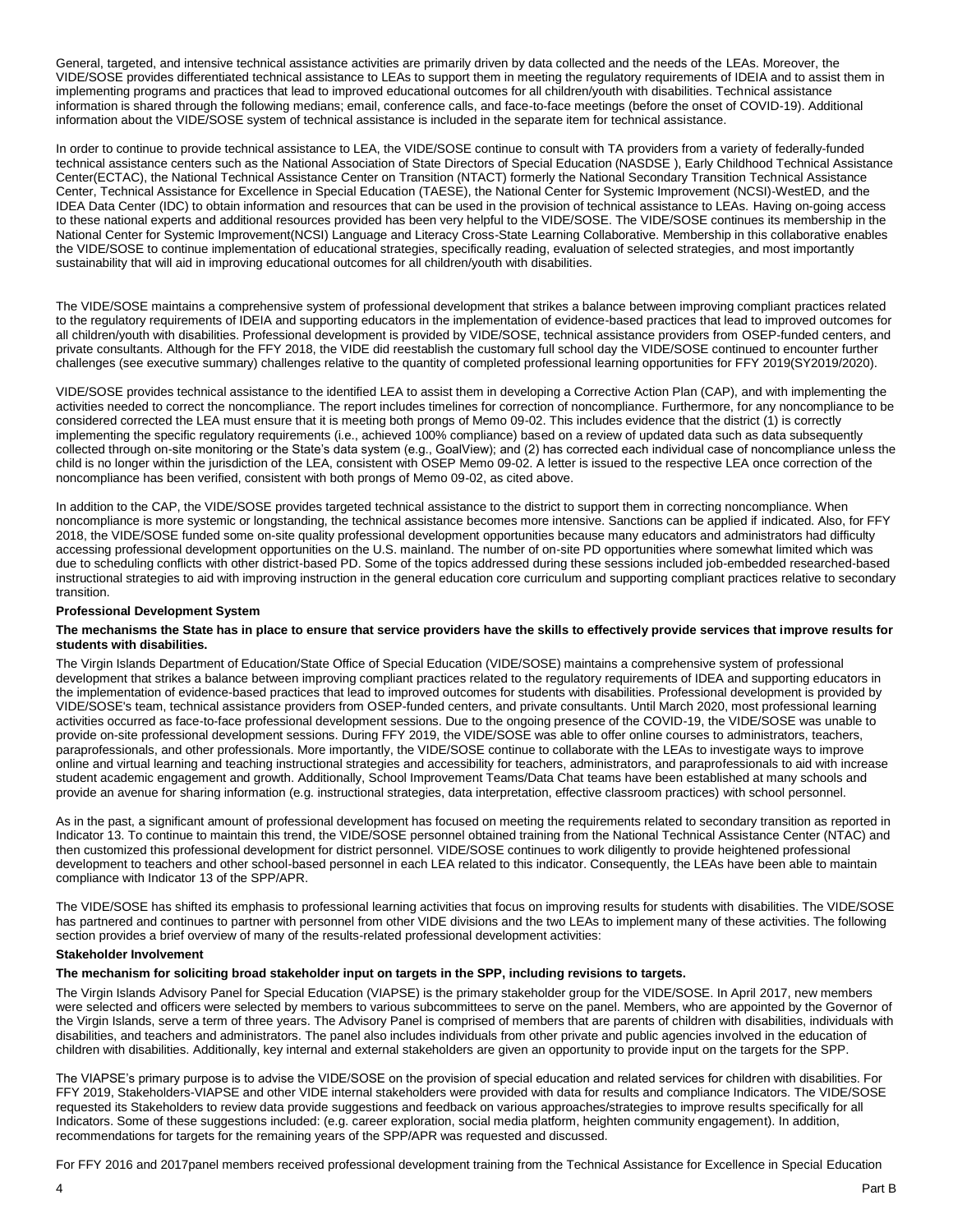(TAESE), which enhanced their advisory role and developed committees and activities that will support special education through students and family engagement.

**Apply stakeholder involvement from introduction to all Part B results indicators (y/n)**

YES

#### **Reporting to the Public**

**How and where the State reported to the public on the FFY18 performance of each LEA located in the State on the targets in the SPP/APR as soon as practicable, but no later than 120 days following the State's submission of its FFY 2018 APR, as required by 34 CFR §300.602(b)(1)(i)(A); and a description of where, on its Web site, a complete copy of the State's SPP, including any revision if the State has revised the SPP that it submitted with its FFY 2018 APR in 2020, is available.**

Public Reporting:

As required by 34 CFR §300.602(b)(1)(i)(A) the VIDE/SOSE's public reporting for FFYs FFY 2016. 2017, and 2018, of each LEAs performance can be accessed on the Virgin Islands Department of Education's homepage web portal www.vide.vi homepage first click on the "Our Divisions" tab, then click on Special Education. In addition to each LEA performance, public access is available for a complete copy of the State's SPP, which includes no revisions to the submitted FFY 2015 APR.

To access public reports of assessment participation and performance results, as required by 34 CFR §300.160(f), complete the following : (a) visiting the Virgin Islands Department of Education's webpage at www.vide.vi (b) click on "Our Divisions" tab then (c) select Planning Research and Evaluation tab,(d)click on the Virgin Islands Report Card tab (e) Transitional Report Card (2014-15 to present Report Card), and under the menu of Transitional Report select Assessment Participation Rate or Assessment Proficiency Rate. Note, Reports may take a moment to generate, works best when allowed to generate the most recent Assessment school year (2018/19). Once the latter is completed select the desired area in the respective drop-down menu(s) (e.g. school year).

# **Intro - Prior FFY Required Actions**

In the FFY 2019 SPP/APR, the VIDOE must report FFY 2019 data for the State-identified Measurable Result (SiMR). Additionally, the VIDOE must, consistent with its evaluation plan described in Phase II, assess and report on its progress in implementing the SSIP. Specifically, the VIDOE must provide: (1) a narrative or graphic representation of the principal activities implemented in Phase III, Year Five; (2) measures and outcomes that were implemented and achieved since the VIDOE's last SSIP submission (i.e., April 1, 2020); (3) a summary of the SSIP's coherent improvement strategies, including infrastructure improvement strategies and evidence-based practices that were implemented and progress toward short-term and long-term outcomes that are intended to impact the SiMR; and (4) any supporting data that demonstrates that implementation of these activities is impacting the VIDOE's capacity to improve its SiMR data.

## **Response to actions required in FFY 2018 SPP/APR**

# **Intro - OSEP Response**

The Department has imposed Specific Conditions on the Virgin Islands' FFY 2020 IDEA Part B grant award and those Specific Conditions are in effect at the time of the determination.

Due to the circumstances created by the COVID-19 pandemic, and resulting school closures, the Virgin Islands does not have any FFY 2019 data for Indicator 17.

## **Intro - Required Actions**

OSEP notes that the Virgin Islands submitted verification that the attachment(s) complies with Section 508 of the Rehabilitation Act of 1973, as amended (Section 508). However, one or more of the Indicator 17 attachments included in the Virgin Islands' FFY 2019 SPP/APR submission are not in compliance with Section 508 and will not be posted on the U.S. Department of Education's IDEA website. Therefore, the Virgin Islands must make the attachment(s) available to the public as soon as practicable, but no later than 120 days after the date of the determination letter.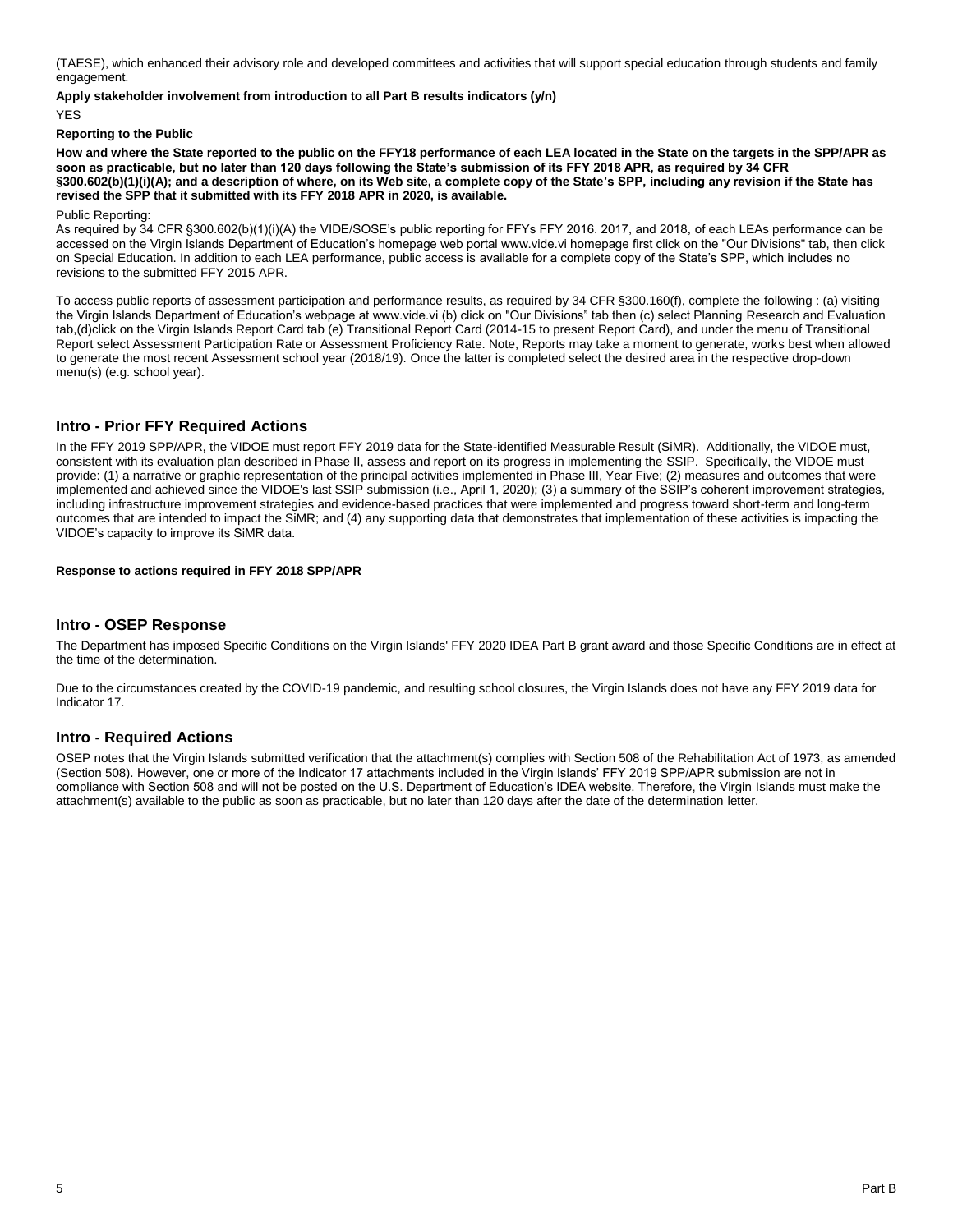# **Indicator 1: Graduation**

# **Instructions and Measurement**

### **Monitoring Priority:** FAPE in the LRE

**Results indicator:** Percent of youth with Individualized Education Programs (IEPs) graduating from high school with a regular high school diploma. (20 U.S.C. 1416 (a)(3)(A))

## **Data Source**

Same data as used for reporting to the Department of Education (Department) under Title I of the Elementary and Secondary Education Act (ESEA).

# **Measurement**

States may report data for children with disabilities using either the four-year adjusted cohort graduation rate required under the ESEA or an extendedyear adjusted cohort graduation rate under the ESEA, if the State has established one.

#### **Instructions**

#### Sampling is not allowed.

Describe the results of the State's examination of the data for the year before the reporting year (e.g., for the FFY 2019 SPP/APR, use data from 2018- 2019), and compare the results to the target. Provide the actual numbers used in the calculation.

Provide a narrative that describes the conditions youth must meet in order to graduate with a regular high school diploma and, if different, the conditions that youth with IEPs must meet in order to graduate with a regular high school diploma. If there is a difference, explain.

Targets should be the same as the annual graduation rate targets for children with disabilities under Title I of the ESEA.

States must continue to report the four-year adjusted cohort graduation rate for all students and disaggregated by student subgroups including the children with disabilities subgroup, as required under section 1111(h)(1)(C)(iii)(II) of the ESEA, on State report cards under Title I of the ESEA even if they only report an extended-year adjusted cohort graduation rate for the purpose of SPP/APR reporting.

# **1 - Indicator Data**

#### **Historical Data**

| <b>Baseline Year</b> | <b>Baseline Data</b> |
|----------------------|----------------------|
| 2009                 | 19.00%               |

| <b>FFY</b>  | 2014   | 2015   | 2016   | 2017   | 2018   |  |
|-------------|--------|--------|--------|--------|--------|--|
| Target $>=$ | 32.00% | 35.00% | 38.00% | 41.00% | 44.00% |  |
| Data        | 41.49% | 48.39% | 52.58% | 53.21% | 49.53% |  |

#### **Targets**

| <b>FFY</b>  | 2019   |
|-------------|--------|
| Target $>=$ | 44.50% |

#### **Targets: Description of Stakeholder Input**

The Virgin Islands Advisory Panel for Special Education (VIAPSE) is the primary stakeholder group for the VIDE/SOSE. In April 2017, new members were selected and officers were selected by members to various subcommittees to serve on the panel. Members, who are appointed by the Governor of the Virgin Islands, serve a term of three years. The Advisory Panel is comprised of members that are parents of children with disabilities, individuals with disabilities, and teachers and administrators. The panel also includes individuals from other private and public agencies involved in the education of children with disabilities. Additionally, key internal and external stakeholders are given an opportunity to provide input on the targets for the SPP.

The VIAPSE's primary purpose is to advise the VIDE/SOSE on the provision of special education and related services for children with disabilities. For FFY 2019, Stakeholders-VIAPSE and other VIDE internal stakeholders were provided with data for results and compliance Indicators. The VIDE/SOSE requested its Stakeholders to review data provide suggestions and feedback on various approaches/strategies to improve results specifically for all Indicators. Some of these suggestions included: (e.g. career exploration, social media platform, heighten community engagement). In addition, recommendations for targets for the remaining years of the SPP/APR was requested and discussed.

For FFY 2016 and 2017panel members received professional development training from the Technical Assistance for Excellence in Special Education (TAESE), which enhanced their advisory role and developed committees and activities that will support special education through students and family engagement.

#### **Prepopulated Data**

| Source                                                                                                               | Date       | <b>Description</b>                                             | Data |
|----------------------------------------------------------------------------------------------------------------------|------------|----------------------------------------------------------------|------|
| SY 2018-19 Cohorts for Regulatory<br>Adjusted-Cohort Graduation Rate<br>(EDFacts file spec FS151; Data<br>qroup 696) | 07/27/2020 | Number of youth with IEPs graduating with a<br>regular diploma | 39   |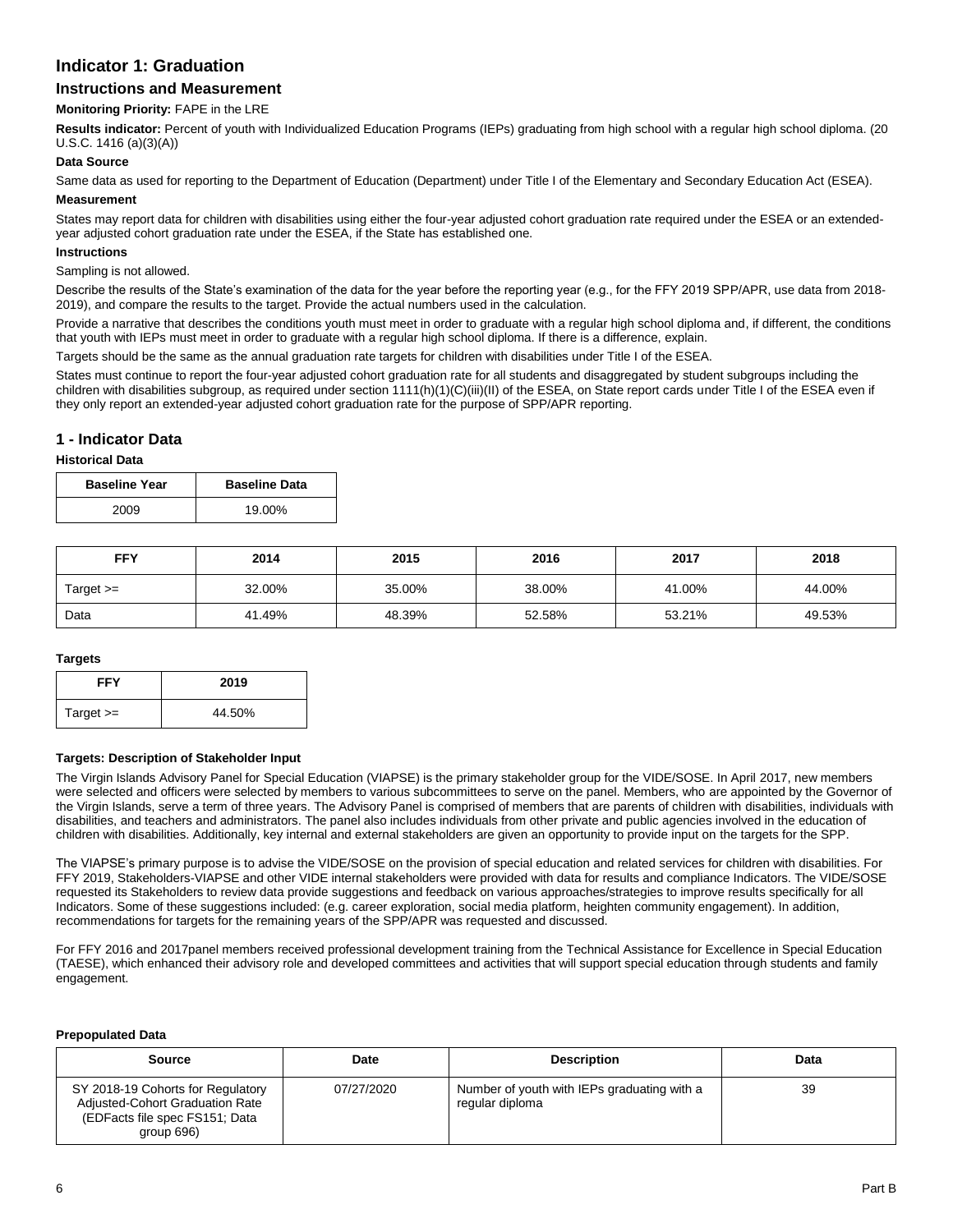| Source                                                                                                               | Date       | <b>Description</b>                                            | Data   |
|----------------------------------------------------------------------------------------------------------------------|------------|---------------------------------------------------------------|--------|
| SY 2018-19 Cohorts for Regulatory<br>Adjusted-Cohort Graduation Rate<br>(EDFacts file spec FS151; Data<br>group 696) | 07/27/2020 | Number of youth with IEPs eligible to graduate                | 83     |
| SY 2018-19 Regulatory Adjusted<br><b>Cohort Graduation Rate (EDFacts file</b><br>spec FS150; Data group 695)         | 07/27/2020 | Regulatory four-year adjusted-cohort<br>graduation rate table | 46.99% |

### **FFY 2019 SPP/APR Data**

| Number of youth<br>with IEPs in the<br>current year's<br>adjusted cohort<br>graduating with a<br>regular diploma | Number of youth with<br><b>IEPs in the current</b><br>year's adjusted cohort<br>eligible to graduate | <b>FFY 2018</b><br>Data | FFY 2019 Target | FFY 2019 Data | <b>Status</b> | Slippage    |
|------------------------------------------------------------------------------------------------------------------|------------------------------------------------------------------------------------------------------|-------------------------|-----------------|---------------|---------------|-------------|
| 39                                                                                                               | 83                                                                                                   | 49.53%                  | 44.50%          | 46.99%        | Met Target    | No Slippage |

#### **Graduation Conditions**

**Choose the length of Adjusted Cohort Graduation Rate your state is using:** 

4-year ACGR

**Provide a narrative that describes the conditions youth must meet in order to graduate with a regular high school diploma and, if different, the conditions that youth with IEPs must meet in order to graduate with a regular high school diploma. If there is a difference, explain***.*

The requirements for all students to graduate with a high school diploma, including students with disabilities, are a follows: Students must earn a minimum of 26 Carnegie units from grades 9-12. Twenty-one (21) of the Carnegie units must be earned in specific required courses, delineated below, and the other 5 Carnegie units are earned in elective courses. All students must achieve a grade of 70% or better in each required course and in each elective to earn course credit (Carnegie Unit) toward graduation with a high school diploma. Students are required to complete 100 hours of community service to graduate.

Specific course requirements for graduation are: English- 4 Carnegie Units Science, including general Science and Biology- 3 Carnegie Units Mathematics, including Algebra and Geometry- 3 Carnegie Units Social Studies, including Virgin Islands History, Caribbean History, and U.S. History-(1 Carnegie Unit per course for a total of 3 Carnegie Units) Foreign Language (Spanish or French)- 2 Carnegie Units Computer Science- 1 Carnegie Unit Physical Education- 2 Carnegie Units Health- 1 Carnegie Unit Home Economics or Industrial Arts- 1 Carnegie Unit Developmental Reading/Developmental Writing or Speech- 1 Carnegie Unit Electives- 5 Carnegie Units **Are the conditions that youth with IEPs must meet to graduate with a regular high school diploma different from the conditions noted above? (yes/no)**

NO

#### **Provide additional information about this indicator (optional)**

The VIDE/SOSE used the 4-year Adjusted Cohort Graduation Rate to determine the graduation rate for students with disabilities. The calculation for determining the number of students with disabilities who graduated with a regular diploma is as follow: Using the FFY 2019 (school year 2018-2019) data as required, 39 of 83 (46.99%) students with disabilities in the 4-Year ACGR graduated from high school with a regular diploma.

Numerator: # of students with disabilities in the 4-Year ACGR who earn a regular high school diploma through the summer of 2019 was 39.

During FFY 2019, the VIDE/SOSE has continued to improve outcomes for children and youth with disabilities in the four cluster indicators by engaging in ongoing professional development through its national affiliates and resource partners thus building capacity and guiding its members on the most effective practices and structures to improve graduation rates, decrease dropouts, develop quality IEPs and transition planning, and more importantly improve post-school outcomes.

Denominator: # of first time 9th graders with disabilities who entered in the fall of (2015) + students who transfer in, minus, students who transfer out (die or emigrate) during school years 2015-2016 + 2016-2017 +2017-2018 +2018-2019 (including summer of 2019 were 83.

Calculation: 39 / 83 x 100= 46.99%

## **1 - Prior FFY Required Actions**

The VIDOE did not, as required by the measurement table, provide a target for FFY 2019 for this indicator.

#### **Response to actions required in FFY 2018 SPP/APR**

As required by the measurement table, the VIDE/SOSE provided targets for FFY 2019 for this indicator.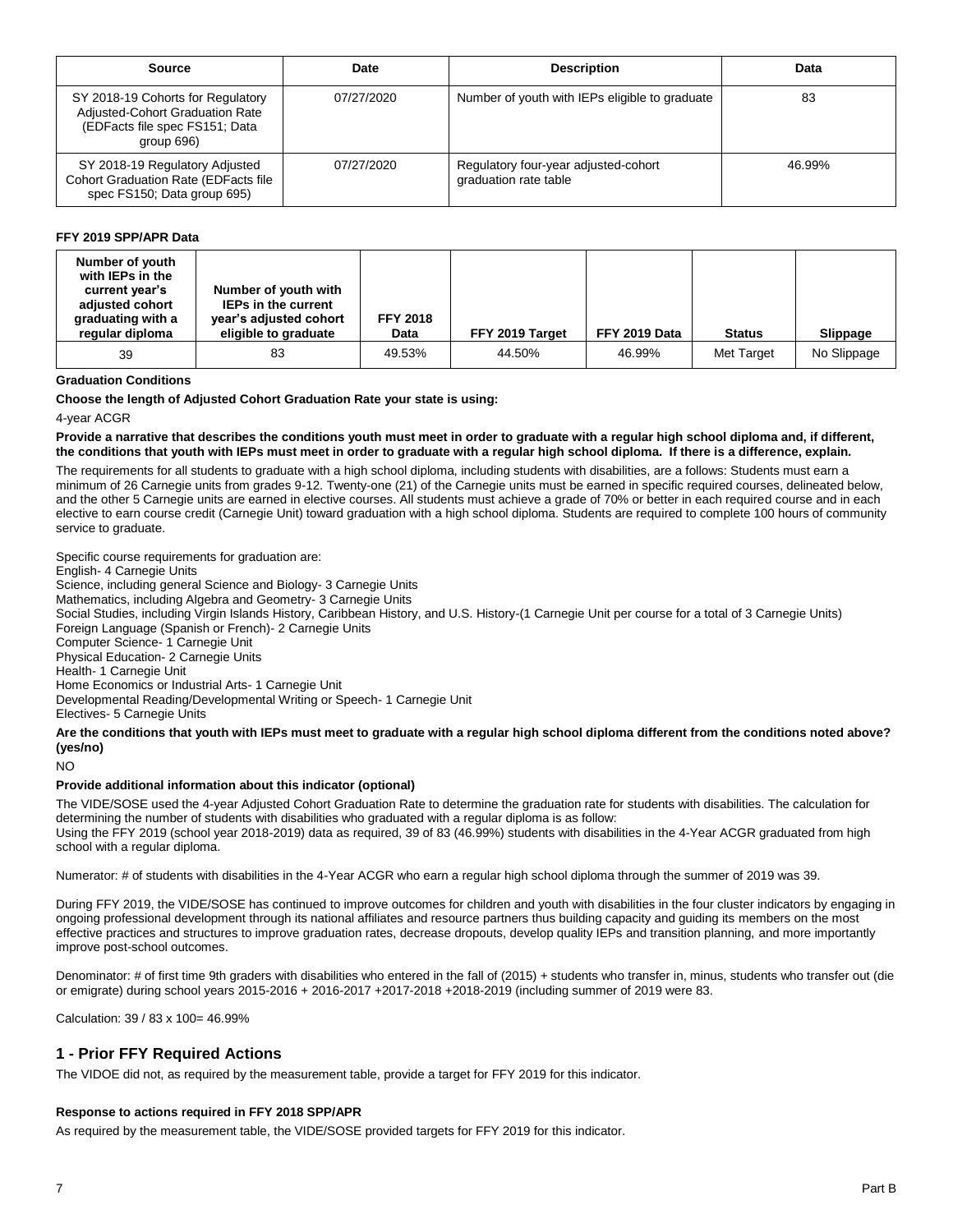# **1 - OSEP Response**

The Virgin Islands provided its FFY 2019 target for this indicator, and OSEP accepts that target.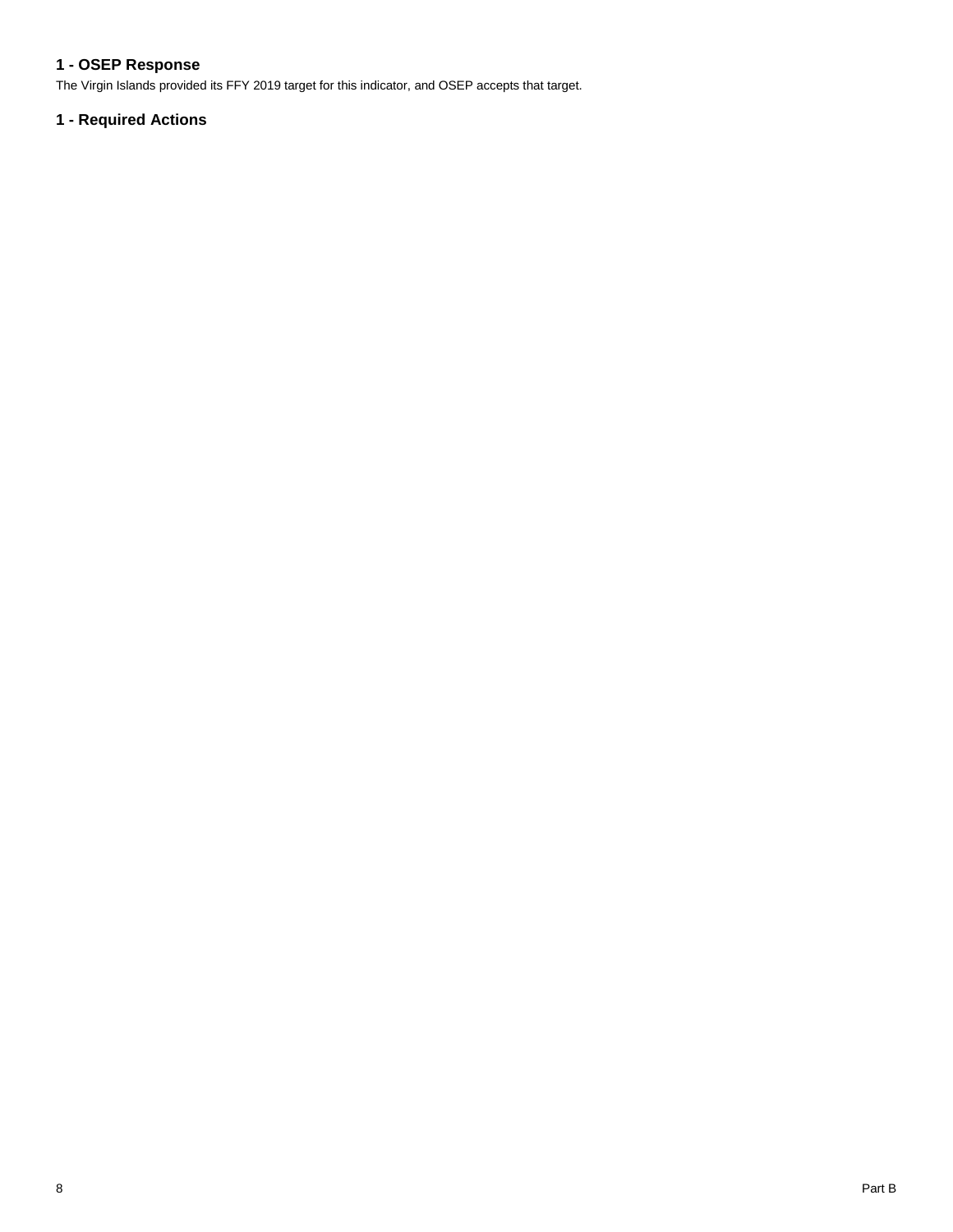# **Indicator 2: Drop Out**

# **Instructions and Measurement**

**Monitoring Priority:** FAPE in the LRE

**Results indicator:** Percent of youth with IEPs dropping out of high school. (20 U.S.C. 1416 (a)(3)(A))

#### **Data Source**

#### OPTION 1:

Same data as used for reporting to the Department under section 618 of the Individuals with Disabilities Education Act (IDEA), using the definitions in EDFacts file specification FS009.

#### OPTION 2:

Use same data source and measurement that the State used to report in its FFY 2010 SPP/APR that was submitted on February 1, 2012.

#### **Measurement**

#### OPTION 1:

States must report a percentage using the number of youth with IEPs (ages 14-21) who exited special education due to dropping out in the numerator and the number of all youth with IEPs who left high school (ages 14-21) in the denominator.

OPTION 2:

Use same data source and measurement that the State used to report in its FFY 2010 SPP/APR that was submitted on February 1, 2012.

#### **Instructions**

Sampling is not allowed.

OPTION 1:

Use 618 exiting data for the year before the reporting year (e.g., for the FFY 2019 SPP/APR, use data from 2018-2019). Include in the denominator the following exiting categories: (a) graduated with a regular high school diploma; (b) received a certificate; (c) reached maximum age; (d) dropped out; or (e) died.

Do not include in the denominator the number of youths with IEPs who exited special education due to: (a) transferring to regular education; or (b) who moved, but are known to be continuing in an educational program.

#### OPTION 2:

Use the annual event school dropout rate for students leaving a school in a single year determined in accordance with the National Center for Education Statistic's Common Core of Data.

If the State has made or proposes to make changes to the data source or measurement under Option 2, when compared to the information reported in its FFY 2010 SPP/APR submitted on February 1, 2012, the State should include a justification as to why such changes are warranted.

Options 1 and 2:

Data for this indicator are "lag" data. Describe the results of the State's examination of the data for the year before the reporting year (e.g., for the FFY 2019 SPP/APR, use data from 2018-2019), and compare the results to the target.

Provide a narrative that describes what counts as dropping out for all youth and, if different, what counts as dropping out for youth with IEPs. If there is a difference, explain.

# **2 - Indicator Data**

#### **Historical Data**

| <b>Baseline Year</b> | <b>Baseline Data</b> |
|----------------------|----------------------|
| 2008                 | 4.59%                |

| <b>FFY</b>    | 2014   | 2015  | 2016  | 2017  | 2018  |
|---------------|--------|-------|-------|-------|-------|
| Target $\leq$ | 4.50%  | 4.25% | 4.00% | 3.75% | 3.75% |
| Data          | 10.92% | 4.98% | 5.14% | 7.64% | 6.80% |

#### **Targets**

| <b>FFY</b>    | 2019  |
|---------------|-------|
| Target $\leq$ | 3.75% |

#### **Targets: Description of Stakeholder Input**

The Virgin Islands Advisory Panel for Special Education (VIAPSE) is the primary stakeholder group for the VIDE/SOSE. In April 2017, new members were selected and officers were selected by members to various subcommittees to serve on the panel. Members, who are appointed by the Governor of the Virgin Islands, serve a term of three years. The Advisory Panel is comprised of members that are parents of children with disabilities, individuals with disabilities, and teachers and administrators. The panel also includes individuals from other private and public agencies involved in the education of children with disabilities. Additionally, key internal and external stakeholders are given an opportunity to provide input on the targets for the SPP.

The VIAPSE's primary purpose is to advise the VIDE/SOSE on the provision of special education and related services for children with disabilities. For FFY 2019, Stakeholders-VIAPSE and other VIDE internal stakeholders were provided with data for results and compliance Indicators. The VIDE/SOSE requested its Stakeholders to review data provide suggestions and feedback on various approaches/strategies to improve results specifically for all Indicators. Some of these suggestions included: (e.g. career exploration, social media platform, heighten community engagement). In addition, recommendations for targets for the remaining years of the SPP/APR was requested and discussed.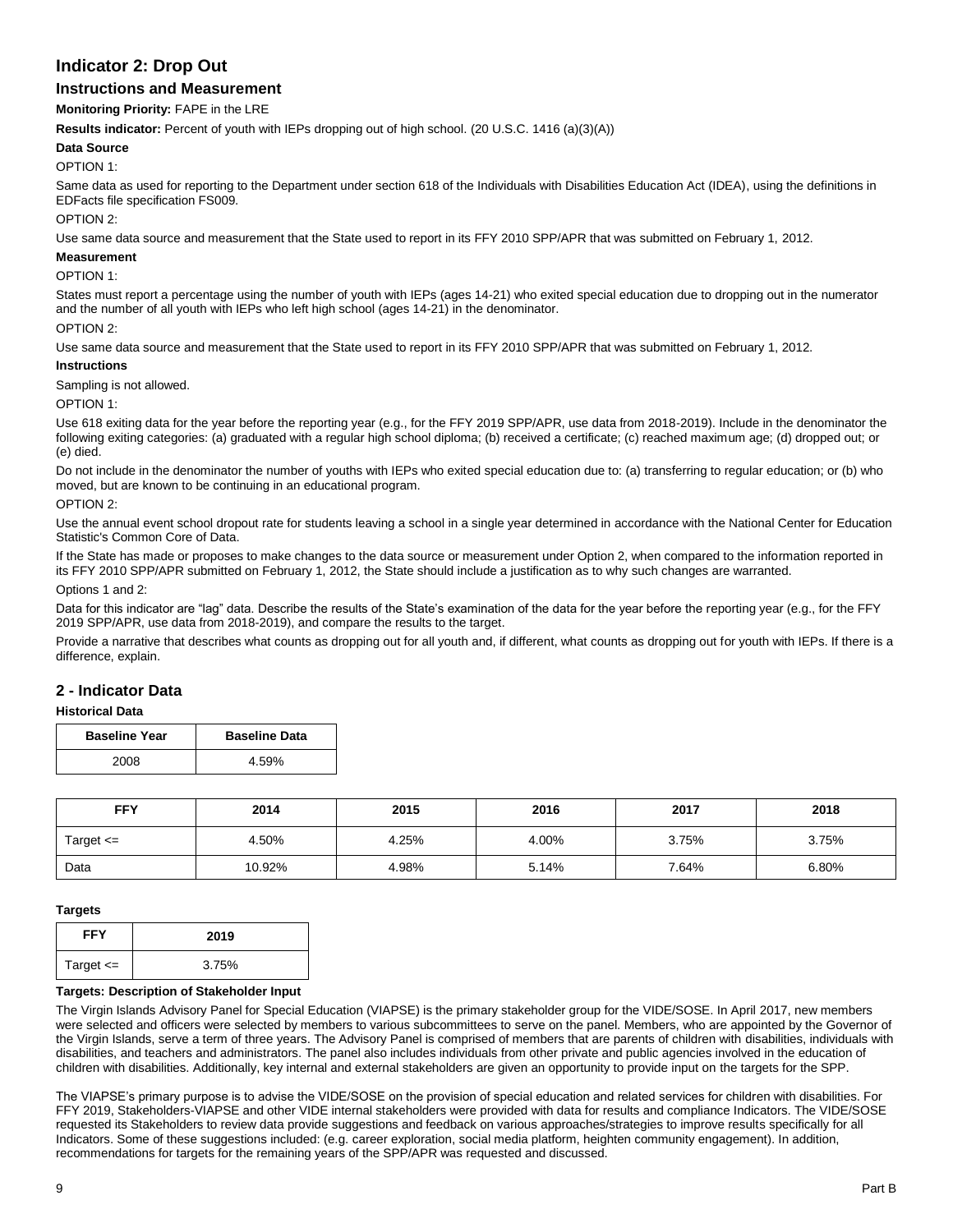For FFY 2016 and 2017panel members received professional development training from the Technical Assistance for Excellence in Special Education (TAESE), which enhanced their advisory role and developed committees and activities that will support special education through students and family engagement.

#### **Please indicate the reporting option used on this indicator**

#### Option 2

#### **Prepopulated Data**

| <b>Source</b>                                                                 | Date       | <b>Description</b>                                                                                                          | Data |
|-------------------------------------------------------------------------------|------------|-----------------------------------------------------------------------------------------------------------------------------|------|
| SY 2018-19 Exiting Data<br>Groups (EDFacts file spec<br>FS009; Data Group 85) | 05/27/2020 | Number of youth with IEPs (ages 14-21) who exited special<br>education by graduating with a regular high school diploma (a) | 40   |
| SY 2018-19 Exiting Data<br>Groups (EDFacts file spec<br>FS009; Data Group 85) | 05/27/2020 | Number of youth with IEPs (ages 14-21) who exited special<br>education by receiving a certificate (b)                       | 13   |
| SY 2018-19 Exiting Data<br>Groups (EDFacts file spec<br>FS009; Data Group 85) | 05/27/2020 | Number of youth with IEPs (ages 14-21) who exited special<br>education by reaching maximum age (c)                          | 0    |
| SY 2018-19 Exiting Data<br>Groups (EDFacts file spec<br>FS009; Data Group 85) | 05/27/2020 | Number of youth with IEPs (ages 14-21) who exited special<br>education due to dropping out (d)                              | 29   |
| SY 2018-19 Exiting Data<br>Groups (EDFacts file spec<br>FS009; Data Group 85) | 05/27/2020 | Number of youth with IEPs (ages 14-21) who exited special<br>education as a result of death (e)                             |      |

**Has your State made or proposes to make changes to the data source under Option 2, when compared to the information reported in its FFY 2010 SPP/APR submitted on February 1, 2012? (yes/no)**

NO

#### **Use a different calculation methodology (yes/no)**

YES

**Change numerator description in data table (yes/no)**

NO

### **Change denominator description in data table (yes/no)**

YES

#### **If use a different calculation methodology is yes, provide an explanation of the different calculation methodology**

The VIDE/SOSE used the same calculation that was used for FFY 2018, as permitted, by OSEP Memorandum 14-2. Denominator: # of students with IEPs who exited due to dropping out divided by the total # of youth with IEPs ages 14-21 enrolled in grades 7 through 12.

Calculation: 29 / 540 X 100= 5.37%

### **FFY 2019 SPP/APR Data**

| Number of youth with<br>IEPs who exited<br>special education due<br>to dropping out | Total number of High<br>School Students with<br>IEPs by Cohort | <b>FFY 2018</b><br>Data | <b>FFY 2019 Target   FFY 2019 Data</b> |       | <b>Status</b>       | Slippage    |
|-------------------------------------------------------------------------------------|----------------------------------------------------------------|-------------------------|----------------------------------------|-------|---------------------|-------------|
| 29                                                                                  | 540                                                            | 6.80%                   | 3.75%                                  | 5.37% | Did Not Meet Target | No Slippage |

**Provide reasons for slippage, if applicable** 

#### **Provide a narrative that describes what counts as dropping out for all youth**

The VIDE/SOSE definition of dropout is a student who is enrolled at the beginning of the school year and who is not enrolled at the conclusion of that school year. The definition of dropout is the same for students without IEPs.

### **Is there a difference in what counts as dropping out for youth with IEPs? (yes/no)**

NO

#### **If yes, explain the difference in what counts as dropping out for youth with IEPs below.**

#### **Provide additional information about this indicator (optional)**

The VIDE/SOSE continues to work closely with the LEA to ensure the best possible outcomes for children and youth with disabilities. The VIDE/SOSE implementation of the State Results Driven Accountability Exiting Report that requires each LEA to report monthly to the SOSE the names of students, schools, progress reports, and reason for exiting school prior to the end of that school year. This data will be utilized to assist each LEA with ensuring that every child that exits school in any manner other than receiving a high school diploma or certificate of completion is afforded with a selection of post school options and or strategies best suited to graduate high school.

During FFY 2019, the VIDE/SOSE has continued to improve outcomes for children and youth with disabilities in the four cluster indicators by engaging in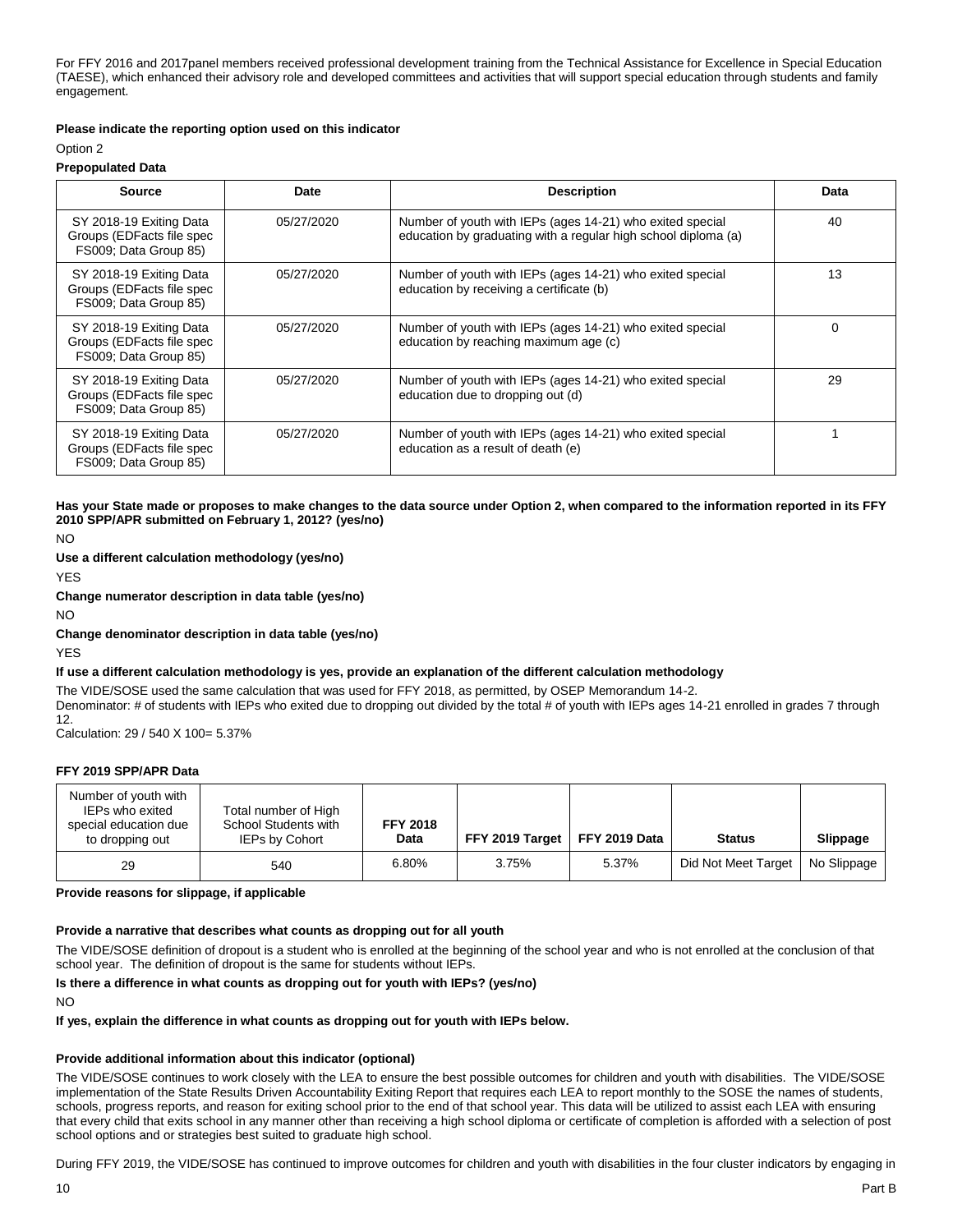ongoing professional development through its national affiliates and resource partners thus building capacity and guiding its members on the most effective practices and structures to improve graduation rates, decrease dropouts, develop quality IEPs and transition planning, and more importantly improve post-school outcomes.

# **2 - Prior FFY Required Actions**

The VIDOE did not, as required by the measurement table, provide a target for FFY 2019 for this indicator.

## **Response to actions required in FFY 2018 SPP/APR**

As required by the measurement table, the VIDE/SOSE provided targets for FFY 2019 for this indicator.

# **2 - OSEP Response**

The Virgin Islands provided its FFY 2019 target for this indicator, and OSEP accepts that target.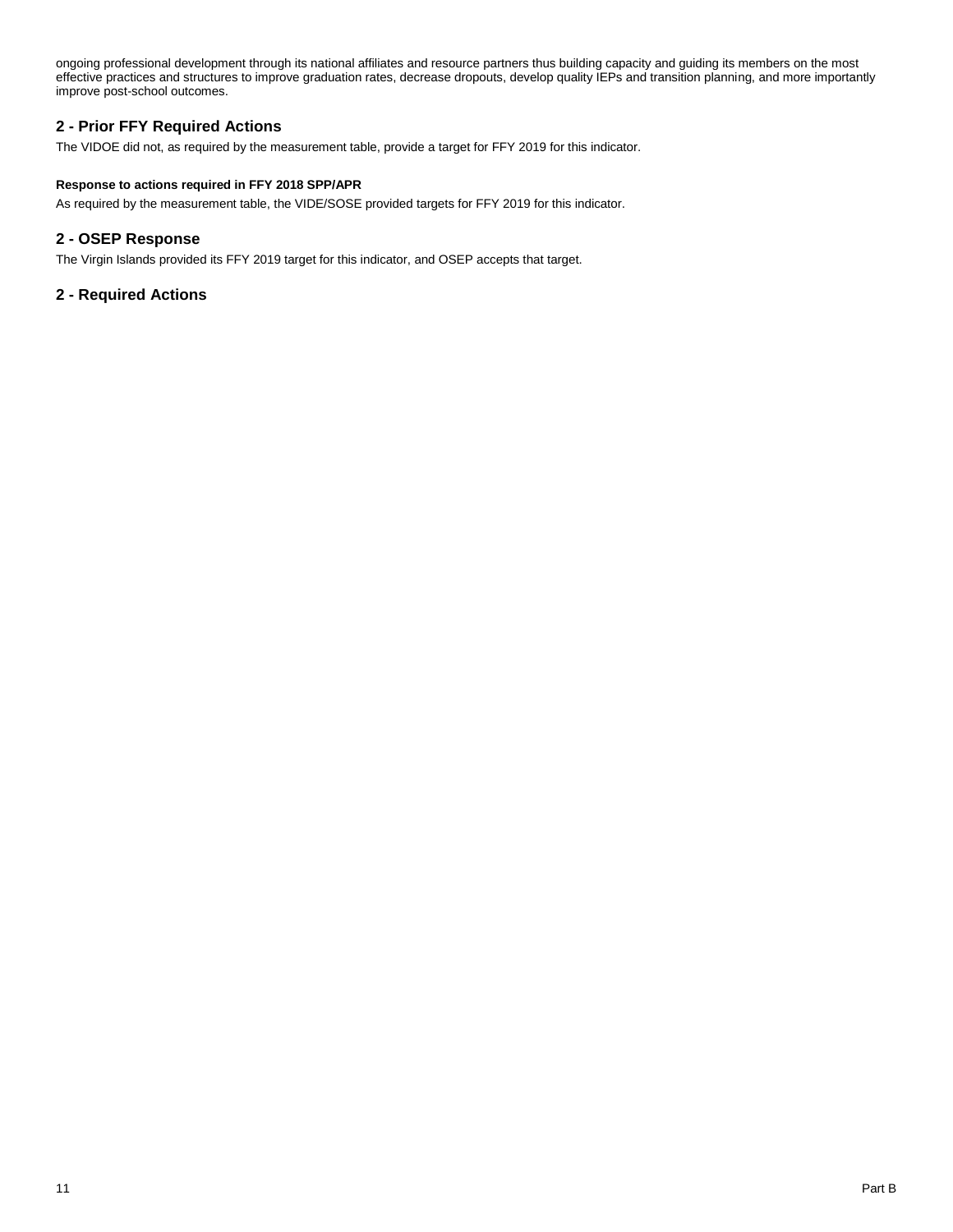# **Indicator 3B: Participation for Students with IEPs**

# **Instructions and Measurement**

**Monitoring Priority:** FAPE in the LRE

**Results indicator**: Participation and performance of children with IEPs on statewide assessments:

- A. Indicator 3A Reserved
- B. Participation rate for children with IEPs
- C. Proficiency rate for children with IEPs against grade level and alternate academic achievement standards.

(20 U.S.C. 1416 (a)(3)(A))

# **Data Source**

3B. Same data as used for reporting to the Department under Title I of the ESEA, using EDFacts file specifications FS185 and 188.

# **Measurement**

B. Participation rate percent = [(# of children with IEPs participating in an assessment) divided by the (total # of children with IEPs enrolled during the testing window)]. Calculate separately for reading and math. The participation rate is based on all children with IEPs, including both children with IEPs enrolled for a full academic year and those not enrolled for a full academic year.

### **Instructions**

Describe the results of the calculations and compare the results to the targets. Provide the actual numbers used in the calculation.

Include information regarding where to find public reports of assessment participation and performance results, as required by 34 CFR §300.160(f), i.e., a link to the Web site where these data are reported.

Indicator 3B: Provide separate reading/language arts and mathematics participation rates, inclusive of all ESEA grades assessed (3-8 and high school), for children with IEPs. Account for ALL children with IEPs, in all grades assessed, including children not participating in assessments and those not enrolled for a full academic year. Only include children with disabilities who had an IEP at the time of testing.

# **3B - Indicator Data**

# **Reporting Group Selection**

**Based on previously reported data, these are the grade groups defined for this indicator.**

| Gro<br><b>up</b> | Group<br>Name | Grade 3 | Grade 4 | Grade 5 | Grade 6 | Grade 7 | Grade 8 | Grade 9 | Grade<br>10 | Grade<br>$\overline{A}$ | Grade<br>12<br>. . | HS |
|------------------|---------------|---------|---------|---------|---------|---------|---------|---------|-------------|-------------------------|--------------------|----|
| л                | Overall       |         |         |         |         |         |         | ,,      |             |                         |                    |    |

#### **Historical Data: Reading**

| Group | Group<br><b>Name</b> | <b>Baseline</b> | <b>FFY</b>  | 2014   | 2015    | 2016    | 2017   | 2018   |
|-------|----------------------|-----------------|-------------|--------|---------|---------|--------|--------|
| A     | Overall              | 2008            | Target $>=$ | 95.50% | 95.50%  | 96.00%  | 96.00% | 96.50% |
| A     | Overall              | 92.70%          | Actual      | 95.05% | 100.00% | 100.00% |        | 94.62% |

### **Historical Data: Math**

| Group | Group<br>Name | <b>Baseline</b> | FFY         | 2014   | 2015    | 2016    | 2017   | 2018   |
|-------|---------------|-----------------|-------------|--------|---------|---------|--------|--------|
| A     | Overall       | 2008            | Target $>=$ | 95.50% | 95.50%  | 96.00%  | 96.00% | 96.50% |
| A     | Overall       | 92.70%          | Actual      | 94.65% | 100.00% | 100.00% |        | 93.75% |

#### **Targets**

| <b>Subject</b> | Group      | <b>Group Name</b> | 2019   |
|----------------|------------|-------------------|--------|
| Reading        | $A \geq 0$ | Overall           | 95.00% |
| Math           | $A \geq 0$ | Overall           | 95.00% |

#### **Targets: Description of Stakeholder Input**

The Virgin Islands Advisory Panel for Special Education (VIAPSE) is the primary stakeholder group for the VIDE/SOSE. In April 2017, new members were selected and officers were selected by members to various subcommittees to serve on the panel. Members, who are appointed by the Governor of the Virgin Islands, serve a term of three years. The Advisory Panel is comprised of members that are parents of children with disabilities, individuals with disabilities, and teachers and administrators. The panel also includes individuals from other private and public agencies involved in the education of children with disabilities. Additionally, key internal and external stakeholders are given an opportunity to provide input on the targets for the SPP.

The VIAPSE's primary purpose is to advise the VIDE/SOSE on the provision of special education and related services for children with disabilities. For FFY 2019, Stakeholders-VIAPSE and other VIDE internal stakeholders were provided with data for results and compliance Indicators. The VIDE/SOSE requested its Stakeholders to review data provide suggestions and feedback on various approaches/strategies to improve results specifically for all Indicators. Some of these suggestions included: (e.g. career exploration, social media platform, heighten community engagement). In addition, recommendations for targets for the remaining years of the SPP/APR was requested and discussed.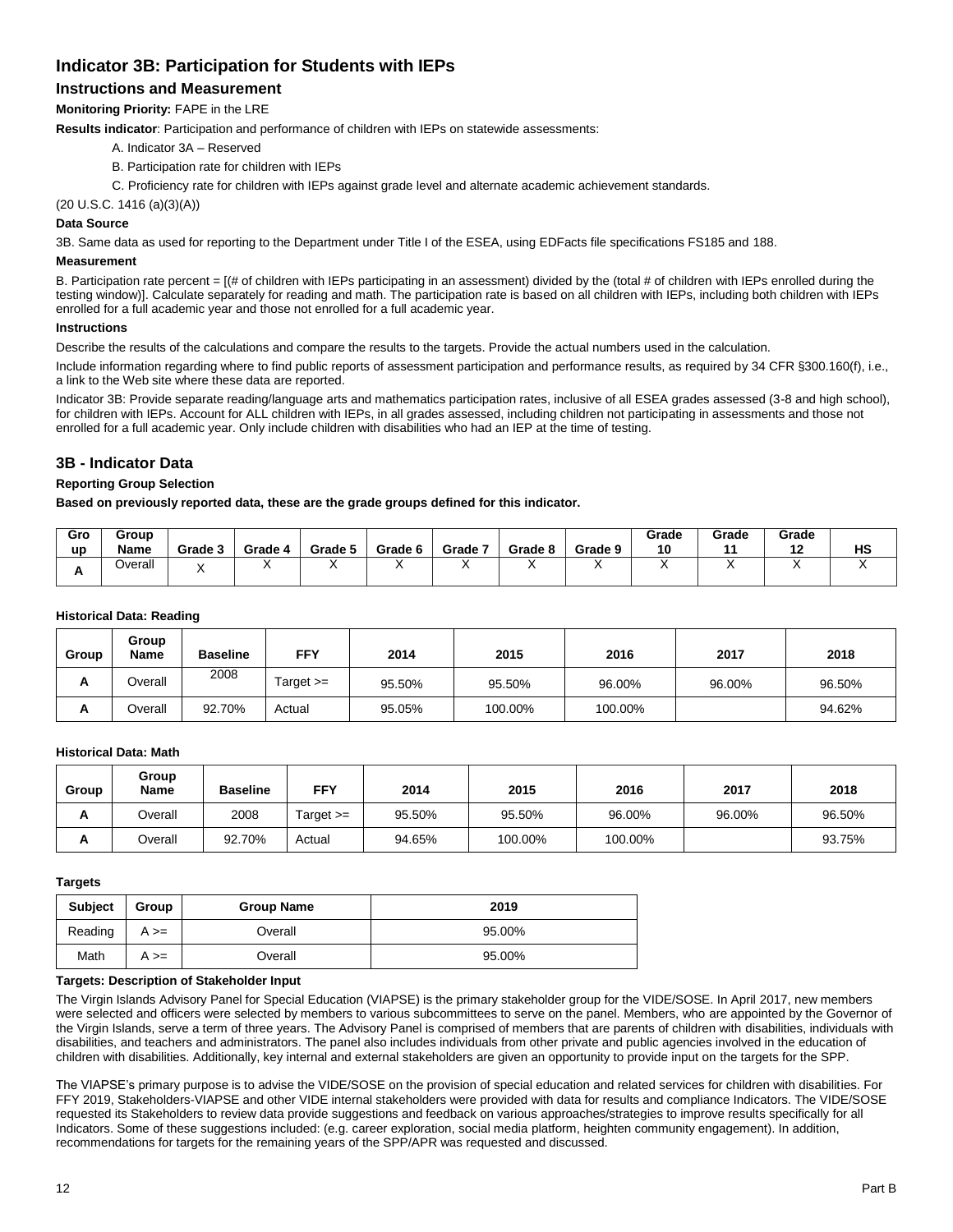For FFY 2016 and 2017panel members received professional development training from the Technical Assistance for Excellence in Special Education (TAESE), which enhanced their advisory role and developed committees and activities that will support special education through students and family engagement.

### **FFY 2019 Data Disaggregation from EDFacts**

### **Include the disaggregated data in your final SPP/APR. (yes/no)**

YES

#### **Data Source:**

SY 2019-20 Assessment Data Groups - Reading (EDFacts file spec FS188; Data Group: 589)

**Date:** 

### **Reading Assessment Participation Data by Grade**

| Grade                                                                | 3 | 4 | 5 | 6 | 8 | 9 | 10 | 11 | 12 | <b>HS</b> |
|----------------------------------------------------------------------|---|---|---|---|---|---|----|----|----|-----------|
| a. Children with<br><b>IEPs</b>                                      |   |   |   |   |   |   |    |    |    |           |
| b. IEPs in regular<br>assessment with<br>no<br>accommodations        |   |   |   |   |   |   |    |    |    |           |
| c. IEPs in regular<br>assessment with<br>accommodations              |   |   |   |   |   |   |    |    |    |           |
| f. IEPs in alternate<br>assessment<br>against alternate<br>standards |   |   |   |   |   |   |    |    |    |           |

### **Data Source:**

SY 2019-20 Assessment Data Groups - Math (EDFacts file spec FS185; Data Group: 588)

**Date:** 

## **Math Assessment Participation Data by Grade**

| Grade                                                                | 3 | 4 | 5 | 6 | 7 | 8 | 9 | 10 | 11 | $12 \,$ | <b>HS</b> |
|----------------------------------------------------------------------|---|---|---|---|---|---|---|----|----|---------|-----------|
| a. Children with<br><b>IEPs</b>                                      |   |   |   |   |   |   |   |    |    |         |           |
| b. IEPs in regular<br>assessment with<br>no<br>accommodations        |   |   |   |   |   |   |   |    |    |         |           |
| c. IEPs in regular<br>assessment with<br>accommodations              |   |   |   |   |   |   |   |    |    |         |           |
| f. IEPs in alternate<br>assessment<br>against alternate<br>standards |   |   |   |   |   |   |   |    |    |         |           |

### **FFY 2019 SPP/APR Data: Reading Assessment**

| Group | Group<br>Name | Number of<br>Children with<br><b>IEPs</b> | Number of<br><b>Children with</b><br><b>IEPs</b><br>Participating | <b>FFY 2018</b><br>Data | FFY 2019 Target | <b>FFY 2019</b><br>Data | <b>Status</b> | <b>Slippage</b> |
|-------|---------------|-------------------------------------------|-------------------------------------------------------------------|-------------------------|-----------------|-------------------------|---------------|-----------------|
| А     | Overall       |                                           |                                                                   | 94.62%                  | 95.00%          |                         | N/A           | N/A             |

### **FFY 2019 SPP/APR Data: Math Assessment**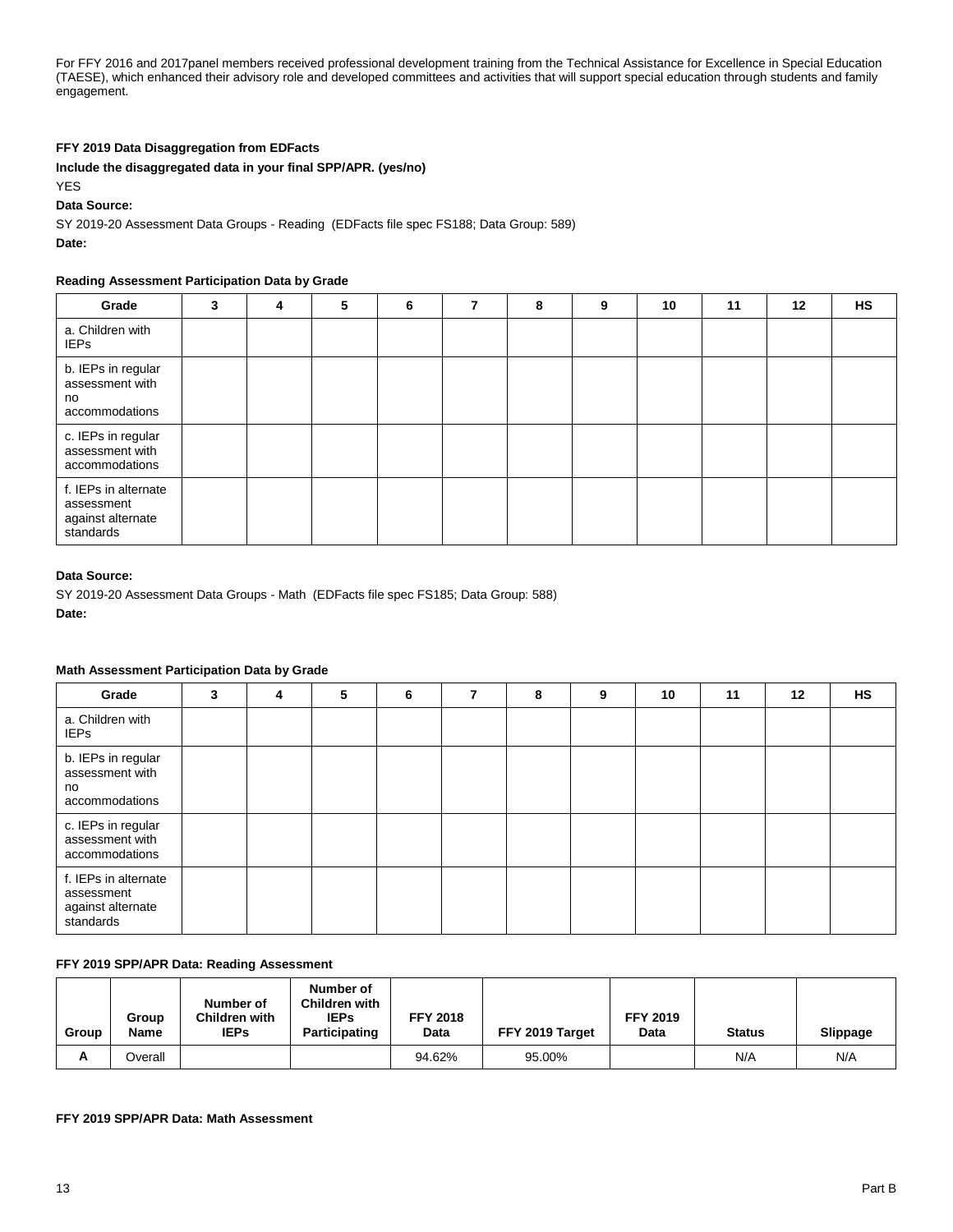| Group | Group<br><b>Name</b> | Number of<br><b>Children with</b><br><b>IEPs</b> | Number of<br><b>Children with</b><br><b>IEPs</b><br>Participating | <b>FFY 2018</b><br>Data | FFY 2019 Target | <b>FFY 2019</b><br>Data | <b>Status</b> | <b>Slippage</b> |
|-------|----------------------|--------------------------------------------------|-------------------------------------------------------------------|-------------------------|-----------------|-------------------------|---------------|-----------------|
| А     | Overall              |                                                  |                                                                   | 93.75%                  | 95.00%          |                         | N/A           | N/A             |

### **Regulatory Information**

**The SEA, (or, in the case of a district-wide assessment, LEA) must make available to the public, and report to the public with the same frequency and in the same detail as it reports on the assessment of nondisabled children: (1) the number of children with disabilities participating in: (a) regular assessments, and the number of those children who were provided accommodations in order to participate in those assessments; and (b) alternate assessments aligned with alternate achievement standards; and (2) the performance of children with disabilities on regular assessments and on alternate assessments, compared with the achievement of all children, including children with disabilities, on those assessments. [20 U.S.C. 1412 (a)(16)(D); 34 CFR §300.160(f)]**

### **Public Reporting Information**

#### **Provide links to the page(s) where you provide public reports of assessment results.**

To access public reports of assessment participation and performance results, as required by 34 CFR §300.160(f), complete the following : (a) visiting the Virgin Islands Department of Education's webpage at www.vide.vi (b) click on "Our Divisions" tab then (c) select Panning Research and Evaluation tab,(d)click on the Virgin Islands Report Card tab (e) Transitional Report Card (2014-15 to present Report Card), and under the menu of Transitional Report select Assessment Participation Rate or Assessment Proficiency Rate. Note, Reports may take a moment to generate, works best when allowed to generate the most recent Assessment school year (2018/19). Once the latter is completed select the desired area in the respective drop-down menu(s) (e.g. school year).

### **Provide additional information about this indicator (optional)**

As a result of the Centers for Disease Control Prevention and Virgin Islands Department of Health guidelines relating to the COVID-19 National Emergency, for FFY 2019, (school year 2019-20) Spring 2020 (SY2019-20) Summative Assessments, the Virgin Islands Department of Education (VIDE) requested a waiver; pursuant to section 8401(b) of the Elementary and Secondary Education Act of 1965 (ESEA), as amended. As such, no Statewide Assessments were administered.

# **3B - Prior FFY Required Actions**

The VIDOE did not, as required by the measurement table, provide targets for FFY 2019 for this indicator.

## **Response to actions required in FFY 2018 SPP/APR**

As required by the measurement table, the VIDE/SOSE provided targets for FFY 2019 for this indicator.

# **3B - OSEP Response**

The Virgin Islands provided its FFY 2019 targets for this indicator, and OSEP accepts those targets.

Due to the circumstances created by the COVID-19 pandemic, the Virgin Islands did not report any FFY 2019 data for this indicator.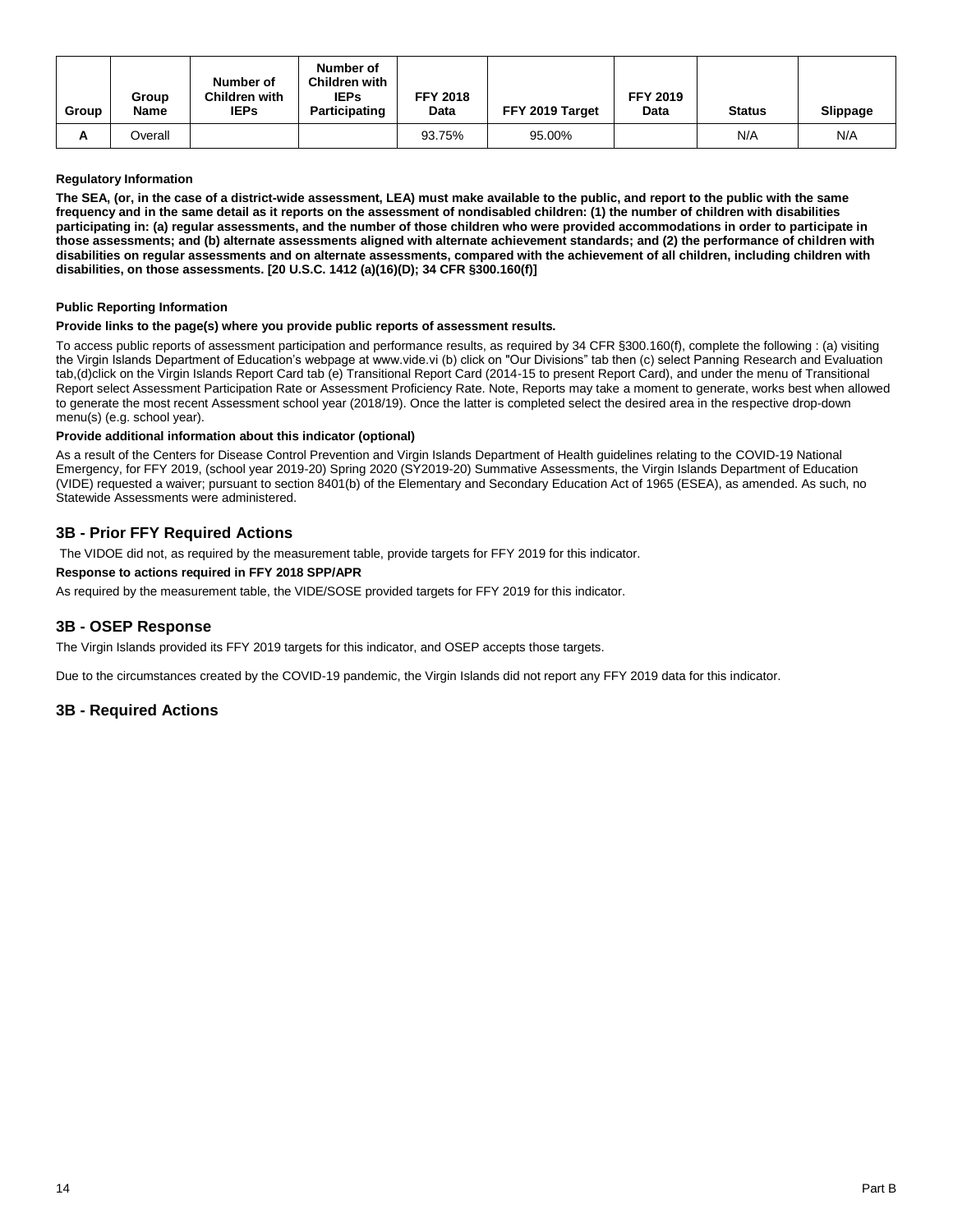# **Indicator 3C: Proficiency for Students with IEPs**

# **Instructions and Measurement**

**Monitoring Priority:** FAPE in the LRE

**Results indicator:** Participation and performance of children with IEPs on statewide assessments:

- A. Indicator 3A Reserved
- B. Participation rate for children with IEPs
- C. Proficiency rate for children with IEPs against grade level and alternate academic achievement standards.

(20 U.S.C. 1416 (a)(3)(A))

# **Data Source**

3C. Same data as used for reporting to the Department under Title I of the ESEA, using EDFacts file specifications FS175 and 178.

# **Measurement**

C. Proficiency rate percent = [(# of children with IEPs scoring at or above proficient against grade level and alternate academic achievement standards) divided by the (total # of children with IEPs who received a valid score and for whom a proficiency level was assigned)]. Calculate separately for reading and math. The proficiency rate includes both children with IEPs enrolled for a full academic year and those not enrolled for a full academic year.

### **Instructions**

Describe the results of the calculations and compare the results to the targets. Provide the actual numbers used in the calculation.

Include information regarding where to find public reports of assessment participation and performance results, as required by 34 CFR §300.160(f), i.e., a link to the Web site where these data are reported.

Indicator 3C: Proficiency calculations in this SPP/APR must result in proficiency rates for reading/language arts and mathematics assessments (combining regular and alternate) for children with IEPs, in all grades assessed (3-8 and high school), including both children with IEPs enrolled for a full academic year and those not enrolled for a full academic year. Only include children with disabilities who had an IEP at the time of testing.

# **3C - Indicator Data**

# **Reporting Group Selection**

**Based on previously reported data, these are the grade groups defined for this indicator.**

| Gro<br><b>up</b> | Group<br><b>Name</b> | Grade 3 | Grade 4 | Grade 5 | Grade 6 | Grade 7 | Grade 8 | Grade 9 | Grade<br>10 | Grade | Grade<br>10<br>. . | HS |
|------------------|----------------------|---------|---------|---------|---------|---------|---------|---------|-------------|-------|--------------------|----|
|                  | <b>Jverall</b>       |         |         |         |         |         |         |         |             |       |                    |    |

### **Historical Data: Reading**

| Gr<br>ou<br>D | Group<br>Name | <b>Baseline</b> | <b>FFY</b>     | 2014   | 2015   | 2016   | 2017   | 2018   |
|---------------|---------------|-----------------|----------------|--------|--------|--------|--------|--------|
| A             | Overall       | 2008            | Target<br>$>=$ | 54.50% | 54.50% | 54.50% | 54.50% | 54.50% |
| A             | Overall       | 11.64%          | Actual         | 8.68%  | 10.97% | 92.10% |        | 83.89% |

#### **Historical Data: Math**

| Gro<br><b>up</b> | Group<br><b>Name</b> | <b>Baseline</b> | <b>FFY</b>   | 2014   | 2015   | 2016   | 2017   | 2018   |
|------------------|----------------------|-----------------|--------------|--------|--------|--------|--------|--------|
| л.               | Overall              | 2008            | Target<br>>= | 52.90% | 52.90% | 52.90% | 52.90% | 52.90% |
| n                | Overall              | 19.90%          | Actual       | 7.77%  | 7.94%  | 92.54% |        | 86.43% |

## **Targets**

| <b>Subject</b> | Group      | <b>Group Name</b> | 2019   |
|----------------|------------|-------------------|--------|
| Reading        | $A \geq 0$ | Overall           | 52.90% |
| Math           | $A \geq 0$ | Overall           | 52.90% |

#### **Targets: Description of Stakeholder Input**

The Virgin Islands Advisory Panel for Special Education (VIAPSE) is the primary stakeholder group for the VIDE/SOSE. In April 2017, new members were selected and officers were selected by members to various subcommittees to serve on the panel. Members, who are appointed by the Governor of the Virgin Islands, serve a term of three years. The Advisory Panel is comprised of members that are parents of children with disabilities, individuals with disabilities, and teachers and administrators. The panel also includes individuals from other private and public agencies involved in the education of children with disabilities. Additionally, key internal and external stakeholders are given an opportunity to provide input on the targets for the SPP.

The VIAPSE's primary purpose is to advise the VIDE/SOSE on the provision of special education and related services for children with disabilities. For FFY 2019, Stakeholders-VIAPSE and other VIDE internal stakeholders were provided with data for results and compliance Indicators. The VIDE/SOSE requested its Stakeholders to review data provide suggestions and feedback on various approaches/strategies to improve results specifically for all Indicators. Some of these suggestions included: (e.g. career exploration, social media platform, heighten community engagement). In addition, recommendations for targets for the remaining years of the SPP/APR was requested and discussed.

For FFY 2016 and 2017panel members received professional development training from the Technical Assistance for Excellence in Special Education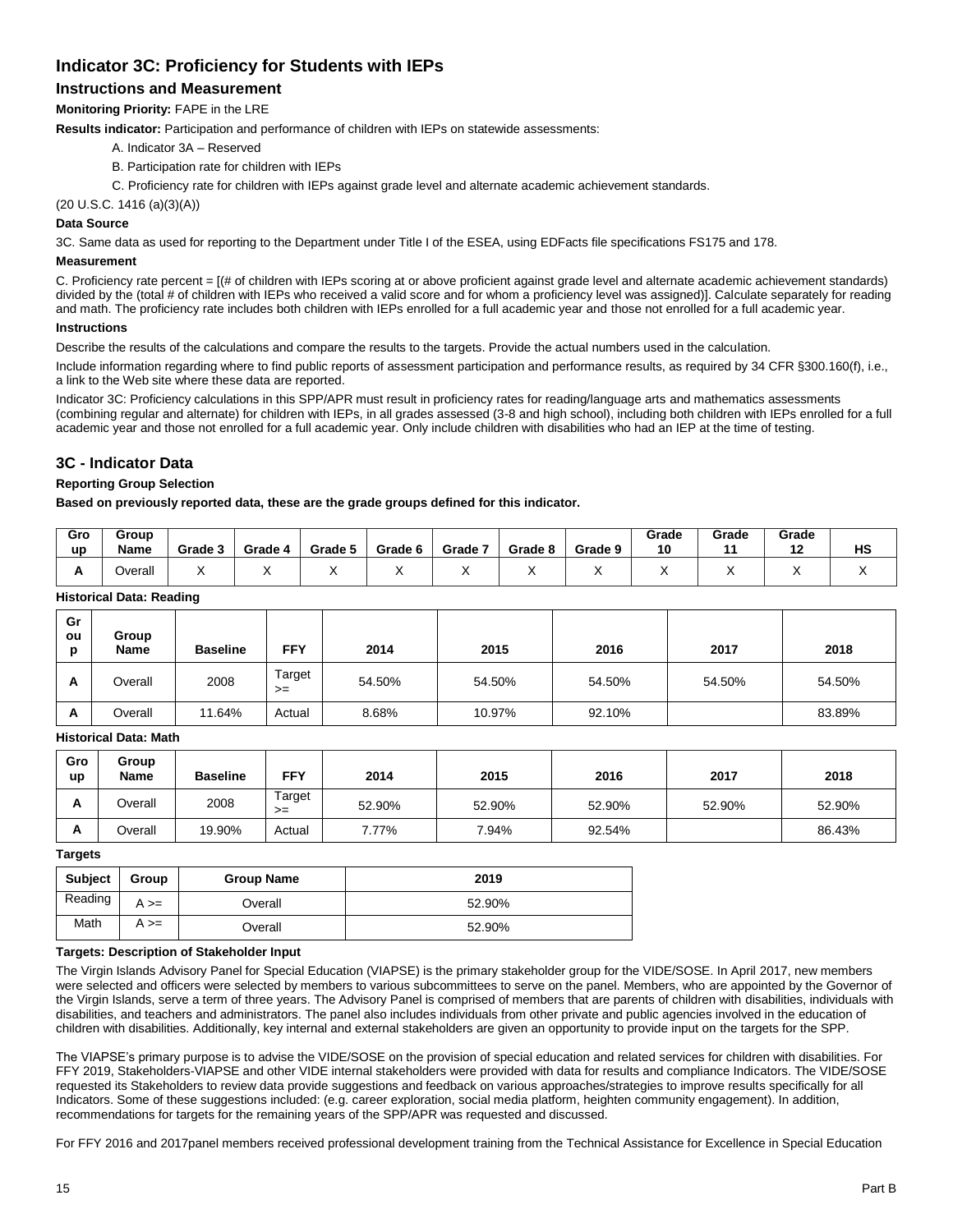(TAESE), which enhanced their advisory role and developed committees and activities that will support special education through students and family engagement.

# **FFY 2019 Data Disaggregation from EDFacts**

**Include the disaggregated data in your final SPP/APR. (yes/no)**

YES

# **Data Source:**

SY 2019-20 Assessment Data Groups - Reading (EDFacts file spec FS178; Data Group: 584) **Date:** 

#### **Reading Proficiency Data by Grade**

| Grade                                                                                                                        | 3 | 4 | 5 | 6 | 7 | 8 | 9 | 10 | 11 | 12 | HS |
|------------------------------------------------------------------------------------------------------------------------------|---|---|---|---|---|---|---|----|----|----|----|
| a. Children with IEPs<br>who received a valid<br>score and a<br>proficiency was<br>assigned                                  |   |   |   |   |   |   |   |    |    |    |    |
| b. IEPs in regular<br>assessment with no<br>accommodations<br>scored at or above<br>proficient against<br>grade level        |   |   |   |   |   |   |   |    |    |    |    |
| c. IEPs in regular<br>assessment with<br>accommodations<br>scored at or above<br>proficient against<br>grade level           |   |   |   |   |   |   |   |    |    |    |    |
| f. IEPs in alternate<br>assessment against<br>alternate standards<br>scored at or above<br>proficient against<br>grade level |   |   |   |   |   |   |   |    |    |    |    |

## **Data Source:**

SY 2019-20 Assessment Data Groups - Math (EDFacts file spec FS175; Data Group: 583)

**Date:** 

### **Math Proficiency Data by Grade**

| Grade                                                                                                                 | 3 | 4 | 5 | 6 | 7 | 8 | 9 | 10 | 11 | 12 | <b>HS</b> |
|-----------------------------------------------------------------------------------------------------------------------|---|---|---|---|---|---|---|----|----|----|-----------|
| a. Children with IEPs<br>who received a valid<br>score and a<br>proficiency was<br>assigned                           |   |   |   |   |   |   |   |    |    |    |           |
| b. IEPs in regular<br>assessment with no<br>accommodations<br>scored at or above<br>proficient against<br>grade level |   |   |   |   |   |   |   |    |    |    |           |
| c. IEPs in regular<br>assessment with<br>accommodations<br>scored at or above<br>proficient against<br>grade level    |   |   |   |   |   |   |   |    |    |    |           |
| f. IEPs in alternate<br>assessment against<br>alternate standards<br>scored at or above                               |   |   |   |   |   |   |   |    |    |    |           |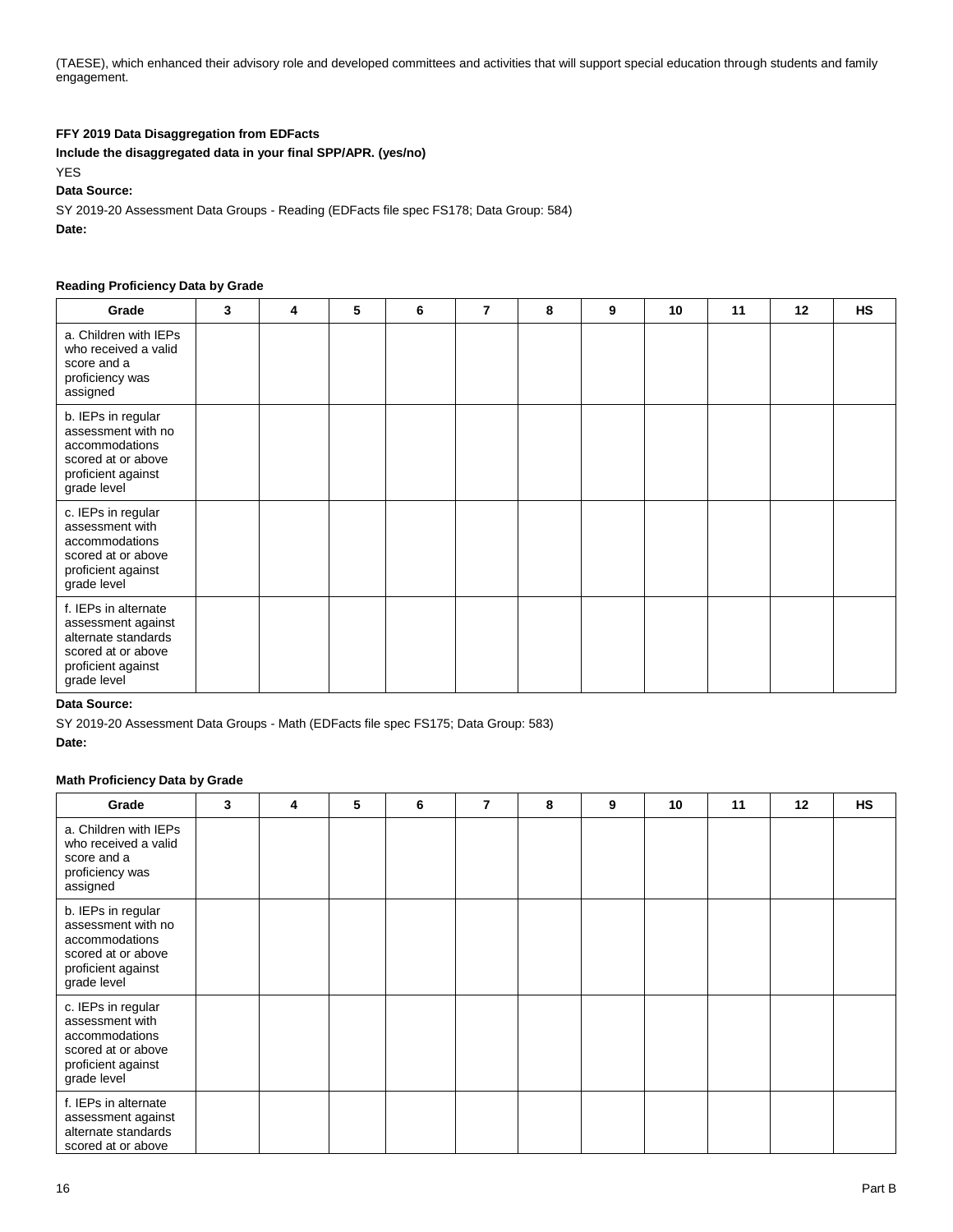| Grade                             |  |  |  | 10 | - | $\sim$<br>. . | ШC<br>пa |
|-----------------------------------|--|--|--|----|---|---------------|----------|
| proficient against<br>grade level |  |  |  |    |   |               |          |

### **FFY 2019 SPP/APR Data: Reading Assessment**

| Group | Group<br><b>Name</b> | Children with<br><b>IEPs who</b><br>received a<br>valid score and<br>a proficiency<br>was assigned | Number of<br><b>Children with</b><br><b>IEPs</b><br><b>Proficient</b> | <b>FFY 2018</b><br>Data | FFY 2019 Target | <b>FFY 2019</b><br>Data | <b>Status</b> | <b>Slippage</b> |
|-------|----------------------|----------------------------------------------------------------------------------------------------|-----------------------------------------------------------------------|-------------------------|-----------------|-------------------------|---------------|-----------------|
| A     | Overall              |                                                                                                    |                                                                       | 83.89%                  | 52.90%          |                         | N/A           | N/A             |

#### **FFY 2019 SPP/APR Data: Math Assessment**

| Group | Group<br>Name | Children with<br><b>IEPs who</b><br>received a<br>valid score and<br>a proficiency<br>was assigned | Number of<br><b>Children with</b><br><b>IEPs</b><br><b>Proficient</b> | <b>FFY 2018</b><br>Data | FFY 2019 Target | <b>FFY 2019</b><br>Data | <b>Status</b> | <b>Slippage</b> |
|-------|---------------|----------------------------------------------------------------------------------------------------|-----------------------------------------------------------------------|-------------------------|-----------------|-------------------------|---------------|-----------------|
| A     | Overall       |                                                                                                    |                                                                       | 86.43%                  | 52.90%          |                         | N/A           | N/A             |

#### **Regulatory Information**

**The SEA, (or, in the case of a district-wide assessment, LEA) must make available to the public, and report to the public with the same frequency and in the same detail as it reports on the assessment of nondisabled children: (1) the number of children with disabilities participating in: (a) regular assessments, and the number of those children who were provided accommodations in order to participate in those assessments; and (b) alternate assessments aligned with alternate achievement standards; and (2) the performance of children with disabilities on regular assessments and on alternate assessments, compared with the achievement of all children, including children with disabilities, on those assessments. [20 U.S.C. 1412 (a)(16)(D); 34 CFR §300.160(f)]**

#### **Public Reporting Information**

#### **Provide links to the page(s) where you provide public reports of assessment results.**

To access public reports of assessment participation and performance results, as required by 34 CFR §300.160(f), complete the following : (a) visiting the Virgin Islands Department of Education's webpage at www.vide.vi (b) click on "Our Divisions" tab then (c) select Panning Research and Evaluation tab,(d)click on the Virgin Islands Report Card tab (e) Transitional Report Card (2014-15 to present Report Card), and under the menu of Transitional Report select Assessment Participation Rate or Assessment Proficiency Rate. Note, Reports may take a moment to generate, works best when allowed to generate the most recent Assessment school year (2018/19). Once the latter is completed select the desired area in the respective drop-down menu(s) (e.g. school year)

#### **Provide additional information about this indicator (optional)**

As a result of the Centers for Disease Control Prevention and Virgin Islands Department of Health guidelines relating to the COVID-19 National Emergency, for FFY 2019, (school year 2019-20)Spring 2020 (SY2019-20) Summative Assessments, the Virgin Islands Department of Education (VIDE) requested a waiver; pursuant to section 8401(b) of the Elementary and Secondary Education Act of 1965 (ESEA), as amended. As such, no Statewide Assessments were administered.

## **3C - Prior FFY Required Actions**

The VIDOE did not, as required by the measurement table, provide targets for FFY 2019 for this indicator.

# **Response to actions required in FFY 2018 SPP/APR**

As required by the measurement table, the VIDE/SOSE provided targets for FFY 2019 for this indicator.

## **3C - OSEP Response**

The Virgin Islands provided its FFY 2019 targets for this indicator, and OSEP accepts those targets.

Due to the circumstances created by the COVID-19 pandemic, the Virgin Islands did not report any FFY 2019 data for this indicator.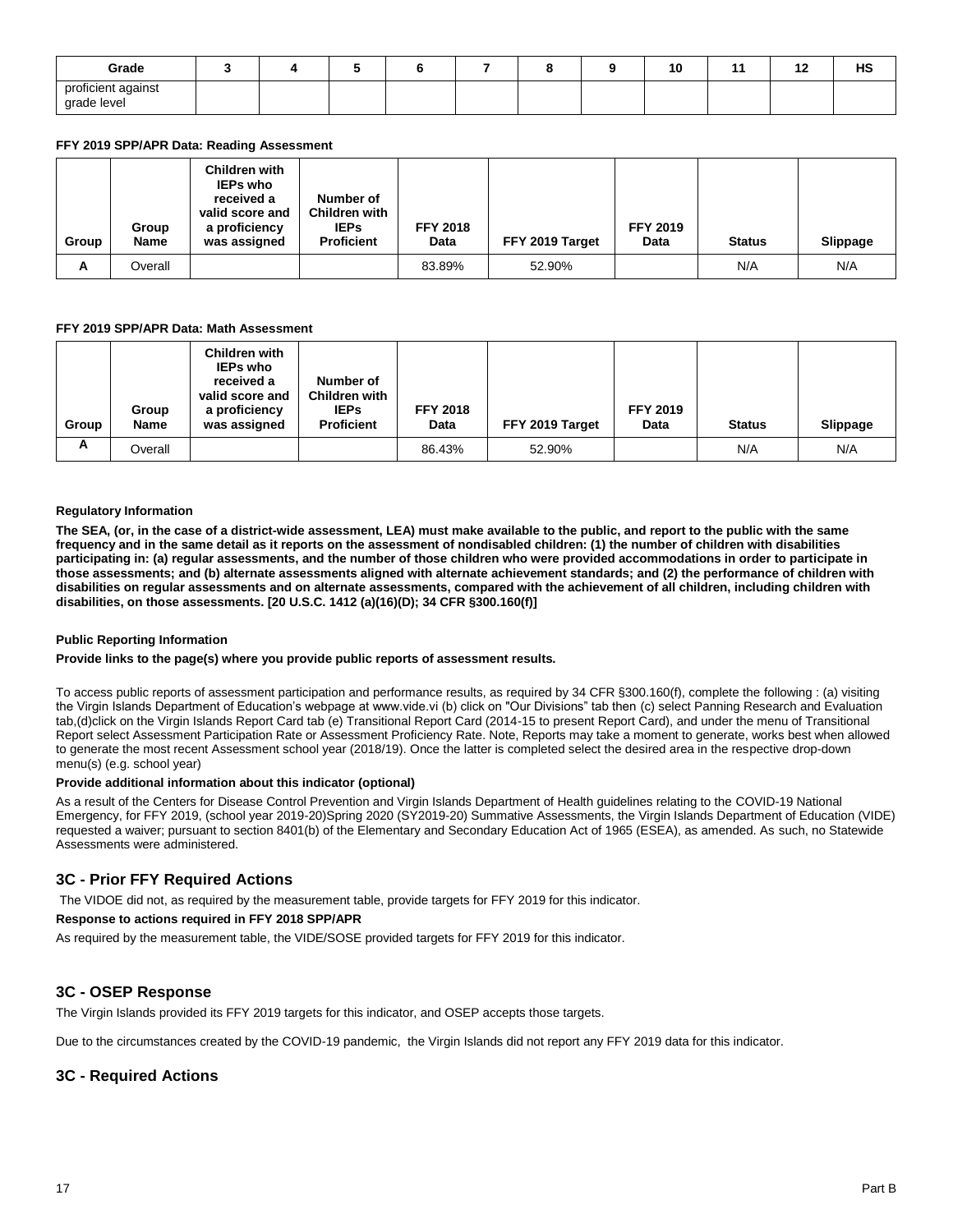# **Indicator 4A: Suspension/Expulsion**

# **Instructions and Measurement**

### **Monitoring Priority:** FAPE in the LRE

**Results Indicator:** Rates of suspension and expulsion:

A. Percent of districts that have a significant discrepancy in the rate of suspensions and expulsions of greater than 10 days in a school year for children with IEPs

(20 U.S.C. 1416(a)(3)(A); 1412(a)(22))

#### **Data Source**

State discipline data, including State's analysis of State's Discipline data collected under IDEA Section 618, where applicable. Discrepancy can be computed by either comparing the rates of suspensions and expulsions for children with IEPs to rates for nondisabled children within the LEA or by comparing the rates of suspensions and expulsions for children with IEPs among LEAs within the State.

#### **Measurement**

Percent = [(# of districts that meet the State-established n size (if applicable) that have a significant discrepancy in the rates of suspensions and expulsions for greater than 10 days in a school year of children with IEPs) divided by the (# of districts in the State that meet the State-established n size (if applicable))] times 100.

Include State's definition of "significant discrepancy."

#### **Instructions**

If the State has established a minimum n size requirement, the State may only include, in both the numerator and the denominator, districts that met that State-established n size. If the State used a minimum n size requirement, report the number of districts excluded from the calculation as a result of this requirement.

Describe the results of the State's examination of the data for the year before the reporting year (e.g., for the FFY 2019 SPP/APR, use data from 2018- 2019), including data disaggregated by race and ethnicity to determine if significant discrepancies are occurring in the rates of long-term suspensions and expulsions of children with IEPs, as required at 20 U.S.C. 1412(a)(22). The State's examination must include one of the following comparisons:

--The rates of suspensions and expulsions for children with IEPs among LEAs within the State; or

--The rates of suspensions and expulsions for children with IEPs to nondisabled children within the LEAs

In the description, specify which method the State used to determine possible discrepancies and explain what constitutes those discrepancies.

Indicator 4A: Provide the actual numbers used in the calculation (based upon districts that met the minimum n size requirement, if applicable). If significant discrepancies occurred, describe how the State educational agency reviewed and, if appropriate, revised (or required the affected local educational agency to revise) its policies, procedures, and practices relating to the development and implementation of IEPs, the use of positive behavioral interventions and supports, and procedural safeguards, to ensure that such policies, procedures, and practices comply with applicable requirements.

Provide detailed information about the timely correction of noncompliance as noted in OSEP's response for the previous SPP/APR. If discrepancies occurred and the district with discrepancies had policies, procedures or practices that contributed to the significant discrepancy and that do not comply with requirements relating to the development and implementation of IEPs, the use of positive behavioral interventions and supports, and procedural safeguards, describe how the State ensured that such policies, procedures, and practices were revised to comply with applicable requirements consistent with the Office of Special Education Programs (OSEP) Memorandum 09-02, dated October 17, 2008.

If the State did not ensure timely correction of the previous noncompliance, provide information on the extent to which noncompliance was subsequently corrected (more than one year after identification). In addition, provide information regarding the nature of any continuing noncompliance, improvement activities completed (e.g., review of policies and procedures, technical assistance, training, etc.) and any enforcement actions that were taken.

If the State reported less than 100% compliance for the previous reporting period (e.g., for the FFY 2019 SPP/APR, the data for 2018-2019), and the State did not identify any findings of noncompliance, provide an explanation of why the State did not identify any findings of noncompliance.

### **4A - Indicator Data**

## **Historical Data**

| <b>Baseline Year</b> | <b>Baseline Data</b> |
|----------------------|----------------------|
| 2010                 | 50.00%               |

| <b>FFY</b>    | 2014   | 2015     | 2016     | 2017     | 2018   |
|---------------|--------|----------|----------|----------|--------|
| Target $\leq$ | 50.00% | 50.00%   | 50.00%   | 50.00%   | 50.00% |
| Data          | 0.00%  | $0.00\%$ | $0.00\%$ | $0.00\%$ | 0.00%  |

#### **Targets**

| <b>FFY</b>       | 2019   |
|------------------|--------|
| Target<br>$\leq$ | 50.00% |

#### **Targets: Description of Stakeholder Input**

The Virgin Islands Advisory Panel for Special Education (VIAPSE) is the primary stakeholder group for the VIDE/SOSE. In April 2017, new members were selected and officers were selected by members to various subcommittees to serve on the panel. Members, who are appointed by the Governor of the Virgin Islands, serve a term of three years. The Advisory Panel is comprised of members that are parents of children with disabilities, individuals with disabilities, and teachers and administrators. The panel also includes individuals from other private and public agencies involved in the education of children with disabilities. Additionally, key internal and external stakeholders are given an opportunity to provide input on the targets for the SPP.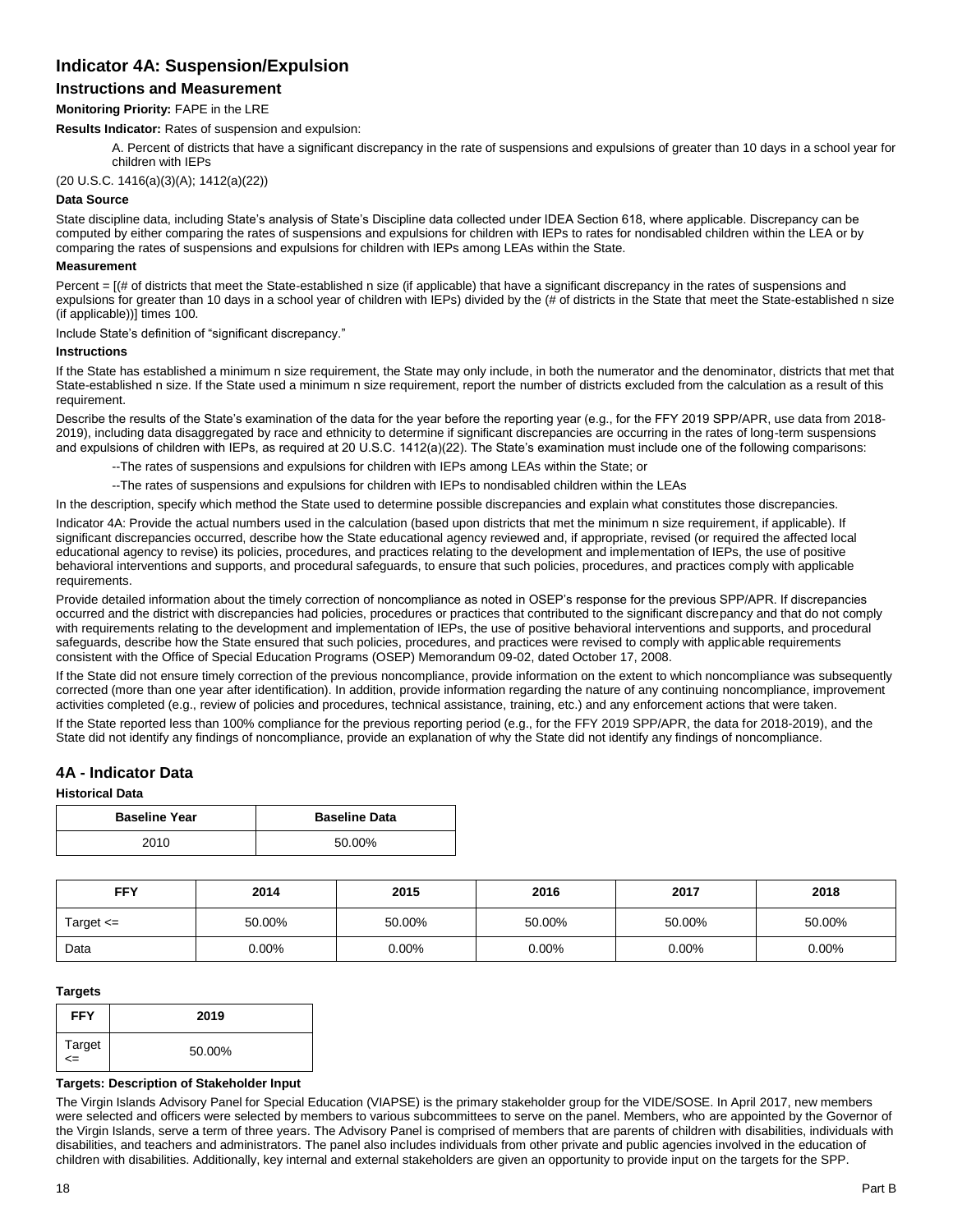The VIAPSE's primary purpose is to advise the VIDE/SOSE on the provision of special education and related services for children with disabilities. For FFY 2019, Stakeholders-VIAPSE and other VIDE internal stakeholders were provided with data for results and compliance Indicators. The VIDE/SOSE requested its Stakeholders to review data provide suggestions and feedback on various approaches/strategies to improve results specifically for all Indicators. Some of these suggestions included: (e.g. career exploration, social media platform, heighten community engagement). In addition, recommendations for targets for the remaining years of the SPP/APR was requested and discussed.

For FFY 2016 and 2017panel members received professional development training from the Technical Assistance for Excellence in Special Education (TAESE), which enhanced their advisory role and developed committees and activities that will support special education through students and family engagement.

#### **FFY 2019 SPP/APR Data**

# **Has the state established a minimum n-size requirement? (yes/no)**

NO

| Number of<br>districts that<br>have a<br>significant<br>discrepancy | Number of districts in<br>the State | FFY 2018 Data | FFY 2019 Target | <b>FFY 2019</b><br>Data | <b>Status</b> | <b>Slippage</b> |
|---------------------------------------------------------------------|-------------------------------------|---------------|-----------------|-------------------------|---------------|-----------------|
|                                                                     |                                     | $0.00\%$      | 50.00%          | $0.00\%$                | Met Target    | No Slippage     |

**Choose one of the following comparison methodologies to determine whether significant discrepancies are occurring (34 CFR §300.170(a))** 

The rates of suspensions and expulsions of greater than 10 days in a school year for children with IEPs in each LEA compared to the rates for nondisabled children in the same LEA

## **State's definition of "significant discrepancy" and methodology**

Definition of Significant and Identification of Comparison Methodology

The VIDE/SOSE defines significant discrepancy by using a rate ratio methodology that compares the rate of suspensions and expulsions of greater than 10 days in a school year for children with IEPs in each district (LEA) to the rates of suspensions and expulsions of greater than 10 days in a school year for children without IEPs in that same district. A significant discrepancy exists when the rate ratio is 2.0 or greater for any district. The VIDE/SOSE does not use a minimum "n" size and includes all students with disabilities in all grades within each of the two districts. A minimum "n" is not used for Indicator 4A.

#### **Provide additional information about this indicator (optional)**

Data Sources

Data are obtained from the Department of Education, Division of Planning, Research & Evaluation on September 2018 and the December 1, 2018 618 Child Count Data for Children with Disabilities. The Districts report discipline data to the VIDE using the Territory's Student Information System, Power School. The Territory's Student Information System is managed by the VIDE Office of Planning, Research & Evaluation (PRE) and includes a variety of edit checks to ensure accuracy of submitted data. The State verifies the reliability and accuracy of the State's data through automated verification checks through its database.

Discipline data from this system are utilized to satisfy 618 data collection which is reported via EdFacts Reporting System by Disability Category (OSEP030) and captured on the Report of Children with Disabilities (IDEA) Unilaterally Removed or Suspended/Expelled for More than 10 Days) for the School Year 2018-2019. As part of its general supervisory responsibilities, the State conducted a desk audit for FFY 2019 of students suspended for greater than 10 days in the School Year of 2018-2019.

#### Results

Based on discipline data from the school year 2018-2019, which is used in determining significant discrepancy for the FFY 2019 SPP/APR due February 2021, District One (St. Thomas/St. John) had four (4) students with disabilities who were suspended or expelled for greater than ten (10) days in the 2018-2019 school year. Of the 4 students suspended, the desk audit conducted revealed the following: (a) one (1) out of the four (4) students withdrew to attend Adult Education; and, (b) three (3) of the four students suspended during the 2018-2019 school year are currently enrolled for the 2020-2021 school year. The desk audit conducted also verified the implementation of a Functional Behavioral Assessment Plan and Behavior Intervention Plan and Manifestation Determination by the district for all of the four (4) students. Hence, the district is correctly implementing the specific regulatory requirements consistent with 34 CFR §300.170(b) and 34 CFR §300.530 and OSEP Memo 09-02 for this Indicator.

Additionally, in District Two (St. Croix), a total of ten (10) students with disabilities were subject to disciplinary removals for greater than ten (10) days in a school year. It is noted that all of the suspension days were cumulative days, out of school suspensions, for all of the ten students. The desk audit conducted revealed the following: (a) one of the ten students exited through graduation during the 2019-2020 school year; (b) two of the ten students exited the St. Croix School District through drop out, and are known to be working; (c) six (6) of the ten students suspended during the 2018-2019 school year are currently enrolled in school for the 2020-2021 school year; and (d) one of the ten students suspended during the 2018-2019 school year whereabouts is unknown, pursuant to the Student Tracking Form dated September 2020 and uploaded in Goalview. The desk audit conducted also verified the implementation of a Functional Behavioral Assessment Plan and Behavior Intervention Plan and Manifestation Determination by the district for eight (8) of the ten (10) students, whereas two of the ten students had an incomplete Functional Behavioral Assessment Plan and Behavior Intervention Plan uploaded in Goalview. There was evidence however of a Manifestation Determination hearing for those two students which documented that the infractions for which they were suspended was not a result of their disabling condition. Hence, the district is correctly implementing the specific regulatory requirements consistent with 34 CFR §300.170(b) and 34 CFR §300.530 and OSEP Memo 09-02 for this Indicator.

#### **Review of Policies, Procedures, and Practices (completed in FFY 2019 using 2018-2019 data)**

**Provide a description of the review of policies, procedures, and practices relating to the development and implementation of IEPs, the use of positive behavioral interventions and supports, and procedural safeguards.**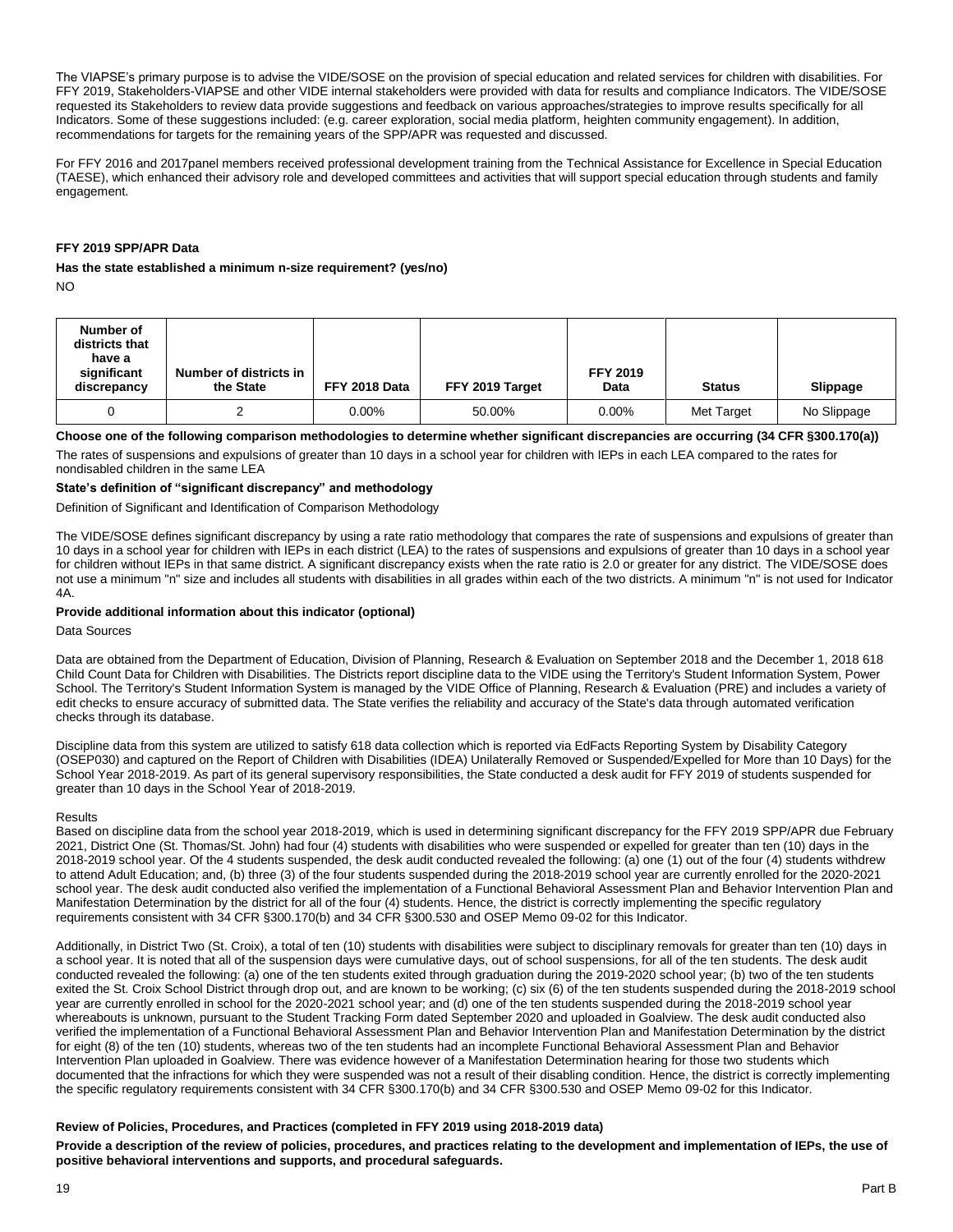#### Review of policies

Based on the rate ratio methodology employed by the State to determine significant discrepancy, no district was found to have a significant discrepancy in the rates of suspensions or expulsions of students with disabilities when compared to the overall suspensions/expulsion rates with non disabled students within that same district. Moreover, the State determined the LEAs' policies, procedures, and practices comply with the IDEA, as required in 34 CFR 300.170(b). During the desk audit conducted June 2020, using the Student Management System, ("Goalview"), there was evidence uploaded in Goalview for the specific student(s) who were suspended for greater than ten days in the school year 2018-2019. More specifically, and in conformity with the State's monitoring protocol checklist, there were documents relating to the implementation of IEPs, and the use of positive behavioral interventions and supports, and procedural safeguards in each student specific files, as needed and required. Therefore, the State did not identify nor issue any findings of non-compliance for this indicator.

The State DID NOT identify noncompliance with Part B requirements as a result of the review required by 34 CFR §300.170(b)

#### **Correction of Findings of Noncompliance Identified in FFY 2018**

| <b>Findings of Noncompliance</b><br><b>Identified</b>                | <b>Findings of Noncompliance</b><br>Verified as Corrected Within One<br>Year | <b>Findings of Noncompliance</b><br><b>Subsequently Corrected</b> | <b>Findings Not Yet Verified as</b><br>Corrected |  |  |  |  |
|----------------------------------------------------------------------|------------------------------------------------------------------------------|-------------------------------------------------------------------|--------------------------------------------------|--|--|--|--|
|                                                                      |                                                                              |                                                                   |                                                  |  |  |  |  |
| Correction of Findings of Noncompliance Identified Prior to FFY 2018 |                                                                              |                                                                   |                                                  |  |  |  |  |

| <b>Year Findings of</b><br><b>Noncompliance Were</b><br><b>Identified</b> | <b>Findings of Noncompliance Not Yet</b><br>Verified as Corrected as of FFY<br><b>2018 APR</b> | <b>Findings of Noncompliance</b><br><b>Verified as Corrected</b> | <b>Findings Not Yet Verified as</b><br>Corrected |
|---------------------------------------------------------------------------|------------------------------------------------------------------------------------------------|------------------------------------------------------------------|--------------------------------------------------|
|                                                                           |                                                                                                |                                                                  |                                                  |
|                                                                           |                                                                                                |                                                                  |                                                  |
|                                                                           |                                                                                                |                                                                  |                                                  |

# **4A - Prior FFY Required Actions**

The VIDOE did not, as required by the measurement table, provide a target for FFY 2019 for this indicator.

## **Response to actions required in FFY 2018 SPP/APR**

The VIDOE target for this Indicator for FFY 2019 is 50.00%

# **4A - OSEP Response**

The Virgin Islands provided its FFY 2019 target for this indicator, and OSEP accepts that target.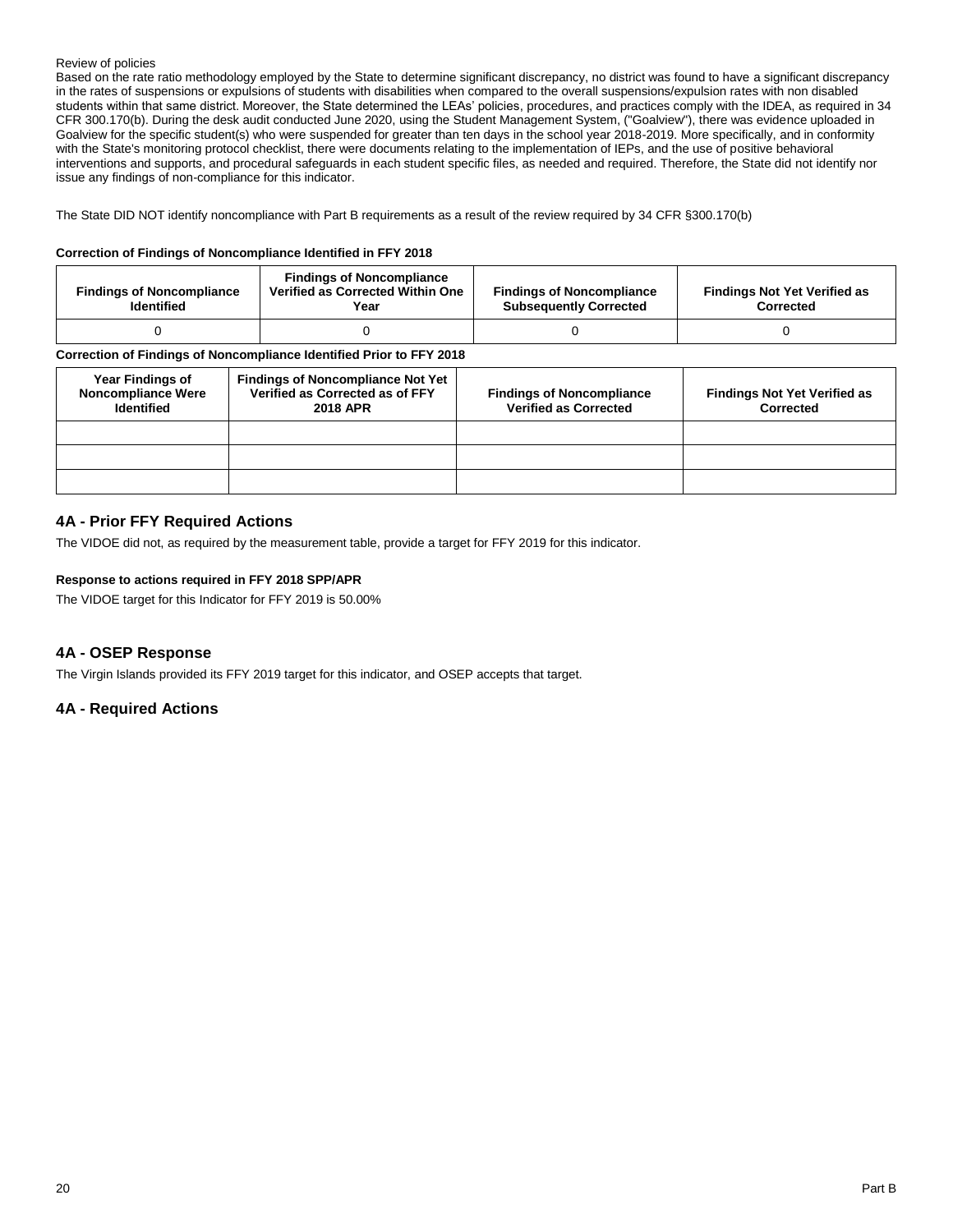# **Indicator 4B: Suspension/Expulsion**

# **Instructions and Measurement**

#### **Monitoring Priority:** FAPE in the LRE

**Compliance Indicator:** Rates of suspension and expulsion:

B. Percent of districts that have: (a) a significant discrepancy, by race or ethnicity, in the rate of suspensions and expulsions of greater than 10 days in a school year for children with IEPs; and (b) policies, procedures or practices that contribute to the significant discrepancy and do not comply with requirements relating to the development and implementation of IEPs, the use of positive behavioral interventions and supports, and procedural safeguards.

(20 U.S.C. 1416(a)(3)(A); 1412(a)(22))

#### **Data Source**

State discipline data, including State's analysis of State's Discipline data collected under IDEA Section 618, where applicable. Discrepancy can be computed by either comparing the rates of suspensions and expulsions for children with IEPs to rates for nondisabled children within the LEA or by comparing the rates of suspensions and expulsions for children with IEPs among LEAs within the State.

#### **Measurement**

Percent = [(# of districts that meet the State-established n size (if applicable) for one or more racial/ethnic groups that have: (a) a significant discrepancy, by race or ethnicity, in the rates of suspensions and expulsions of greater than 10 days in a school year of children with IEPs; and (b) policies, procedures or practices that contribute to the significant discrepancy and do not comply with requirements relating to the development and implementation of IEPs, the use of positive behavioral interventions and supports, and procedural safeguards) divided by the (# of districts in the State that meet the State-established n size (if applicable) for one or more racial/ethnic groups)] times 100.

Include State's definition of "significant discrepancy."

#### **Instructions**

If the State has established a minimum n size requirement, the State may only include, in both the numerator and the denominator, districts that met that State-established n size. If the State used a minimum n size requirement, report the number of districts excluded from the calculation as a result of this requirement.

Describe the results of the State's examination of the data for the year before the reporting year (e.g., for the FFY 2019 SPP/APR, use data from 2018- 2019), including data disaggregated by race and ethnicity to determine if significant discrepancies are occurring in the rates of long-term suspensions and expulsions of children with IEPs, as required at 20 U.S.C. 1412(a)(22). The State's examination must include one of the following comparisons

--The rates of suspensions and expulsions for children with IEPs among LEAs within the State; or

--The rates of suspensions and expulsions for children with IEPs to nondisabled children within the LEAs

In the description, specify which method the State used to determine possible discrepancies and explain what constitutes those discrepancies.

Indicator 4B: Provide the following: (a) the number of districts that met the State-established n size (if applicable) for one or more racial/ethnic groups that have a significant discrepancy, by race or ethnicity, in the rates of suspensions and expulsions of greater than 10 days in a school year for children with IEPs; and (b) the number of those districts in which policies, procedures or practices contribute to the significant discrepancy and do not comply with requirements relating to the development and implementation of IEPs, the use of positive behavioral interventions and supports, and procedural safeguards.

Provide detailed information about the timely correction of noncompliance as noted in OSEP's response for the previous SPP/APR. If discrepancies occurred and the district with discrepancies had policies, procedures or practices that contributed to the significant discrepancy and that do not comply with requirements relating to the development and implementation of IEPs, the use of positive behavioral interventions and supports, and procedural safeguards, describe how the State ensured that such policies, procedures, and practices were revised to comply with applicable requirements consistent with the Office of Special Education Programs (OSEP) Memorandum 09-02, dated October 17, 2008.

If the State did not ensure timely correction of the previous noncompliance, provide information on the extent to which noncompliance was subsequently corrected (more than one year after identification). In addition, provide information regarding the nature of any continuing noncompliance, improvement activities completed (e.g., review of policies and procedures, technical assistance, training, etc.) and any enforcement actions that were taken.

If the State reported less than 100% compliance for the previous reporting period (e.g., for the FFY 2019 SPP/APR, the data for 2018-2019), and the State did not identify any findings of noncompliance, provide an explanation of why the State did not identify any findings of noncompliance.

Targets must be 0% for 4B.

## **4B - Indicator Data**

## **Not Applicable**

**Select yes if this indicator is not applicable.** NO

#### **Historical Data**

| <b>Baseline Year</b> | <b>Baseline Data</b> |
|----------------------|----------------------|
| 2010                 | $0.00\%$             |

| <b>FFY</b> | 2014  | 2015     | 2016     | 2017  | 2018  |
|------------|-------|----------|----------|-------|-------|
| Target     | 0%    | 0%       | 0%       | 0%    | $0\%$ |
| Data       | 0.00% | $0.00\%$ | $0.00\%$ | 0.00% | 0.00% |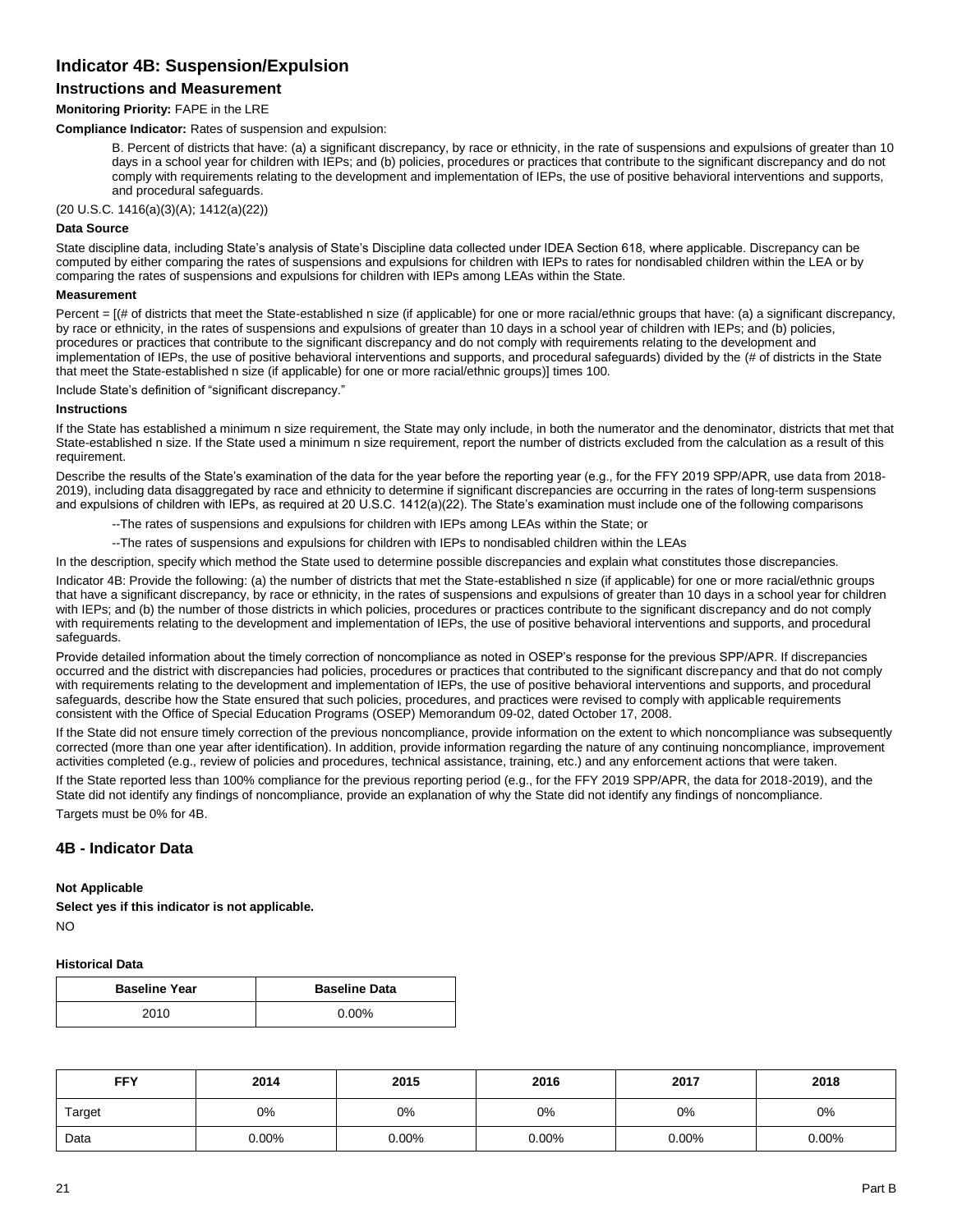#### **Targets**

| <b>FFY</b> | 2019  |
|------------|-------|
| Target     | $0\%$ |

#### **FFY 2019 SPP/APR Data**

**Has the state established a minimum n-size requirement? (yes/no)**

YES

**If yes, the State may only include, in both the numerator and the denominator, districts that met the State-established n size. Report the number of districts excluded from the calculation as a result of the requirement.**

| Number of<br>districts that<br>have a<br>significant<br>discrepancy,<br>by race or<br>ethnicity | Number of<br>those<br>districts that<br>have policies<br>procedure, or<br>practices that<br>contribute to<br>the<br>significant<br>discrepancy<br>and do not<br>comply with<br>requirements | <b>Number of Districts</b><br>that met the State's<br>minimum n-size | <b>FFY 2018</b><br>Data | FFY 2019 Target | <b>FFY 2019</b><br>Data | <b>Status</b> | Slippage    |
|-------------------------------------------------------------------------------------------------|---------------------------------------------------------------------------------------------------------------------------------------------------------------------------------------------|----------------------------------------------------------------------|-------------------------|-----------------|-------------------------|---------------|-------------|
| 0                                                                                               | 0                                                                                                                                                                                           | 2                                                                    | 0.00%                   | $0\%$           | $0.00\%$                | Met Target    | No Slippage |

#### **Were all races and ethnicities included in the review?**

**YFS** 

## **State's definition of "significant discrepancy" and methodology**

The VIDE/SOSE defines significant discrepancy by using a comparison methodology to determine whether significant discrepancy is occurring in the State by comparing the ratio of the district's suspension/expulsion rates for children with disabilities from any racial or ethnic group to the suspension/expulsion rate for all non-disabled children in that same LEA, consistent with the instructions for this indicator.

#### Methodology

A district is deemed to be significantly discrepant when (1) the ratio of the district's suspension/expulsion rates for children with disabilities from any racial or ethnic group is at a rate of 2.0 higher than the suspension rate for all children without IEPs in that same district; and (2) its policies, procedures or practices contributes to the significant discrepancy and do not comply with requirements relating to the development and implementation of IEPs, the use of positive behavioral intervention and supports, and procedural safeguards.

#### Data Sources

The VIDE/SOSE uses the enrollment data from the Department of Education, Division of Planning Research & Evaluation (PRE) for School Year 2018- 2019 (dated September 30, 2018) for the district comparison group and the 618 annual Child Count data collected on December 1, 2018 (SY 2018- 2019) and reported for all children with disabilities ages 3 through 21. The VIDE/SOSE also utilized the data reported via EDfacts (Report of Children with Disabilities Unilaterally Removed or Suspended/Expelled for More than 10 Days) for the school year 2018-2019. In addition, discipline data for children without disabilities are captured as of September 30, 2018. The Districts report discipline data to the VIDE using the Territory's Student Information System, Power School. The Territory's Student Information System is managed by the VIDE Office of Planning, Research & Evaluation (PRE) and includes a variety of edit checks to ensure accuracy of submitted data. The State verifies the reliability and the accuracy of the State's data through automated verification.

#### **Provide additional information about this indicator (optional)**

#### **Review of Policies, Procedures, and Practices (completed in FFY 2019 using 2018-2019 data)**

#### **Provide a description of the review of policies, procedures, and practices relating to the development and implementation of IEPs, the use of positive behavioral interventions and supports, and procedural safeguards.**

The desk audit conducted in June 2020 verified in District 1 (St. Thomas/St. John) the implementation of a Functional Behavioral Assessment Plan and Behavior Intervention Plan and Manifestation Determination by the district for all of the four (4) students suspended during the 2018-2019 school year. Likewise, for District 2 (St. Croix), the desk audit also showed the implementation of a Functional Behavioral Assessment Plan and Behavior Intervention Plan and Manifestation Determination for eight (8) of the ten (10) students suspended during the 2018-2019 school year; (2) two (2) of the ten 10) students had an incomplete Functional Behavioral Assessment Plan and Behavior Intervention Plan uploaded in Goalview. However, there was evidence of a Manifestation Determination hearing for those two students which documented that the infractions for which they were suspended were not a result of their disabling condition. Moreover, the State determined that the LEAs' policies, procedures, and practices complied with the IDEA, as required in 34 CFR §300.170(b). Therefore, the State did not identify nor issue any findings of non-compliance with Part B requirements for this indicator.

The State DID NOT identify noncompliance with Part B requirements as a result of the review required by 34 CFR §300.170(b)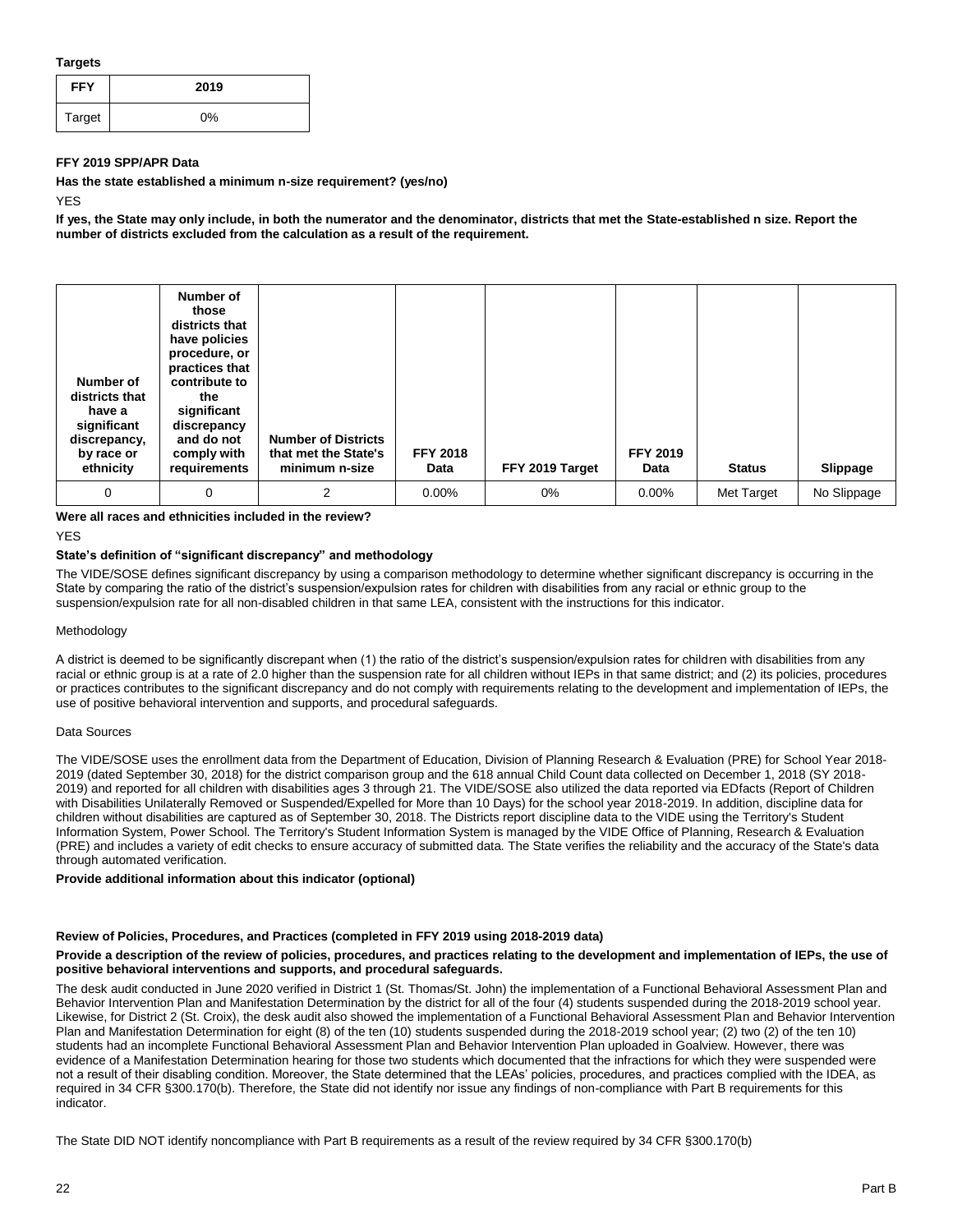# **Correction of Findings of Noncompliance Identified in FFY 2018**

| <b>Findings of Noncompliance</b><br><b>Identified</b> | <b>Findings of Noncompliance</b><br>Verified as Corrected Within One<br>Year | <b>Findings of Noncompliance</b><br><b>Subsequently Corrected</b> | <b>Findings Not Yet Verified as</b><br>Corrected |
|-------------------------------------------------------|------------------------------------------------------------------------------|-------------------------------------------------------------------|--------------------------------------------------|
|                                                       |                                                                              |                                                                   |                                                  |

# **Correction of Findings of Noncompliance Identified Prior to FFY 2018**

| <b>Year Findings of</b><br><b>Noncompliance Were</b><br><b>Identified</b> | <b>Findings of Noncompliance Not Yet</b><br>Verified as Corrected as of FFY 2018<br><b>APR</b> | <b>Findings of Noncompliance Verified</b><br>as Corrected | <b>Findings Not Yet Verified as</b><br>Corrected |
|---------------------------------------------------------------------------|------------------------------------------------------------------------------------------------|-----------------------------------------------------------|--------------------------------------------------|
|                                                                           |                                                                                                |                                                           |                                                  |
|                                                                           |                                                                                                |                                                           |                                                  |
|                                                                           |                                                                                                |                                                           |                                                  |

# **Findings of Noncompliance Verified as Corrected**

**Describe how the State verified that the source of noncompliance is correctly implementing the** *regulatory requirements*

**Describe how the State verified that each** *individual case* **of noncompliance was corrected**

# **4B - Prior FFY Required Actions**

None

# **4B - OSEP Response**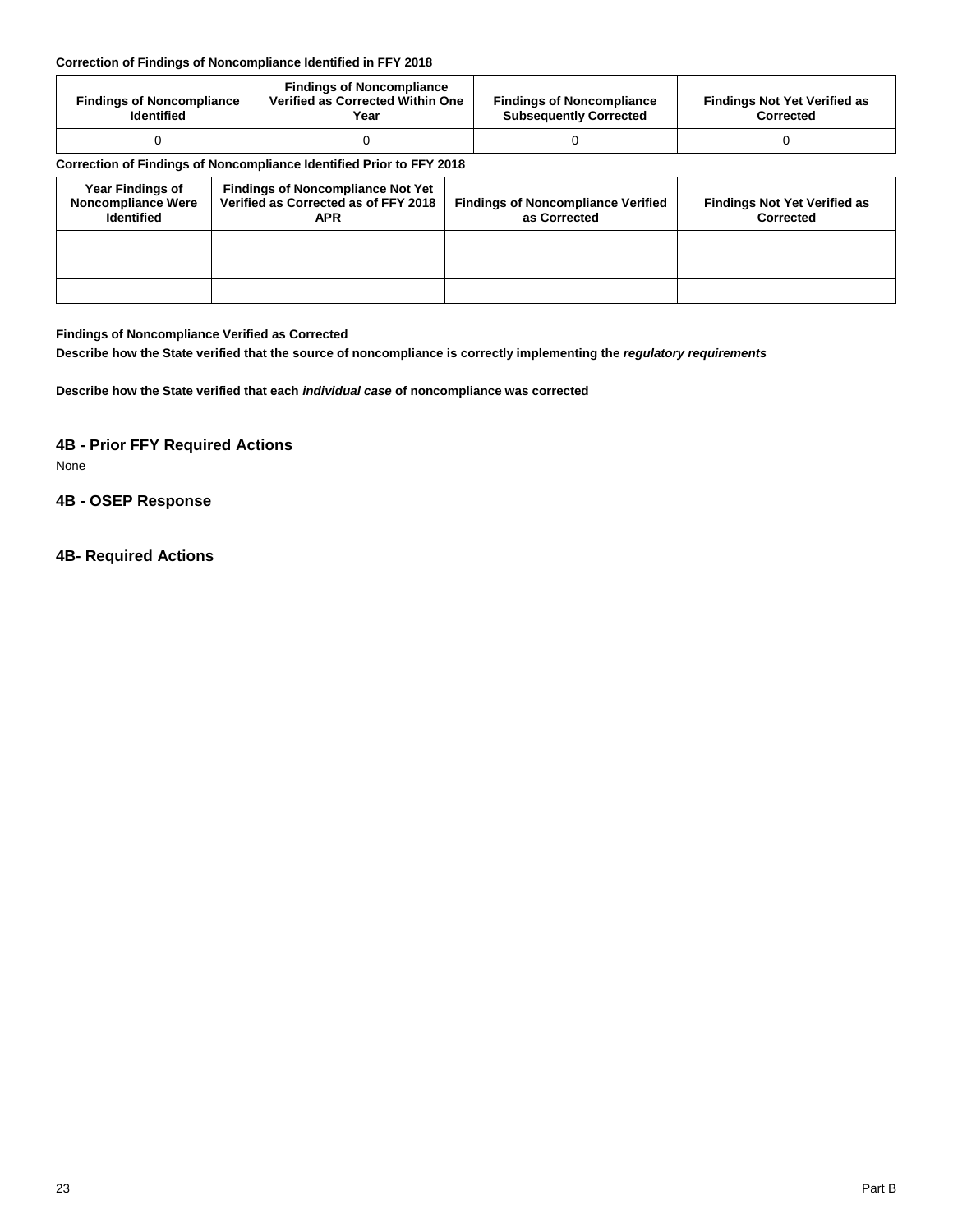# **Indicator 5: Education Environments (children 6-21)**

# **Instructions and Measurement**

# **Monitoring Priority:** FAPE in the LRE

**Results indicator:** Education environments (children 6-21): Percent of children with IEPs aged 6 through 21 served:

- A. Inside the regular class 80% or more of the day;
- B. Inside the regular class less than 40% of the day; and
- C. In separate schools, residential facilities, or homebound/hospital placements.

(20 U.S.C. 1416(a)(3)(A))

# **Data Source**

Same data as used for reporting to the Department under section 618 of the IDEA, using the definitions in EDFacts file specification FS002.

#### **Measurement**

Percent = [(# of children with IEPs aged 6 through 21 served inside the regular class 80% or more of the day) divided by the (total # of students aged 6 through 21 with IEPs)] times 100.

Percent = [(# of children with IEPs aged 6 through 21 served inside the regular class less than 40% of the day) divided by the (total # of students aged 6 through 21 with IEPs)] times 100.

Percent = [(# of children with IEPs aged 6 through 21 served in separate schools, residential facilities, or homebound/hospital placements) divided by the (total # of students aged 6 through 21 with IEPs)]times 100.

### **Instructions**

Sampling from the State's 618 data is not allowed.

Describe the results of the calculations and compare the results to the target.

If the data reported in this indicator are not the same as the State's data reported under section 618 of the IDEA, explain.

# **5 - Indicator Data**

#### **Historical Data**

| Part   | <b>Baseline</b> | <b>FFY</b>    | 2014   | 2015   | 2016   | 2017   | 2018   |
|--------|-----------------|---------------|--------|--------|--------|--------|--------|
| A      | 2019            | Target $>=$   | 51.00% | 52.00% | 53.00% | 54.00% | 56.00% |
| A      | 58.44%          | Data          | 55.25% | 54.42% | 56.44% | 57.30% | 57.60% |
| в      | 2019            | Target $\leq$ | 20.50% | 20.00% | 20.00% | 20.00% | 20.00% |
| в      | 21.37%          | Data          | 20.73% | 17.40% | 18.19% | 19.61% | 22.38% |
| ⌒<br>U | 2019            | Target $\leq$ | 3.05%  | 3.05%  | 3.05%  | 3.05%  | 2.95%  |
| ⌒<br>◡ | 2.44%           | Data          | 2.67%  | 3.53%  | 3.64%  | 3.98%  | 2.87%  |

#### **Targets**

| <b>FFY</b>      | 2019   |
|-----------------|--------|
| Target $A \geq$ | 58.44% |
| Target $B \leq$ | 21.37% |
| Target $C \leq$ | 2.44%  |

#### **Targets: Description of Stakeholder Input**

The Virgin Islands Advisory Panel for Special Education (VIAPSE) is the primary stakeholder group for the VIDE/SOSE. In April 2017, new members were selected and officers were selected by members to various subcommittees to serve on the panel. Members, who are appointed by the Governor of the Virgin Islands, serve a term of three years. The Advisory Panel is comprised of members that are parents of children with disabilities, individuals with disabilities, and teachers and administrators. The panel also includes individuals from other private and public agencies involved in the education of children with disabilities. Additionally, key internal and external stakeholders are given an opportunity to provide input on the targets for the SPP.

The VIAPSE's primary purpose is to advise the VIDE/SOSE on the provision of special education and related services for children with disabilities. For FFY 2019, Stakeholders-VIAPSE and other VIDE internal stakeholders were provided with data for results and compliance Indicators. The VIDE/SOSE requested its Stakeholders to review data provide suggestions and feedback on various approaches/strategies to improve results specifically for all Indicators. Some of these suggestions included: (e.g. career exploration, social media platform, heighten community engagement). In addition, recommendations for targets for the remaining years of the SPP/APR was requested and discussed.

For FFY 2016 and 2017panel members received professional development training from the Technical Assistance for Excellence in Special Education (TAESE), which enhanced their advisory role and developed committees and activities that will support special education through students and family engagement.

#### **Prepopulated Data**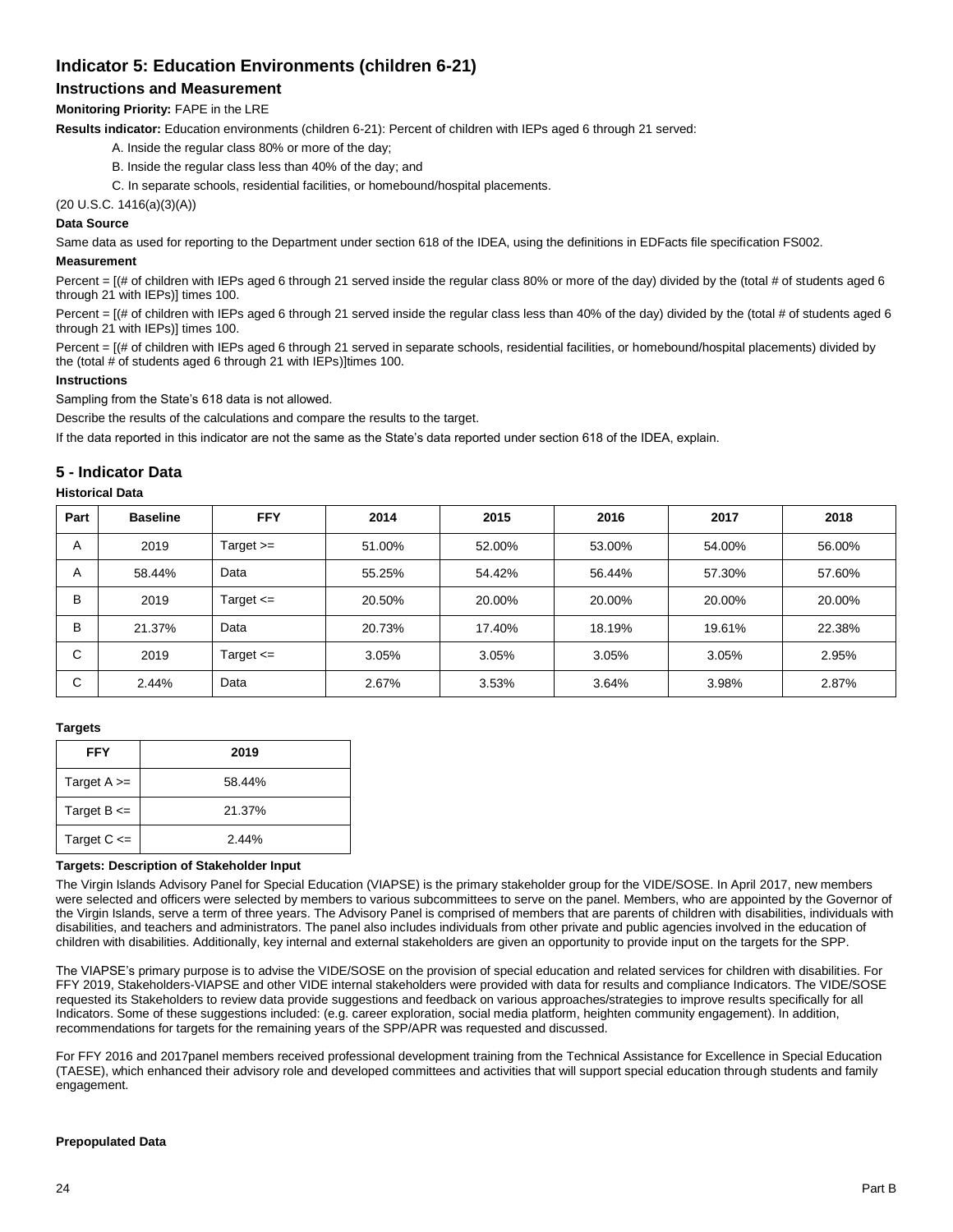| <b>Source</b>                                                                                                | Date       | <b>Description</b>                                                                                        | Data  |
|--------------------------------------------------------------------------------------------------------------|------------|-----------------------------------------------------------------------------------------------------------|-------|
| SY 2019-20 Child<br>Count/Educational Environment<br>Data Groups (EDFacts file spec<br>FS002; Data group 74) | 07/08/2020 | Total number of children with IEPs aged 6<br>through 21                                                   | 1,025 |
| SY 2019-20 Child<br>Count/Educational Environment<br>Data Groups (EDFacts file spec<br>FS002; Data group 74) | 07/08/2020 | A. Number of children with IEPs aged 6<br>through 21 inside the regular class 80% or<br>more of the day   |       |
| SY 2019-20 Child<br>Count/Educational Environment<br>Data Groups (EDFacts file spec<br>FS002; Data group 74) | 07/08/2020 | B. Number of children with IEPs aged 6<br>through 21 inside the regular class less<br>than 40% of the day | 219   |
| SY 2019-20 Child<br>Count/Educational Environment<br>Data Groups (EDFacts file spec<br>FS002; Data group 74) | 07/08/2020 | c1. Number of children with IEPs aged 6<br>through 21 in separate schools                                 | 9     |
| SY 2019-20 Child<br>Count/Educational Environment<br>Data Groups (EDFacts file spec<br>FS002; Data group 74) | 07/08/2020 | c2. Number of children with IEPs aged 6<br>through 21 in residential facilities                           | 16    |
| SY 2019-20 Child<br>Count/Educational Environment<br>Data Groups (EDFacts file spec<br>FS002; Data group 74) | 07/08/2020 | c3. Number of children with IEPs aged 6<br>through 21 in homebound/hospital<br>placements                 | 0     |

**Select yes if the data reported in this indicator are not the same as the State's data reported under section 618 of the IDEA.** NO

#### **FFY 2019 SPP/APR Data**

| <b>Education Environments</b>                                                                                                                                 | Number of<br>children with<br>IEPs aged 6<br>through 21<br>served | Total<br>number of<br>children with<br>IEPs aged 6<br>through 21 | <b>FFY 2018</b><br>Data | <b>FFY 2019</b><br><b>Target</b> | <b>FFY 2019</b><br>Data | <b>Status</b> | Slippage |
|---------------------------------------------------------------------------------------------------------------------------------------------------------------|-------------------------------------------------------------------|------------------------------------------------------------------|-------------------------|----------------------------------|-------------------------|---------------|----------|
| A. Number of children with<br>IEPs aged 6 through 21<br>inside the regular class 80%<br>or more of the day                                                    | 599                                                               | 1,025                                                            | 57.60%                  | 58.44%                           | 58.44%                  | Met Target    | N/A      |
| B. Number of children with<br>IEPs aged 6 through 21<br>inside the regular class less<br>than 40% of the day                                                  | 219                                                               | 1,025                                                            | 22.38%                  | 21.37%                           | 21.37%                  | Met Target    | N/A      |
| C. Number of children with<br>IEPs aged 6 through 21<br>inside separate schools.<br>residential facilities, or<br>homebound/hospital<br>placements [c1+c2+c3] | 25                                                                | 1,025                                                            | 2.87%                   | 2.44%                            | 2.44%                   | Met Target    | N/A      |

## **Use a different calculation methodology (yes/no)**

NO

# **Provide additional information about this indicator (optional)**

## Indicator 5

Measurement A: During FFY 2019, (December 1, 2019, Child Count) five hundred and ninety-nine (599) or (58.44%) out of one thousand and twentyfive (1025) of children with IEPs aged six (6) through twenty-one (21) were in the regular class for more than 80% of the school day. The VIDE/SOSE met and exceeded the target of 56% by 2.44% for FFY 2019, for Measurement 5A of this Indicator.

Measurement B: During FFY 2019, (December 1, 2019, Child Count) two hundred and nineteen (219) or (21.37%) out of one thousand and twenty-five (1025) of children with IEPs aged six (6) through twenty-one (21) were in the regular class less than 40% of the school day. The VIDE/SOSE did not meet the target of 20% by 1.37% for FFY 2019, for Measurement 5B of this Indicator. Although the VDE/SOSE did not meet its FFY 2019, there was no slippage when compared to FFY 2018 data.

Measurement C: During FFY 2019, (December 1, 2019, Child Count) twenty-five (25) or (2.44%) out of one thousand and twenty-five (1025) of children with IEPs aged six (6) through twenty-one (21) were in separate schools, residential facilities, or homebound/hospital placements. The VIDE/SOSE meet and exceeded the target of 2.95 by 0.51% for FFY 2019, for Measurement 5C of this Indicator.

For FFY 2019, (December 1, 2019, Child Count Data) the number of school-aged children with IEPs aged six (6) through twenty-one (21) inside separate schools, residential facilities, or homebound/hospital placements decreased as such the VIDE/SOSE was able to maintain meeting its target for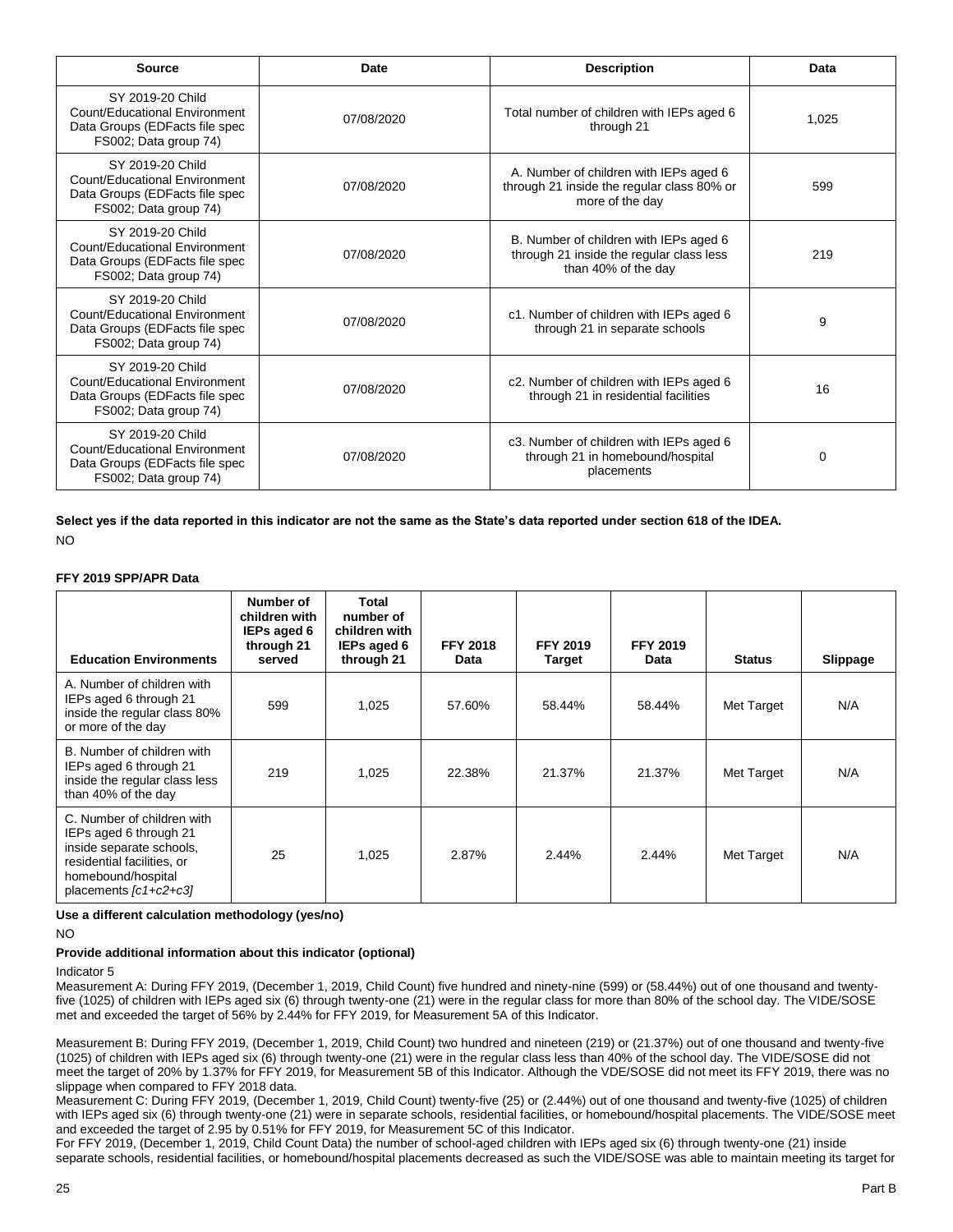FFYs 2018 and 2019, for Measurement 5C of this indicator when compared to FFY 2016 and 2017. It is noteworthy to mention that the VIDE/SOSE consistently engages with each District to ensure that the Individualized Education Program (IEP) teams' members continue to discuss and ensure that each child's IEPs is developed with appropriate services to the academic and functional needs of these children receiving special education and related services.

# **5 - Prior FFY Required Actions**

The VIDOE did not, as required by the measurement table, provide targets for FFY 2019 for this indicator.

#### **Response to actions required in FFY 2018 SPP/APR**

As required by the measurement table, the VIDE/SOSE provided targets for FFY 2019 for this indicator.

# **5 - OSEP Response**

The Virgin Islands has revised the baseline for this indicator, using data from FFY 2019, and OSEP accepts that revision.

Reporting requirements for the IDEA section 618 data collection (specifically, IDEA Part B Child Counts and Educational Environments) were updated to allow States to include five-year-olds in Kindergarten in file specification FS002 - Children with Disabilities (IDEA) School Age and exclude these children from file specification FS089 - Children with Disabilities (IDEA) Early Childhood for School Year (SY) 2019-20. SY 2019-20 (i.e., FFY 2019) was the transition year for this change; States had the option to report five-year-olds in Kindergarten in FS002 in their SY 2019-20 submission or wait to do so with their SY 2020-21 submission, when the change becomes permanent. Virgin Islands transitioned to reporting five-year-olds in Kindergarten in FS002 for its SY 2019-20 submission under IDEA section 618. This change impacts the Virgin Islands' data for SPP/APR Indicators 5 and 6, because the required data source for SPP/APR Indicators 5 and 6 is the same data as used for reporting to the Department under IDEA section 618. Therefore, the Virgin Islands' slippage status indicates "NA" for this indicator.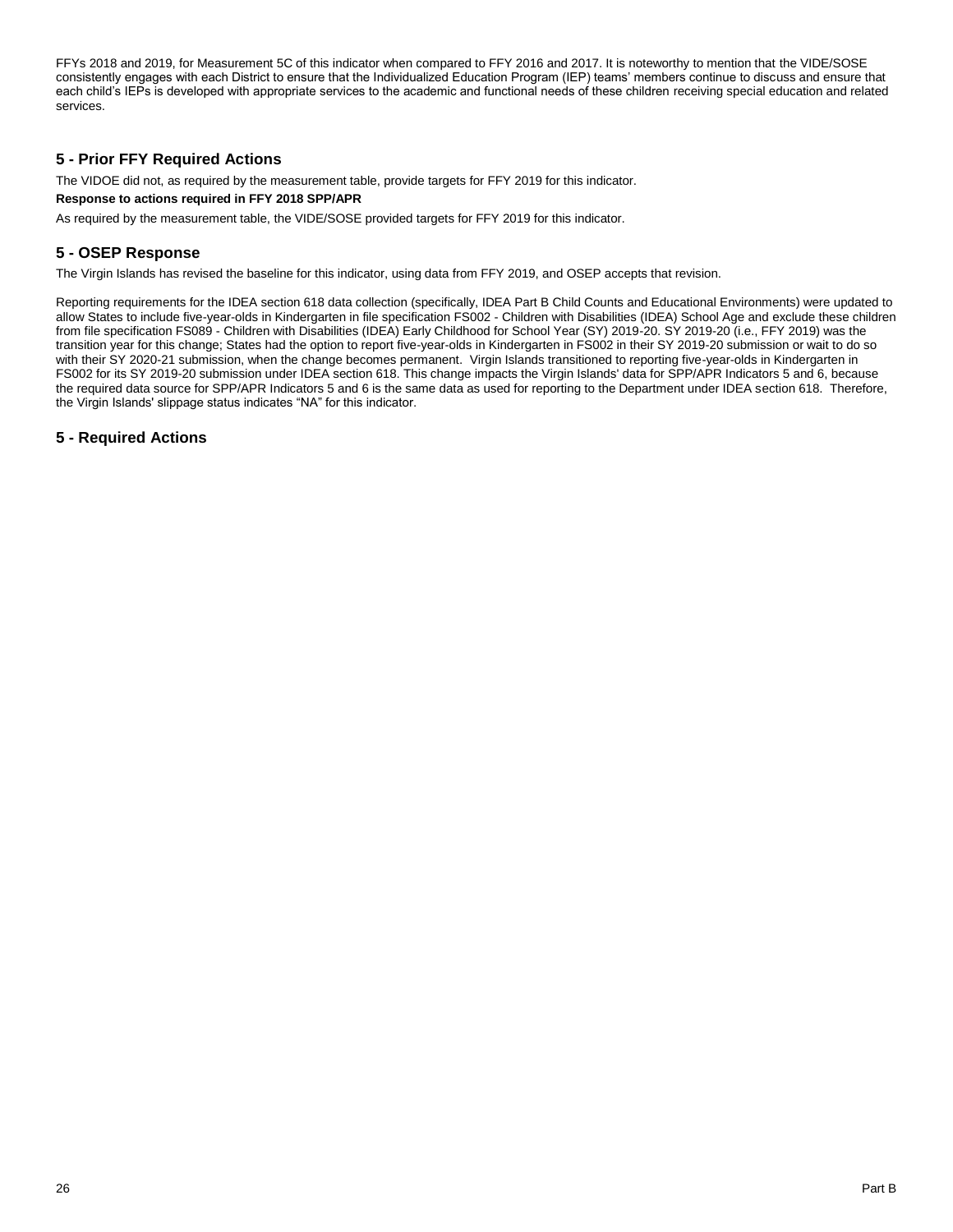# **Indicator 6: Preschool Environments**

# **Instructions and Measurement**

# **Monitoring Priority:** FAPE in the LRE

**Results indicator:** Preschool environments: Percent of children aged 3 through 5 with IEPs attending a:

A. Regular early childhood program and receiving the majority of special education and related services in the regular early childhood program; and

B. Separate special education class, separate school or residential facility.

(20 U.S.C. 1416(a)(3)(A))

# **Data Source**

Same data as used for reporting to the Department under section 618 of the IDEA, using the definitions in EDFacts file specification FS089.

# **Measurement**

Percent = [(# of children aged 3 through 5 with IEPs attending a regular early childhood program and receiving the majority of special education and related services in the regular early childhood program) divided by the (total # of children aged 3 through 5 with IEPs)] times 100.

Percent = [(# of children aged 3 through 5 with IEPs attending a separate special education class, separate school or residential facility) divided by the (total # of children aged 3 through 5 with IEPs)] times 100.

### **Instructions**

Sampling from the State's 618 data is not allowed.

Describe the results of the calculations and compare the results to the target.

If the data reported in this indicator are not the same as the State's data reported under section 618 of the IDEA, explain.

# **6 - Indicator Data**

## **Not Applicable**

**Select yes if this indicator is not applicable.**   $N<sub>O</sub>$ 

### **Historical Data**

| Part | <b>Baseline</b> | <b>FFY</b>    | 2014   | 2015   | 2016   | 2017   | 2018   |
|------|-----------------|---------------|--------|--------|--------|--------|--------|
| A    | 2019            | Target >=     | 93.00% | 93.50% | 94.00% | 94.00% | 94.50% |
| A    | 97.44%          | Data          | 94.31% | 96.21% | 91.67% | 91.27% | 81.11% |
| B    | 2019            | Target $\leq$ | 4.50%  | 5.50%  | 4.50%  | 4.25%  | 1.19%  |
| B    | .28%            | Data          | 5.69%  | 3.03%  | 5.00%  | 7.14%  | 12.22% |

#### **Targets**

| <b>FFY</b>      | 2019   |
|-----------------|--------|
| Target $A \geq$ | 97.44% |
| Target $B \leq$ | 1.28%  |

#### **Targets: Description of Stakeholder Input**

The Virgin Islands Advisory Panel for Special Education (VIAPSE) is the primary stakeholder group for the VIDE/SOSE. In April 2017, new members were selected and officers were selected by members to various subcommittees to serve on the panel. Members, who are appointed by the Governor of the Virgin Islands, serve a term of three years. The Advisory Panel is comprised of members that are parents of children with disabilities, individuals with disabilities, and teachers and administrators. The panel also includes individuals from other private and public agencies involved in the education of children with disabilities. Additionally, key internal and external stakeholders are given an opportunity to provide input on the targets for the SPP.

The VIAPSE's primary purpose is to advise the VIDE/SOSE on the provision of special education and related services for children with disabilities. For FFY 2019, Stakeholders-VIAPSE and other VIDE internal stakeholders were provided with data for results and compliance Indicators. The VIDE/SOSE requested its Stakeholders to review data provide suggestions and feedback on various approaches/strategies to improve results specifically for all Indicators. Some of these suggestions included: (e.g. career exploration, social media platform, heighten community engagement). In addition, recommendations for targets for the remaining years of the SPP/APR was requested and discussed.

For FFY 2016 and 2017panel members received professional development training from the Technical Assistance for Excellence in Special Education (TAESE), which enhanced their advisory role and developed committees and activities that will support special education through students and family engagement.

#### **Prepopulated Data**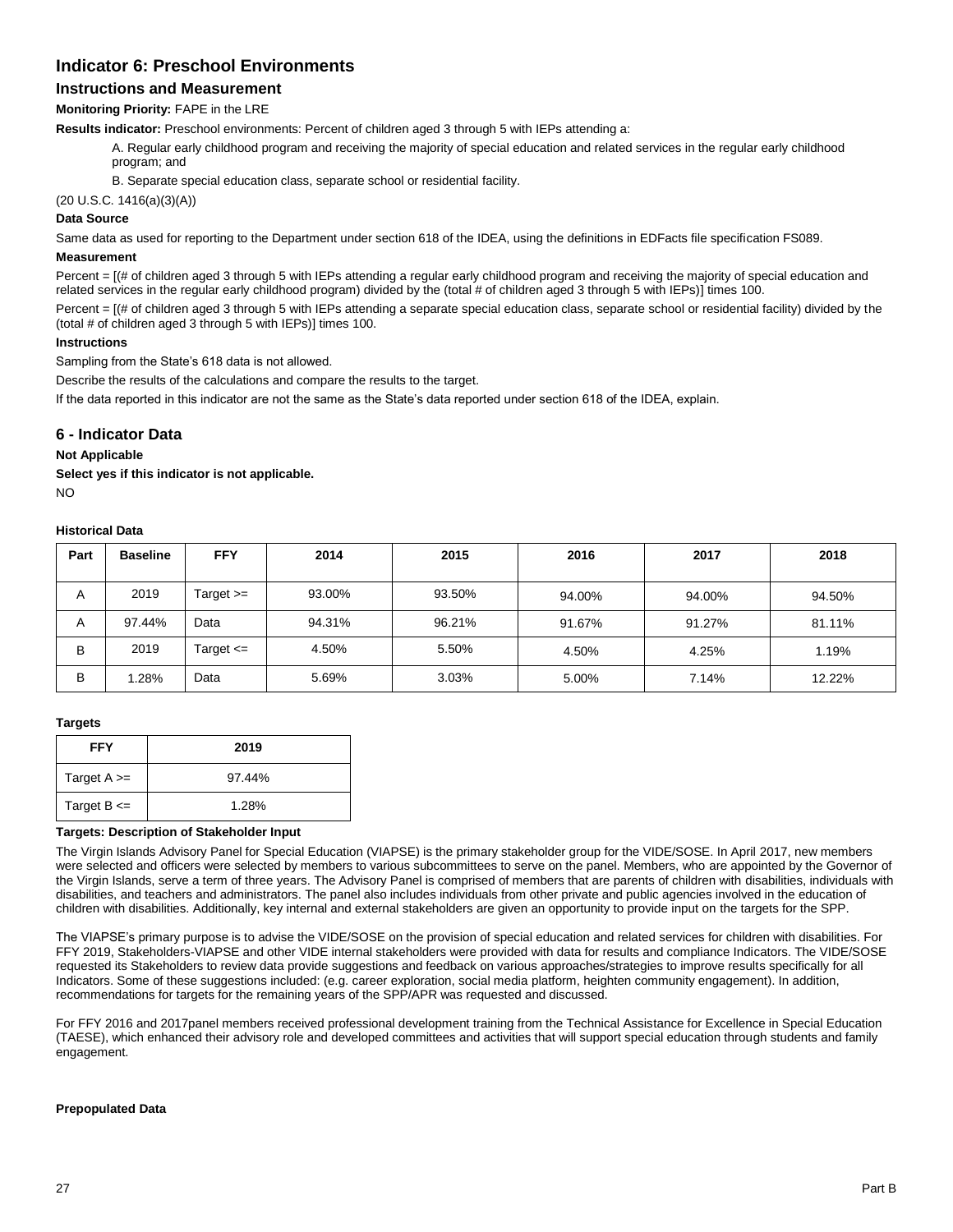| Source                                                                                                        | Date       | <b>Description</b>                                                                                                                                                                      | Data     |
|---------------------------------------------------------------------------------------------------------------|------------|-----------------------------------------------------------------------------------------------------------------------------------------------------------------------------------------|----------|
| SY 2019-20 Child<br>Count/Educational Environment<br>Data Groups (EDFacts file spec<br>FS089; Data group 613) | 07/08/2020 | Total number of children with IEPs aged 3 through<br>5                                                                                                                                  | 78       |
| SY 2019-20 Child<br>Count/Educational Environment<br>Data Groups (EDFacts file spec<br>FS089; Data group 613) | 07/08/2020 | a1. Number of children attending a regular early<br>childhood program and receiving the majority of<br>special education and related services in the<br>regular early childhood program | 76       |
| SY 2019-20 Child<br>Count/Educational Environment<br>Data Groups (EDFacts file spec<br>FS089; Data group 613) | 07/08/2020 | b1. Number of children attending separate special<br>education class                                                                                                                    |          |
| SY 2019-20 Child<br>Count/Educational Environment<br>Data Groups (EDFacts file spec<br>FS089; Data group 613) | 07/08/2020 | b2. Number of children attending separate school                                                                                                                                        | $\Omega$ |
| SY 2019-20 Child<br>Count/Educational Environment<br>Data Groups (EDFacts file spec<br>FS089; Data group 613) | 07/08/2020 | b3. Number of children attending residential facility                                                                                                                                   | $\Omega$ |

**Select yes if the data reported in this indicator are not the same as the State's data reported under section 618 of the IDEA.** NO

#### **FFY 2019 SPP/APR Data**

| <b>Preschool Environments</b>                                                                                                                             | Number of<br>children<br>with IEPs<br>aged 3<br>through 5<br>served | Total<br>number of<br>children<br>with IEPs<br>aged 3<br>through 5 | <b>FFY 2018</b><br>Data | <b>FFY 2019</b><br><b>Target</b> | <b>FFY 2019</b><br>Data | <b>Status</b> | Slippage |
|-----------------------------------------------------------------------------------------------------------------------------------------------------------|---------------------------------------------------------------------|--------------------------------------------------------------------|-------------------------|----------------------------------|-------------------------|---------------|----------|
| A. A regular early childhood program<br>and receiving the majority of special<br>education and related services in the<br>regular early childhood program | 76                                                                  | 78                                                                 | 81.11%                  | 97.44%                           | 97.44%                  | Met Target    | N/A      |
| B. Separate special education class,<br>separate school or residential facility                                                                           |                                                                     | 78                                                                 | 12.22%                  | 1.28%                            | 1.28%                   | Met Target    | N/A      |

**Use a different calculation methodology (yes/no)** 

NO

#### **Provide additional information about this indicator (optional)**

Measurement A: During FFY 2019, (December 1, 2019, Child Count) seventy-six (76) out of seventy-eight (78) or (97.44%) of children with IEPs aged three (3) through five (5) were in a regular early childhood program and receiving the majority of special education and related services in the regular early childhood program. The VIDE/SOSE met and exceed and exceeded the target for FFY 2019, of 94.5% by 2.44% for Measurement 6A of this Indicator.

Measurement B: During FFY 2019,(December 1, 2019, Child Count) one (1) out of the out of seventy-eight (78) or (1.28%) of children with IEPs aged three (3) through five (5) were in a regular early childhood program and receiving the majority of special education and related services in a separate special education class. Although the VIDE/SOSE did not meet the target for FFY 2019, of 1.19% by.09%, there was no slippage when compared to FFY 2018 data, for Measurement 6B of this Indicator. Furthermore, for FFY 2019, when compared to FFY 2018, there was an overall decrease of ten (10) of children with IEPs aged three (3) through five (5) in a regular early childhood program and receiving the majority of special education and related services in a separate special education class.

## **6 - Prior FFY Required Actions**

The VIDOE did not, as required by the measurement table, provide targets for FFY 2019 for this indicator.

#### **Response to actions required in FFY 2018 SPP/APR**

In response to OSEP comments and the required actions, the VIDE/SOSE provided targets for FFY 2019, for this Indicator.

.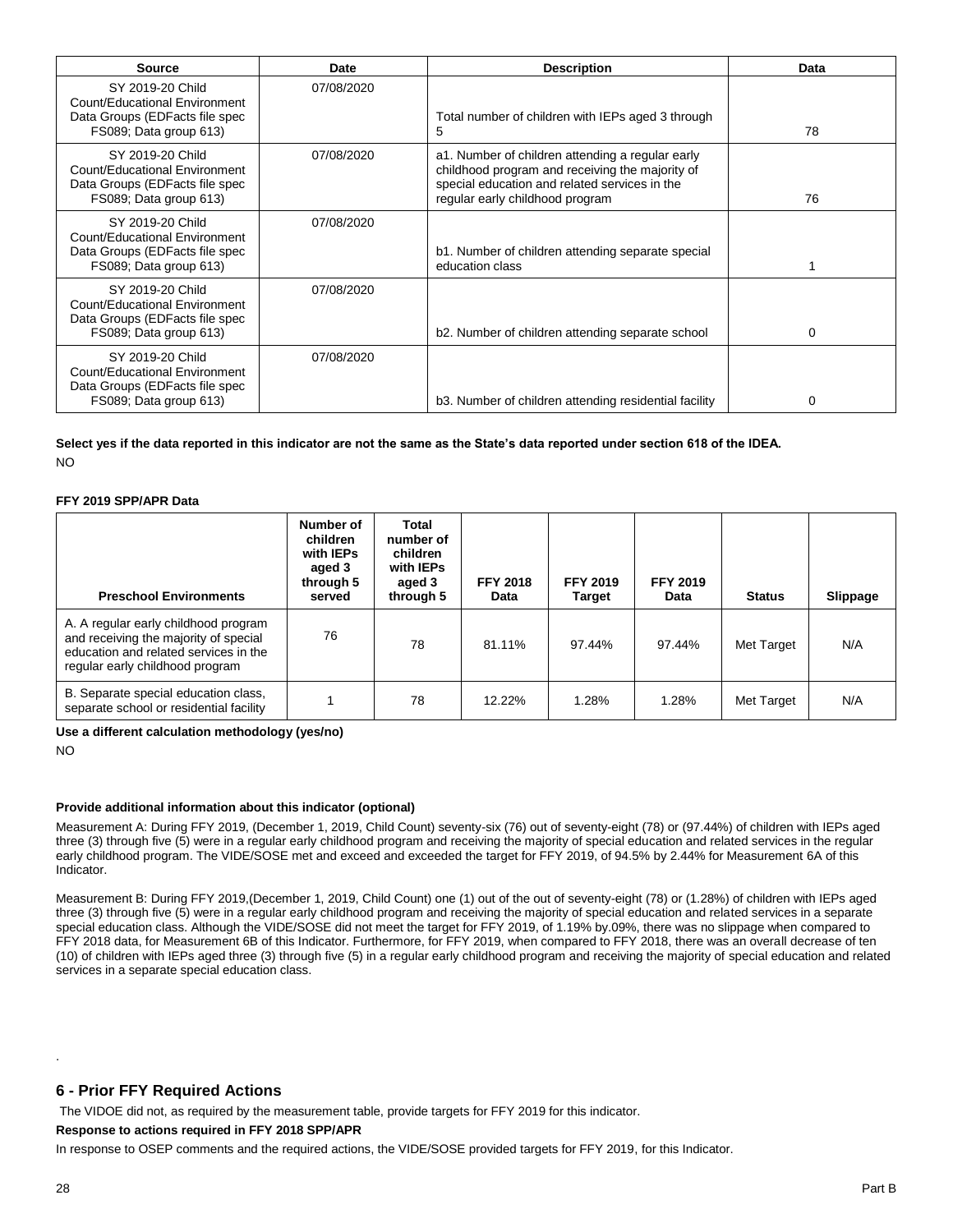# **6 - OSEP Response**

The Virgin Islands has revised the baseline for this indicator, using data from FFY 2019, and OSEP accepts that revision.

Reporting requirements for the IDEA section 618 data collection (specifically, IDEA Part B Child Counts and Educational Environments) were updated to allow States to include five-year-olds in Kindergarten in file specification FS002 - Children with Disabilities (IDEA) School Age and exclude these children from file specification FS089 - Children with Disabilities (IDEA) Early Childhood for School Year (SY) 2019-20. SY 2019-20 (i.e., FFY 2019) was the transition year for this change; States had the option to report five-year-olds in Kindergarten in FS002 in their SY 2019-20 submission or wait to do so with their SY 2020-21 submission, when the change becomes permanent. The Virgin Islands transitioned to reporting five-year-olds in Kindergarten in FS002 for its SY 2019-20 submission under IDEA section 618. This change impacts the Virgin Islands' data for SPP/APR Indicators 5 and 6, because the required data source for SPP/APR Indicators 5 and 6 is the same data as used for reporting to the Department under IDEA section 618. Therefore, the Virgin Islands' slippage status indicates "NA" for this indicator.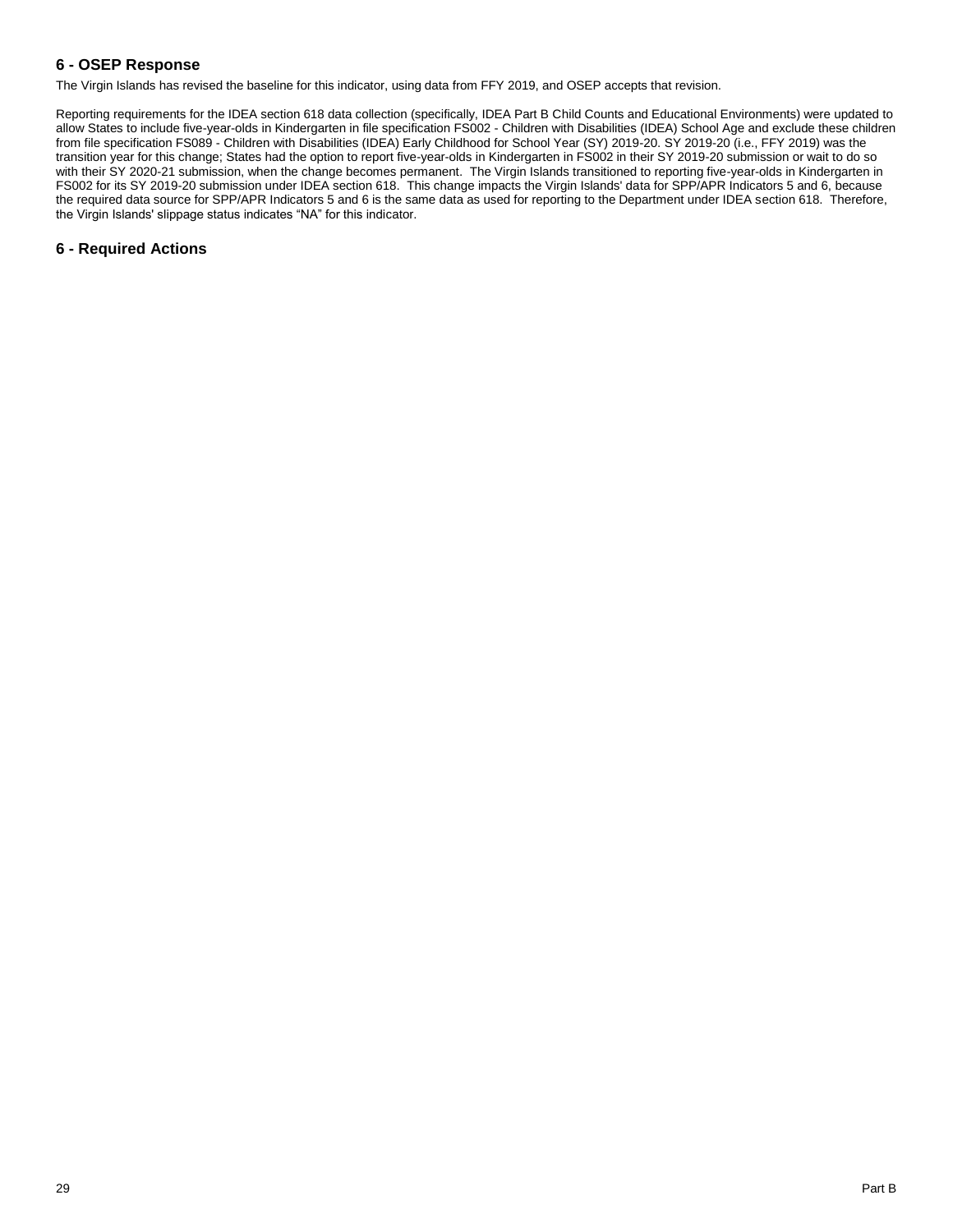# **Indicator 7: Preschool Outcomes**

# **Instructions and Measurement**

### **Monitoring Priority:** FAPE in the LRE

**Results indicator:** Percent of preschool children aged 3 through 5 with IEPs who demonstrate improved:

- A. Positive social-emotional skills (including social relationships);
- B. Acquisition and use of knowledge and skills (including early language/ communication and early literacy); and
- C. Use of appropriate behaviors to meet their needs.

(20 U.S.C. 1416 (a)(3)(A))

#### **Data Source**

State selected data source.

### **Measurement**

Outcomes:

- A. Positive social-emotional skills (including social relationships);
- B. Acquisition and use of knowledge and skills (including early language/communication and early literacy); and
- C. Use of appropriate behaviors to meet their needs.

Progress categories for A, B and C:

a. Percent of preschool children who did not improve functioning =  $[(# of preschool children who did not improve functioning) divided by  $(# of the image)$$ preschool children with IEPs assessed)] times 100.

b. Percent of preschool children who improved functioning but not sufficient to move nearer to functioning comparable to same-aged peers = [(# of preschool children who improved functioning but not sufficient to move nearer to functioning comparable to same-aged peers) divided by (# of preschool children with IEPs assessed)] times 100.

c. Percent of preschool children who improved functioning to a level nearer to same-aged peers but did not reach it = [(# of preschool children who improved functioning to a level nearer to same-aged peers but did not reach it) divided by (# of preschool children with IEPs assessed)] times 100.

d. Percent of preschool children who improved functioning to reach a level comparable to same-aged peers = [(# of preschool children who improved functioning to reach a level comparable to same-aged peers) divided by (# of preschool children with IEPs assessed)] times 100. e. Percent of preschool children who maintained functioning at a level comparable to same-aged peers = [(# of preschool children who maintained functioning at a level comparable to same-aged peers) divided by (# of preschool children with IEPs assessed)] times 100.

#### **Summary Statements for Each of the Three Outcomes:**

**Summary Statement 1**: Of those preschool children who entered the preschool program below age expectations in each Outcome, the percent who substantially increased their rate of growth by the time they turned 6 years of age or exited the program.

**Measurement for Summary Statement 1:** Percent = [(# of preschool children reported in progress category (c) plus # of preschool children reported in category (d)) divided by (# of preschool children reported in progress category (a) plus # of preschool children reported in progress category (b) plus # of preschool children reported in progress category (c) plus # of preschool children reported in progress category (d))] times 100.

**Summary Statement 2:** The percent of preschool children who were functioning within age expectations in each Outcome by the time they turned 6 years of age or exited the program.

**Measurement for Summary Statement 2**: Percent = [(# of preschool children reported in progress category (d) plus # of preschool children reported in progress category (e)) divided by (the total # of preschool children reported in progress categories (a) + (b) + (c) + (d) + (e))] times 100.

### **Instructions**

Sampling of **children for assessment** is allowed. When sampling is used, submit a description of the sampling methodology outlining how the design will yield valid and reliable estimates. (See General Instructions on page 2 for additional instructions on sampling.)

In the measurement include, in the numerator and denominator, only children who received special education and related services for at least six months during the age span of three through five years.

Describe the results of the calculations and compare the results to the targets. States will use the progress categories for each of the three Outcomes to calculate and report the two Summary Statements. States have provided targets for the two Summary Statements for the three Outcomes (six numbers for targets for each FFY).

Report progress data and calculate Summary Statements to compare against the six targets. Provide the actual numbers and percentages for the five reporting categories for each of the three outcomes.

In presenting results, provide the criteria for defining "comparable to same-aged peers." If a State is using the Early Childhood Outcomes Center (ECO) Child Outcomes Summary (COS), then the criteria for defining "comparable to same-aged peers" has been defined as a child who has been assigned a score of 6 or 7 on the COS.

In addition, list the instruments and procedures used to gather data for this indicator, including if the State is using the ECO COS.

# **7 - Indicator Data**

**Not Applicable**

**Select yes if this indicator is not applicable.** NO

## **Historical Data**

| Part           | <b>Baseline</b> | FFY         | 2014   | 2015   | 2016   | 2017   | 2018    |
|----------------|-----------------|-------------|--------|--------|--------|--------|---------|
|                |                 |             |        |        |        |        |         |
| A <sub>1</sub> | 2008            | Target $>=$ | 66.00% | 67.00% | 68.00% | 69.00% | 70.00%  |
| A <sub>1</sub> | 9.90%           | Data        | 82.76% | 76.32% | 76.92% | 94.44% | 100.00% |
| A2             | 2008            | Target $>=$ | 40.00% | 40.50% | 41.00% | 42.00% | 42.00%  |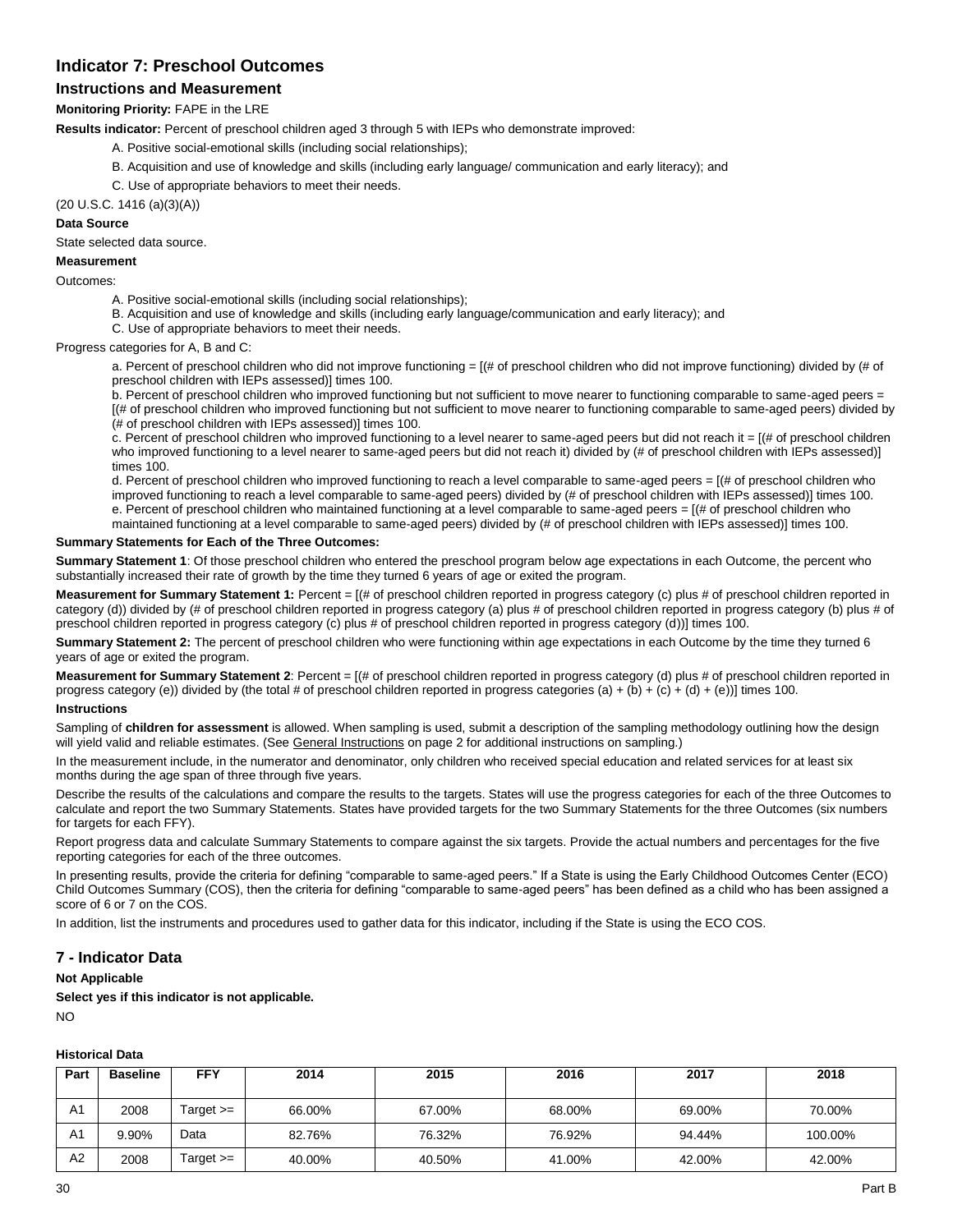| A <sub>2</sub> | $0.00\%$ | Data        | 65.06% | 51.28% | 54.78% | 60.00% | 77.78%  |
|----------------|----------|-------------|--------|--------|--------|--------|---------|
| B <sub>1</sub> | 2008     | Target $>=$ | 67.50% | 68.00% | 68.50% | 68.50% | 69.00%  |
| B <sub>1</sub> | 14.10%   | Data        | 75.00% | 67.44% | 73.68% | 75.00% | 95.24%  |
| <b>B2</b>      | 2008     | Target $>=$ | 32.00% | 32.50% | 33.00% | 33.00% | 33.50%  |
| B <sub>2</sub> | $0.00\%$ | Data        | 51.81% | 44.87% | 50.43% | 56.67% | 64.44%  |
| C <sub>1</sub> | 2008     | Target $>=$ | 78.00% | 78.50% | 79.00% | 79.00% | 79.50%  |
| C <sub>1</sub> | 11.30%   | Data        | 89.29% | 82.05% | 69.49% | 72.22% | 100.00% |
| C <sub>2</sub> | 2008     | Target $>=$ | 40.00% | 40.50% | 40.50% | 41.00% | 42.00%  |
| C <sub>2</sub> |          | Data        | 66.27% | 50.00% | 48.70% | 60.00% | 75.56%  |

#### **Targets**

| <b>FFY</b>       | 2019   |
|------------------|--------|
| Target $A1 >=$   | 71.00% |
| Target $A2 >=$   | 42.50% |
| Target $B1 >=$   | 69.00% |
| Target $B2 \geq$ | 33.50% |
| Target $C1 >=$   | 79.50% |
| Target $C2 \geq$ | 42.00% |

#### **Targets: Description of Stakeholder Input**

The Virgin Islands Advisory Panel for Special Education (VIAPSE) is the primary stakeholder group for the VIDE/SOSE. In April 2017, new members were selected and officers were selected by members to various subcommittees to serve on the panel. Members, who are appointed by the Governor of the Virgin Islands, serve a term of three years. The Advisory Panel is comprised of members that are parents of children with disabilities, individuals with disabilities, and teachers and administrators. The panel also includes individuals from other private and public agencies involved in the education of children with disabilities. Additionally, key internal and external stakeholders are given an opportunity to provide input on the targets for the SPP.

The VIAPSE's primary purpose is to advise the VIDE/SOSE on the provision of special education and related services for children with disabilities. For FFY 2019, Stakeholders-VIAPSE and other VIDE internal stakeholders were provided with data for results and compliance Indicators. The VIDE/SOSE requested its Stakeholders to review data provide suggestions and feedback on various approaches/strategies to improve results specifically for all Indicators. Some of these suggestions included: (e.g. career exploration, social media platform, heighten community engagement). In addition, recommendations for targets for the remaining years of the SPP/APR was requested and discussed.

For FFY 2016 and 2017panel members received professional development training from the Technical Assistance for Excellence in Special Education (TAESE), which enhanced their advisory role and developed committees and activities that will support special education through students and family engagement.

#### **FFY 2019 SPP/APR Data**

# **Number of preschool children aged 3 through 5 with IEPs assessed**

#### 45

# **Outcome A: Positive social-emotional skills (including social relationships)**

| <b>Outcome A Progress Category</b>                                                                                               | Number of children | Percentage of<br><b>Children</b> |
|----------------------------------------------------------------------------------------------------------------------------------|--------------------|----------------------------------|
| a. Preschool children who did not improve functioning                                                                            | 0                  | $0.00\%$                         |
| b. Preschool children who improved functioning but not sufficient to move nearer to functioning<br>comparable to same-aged peers | 0                  | $0.00\%$                         |
| c. Preschool children who improved functioning to a level nearer to same-aged peers but did not<br>reach it                      | 10                 | 22.22%                           |
| d. Preschool children who improved functioning to reach a level comparable to same-aged peers                                    | 27                 | 60.00%                           |
| e. Preschool children who maintained functioning at a level comparable to same-aged peers                                        | 8                  | 17.78%                           |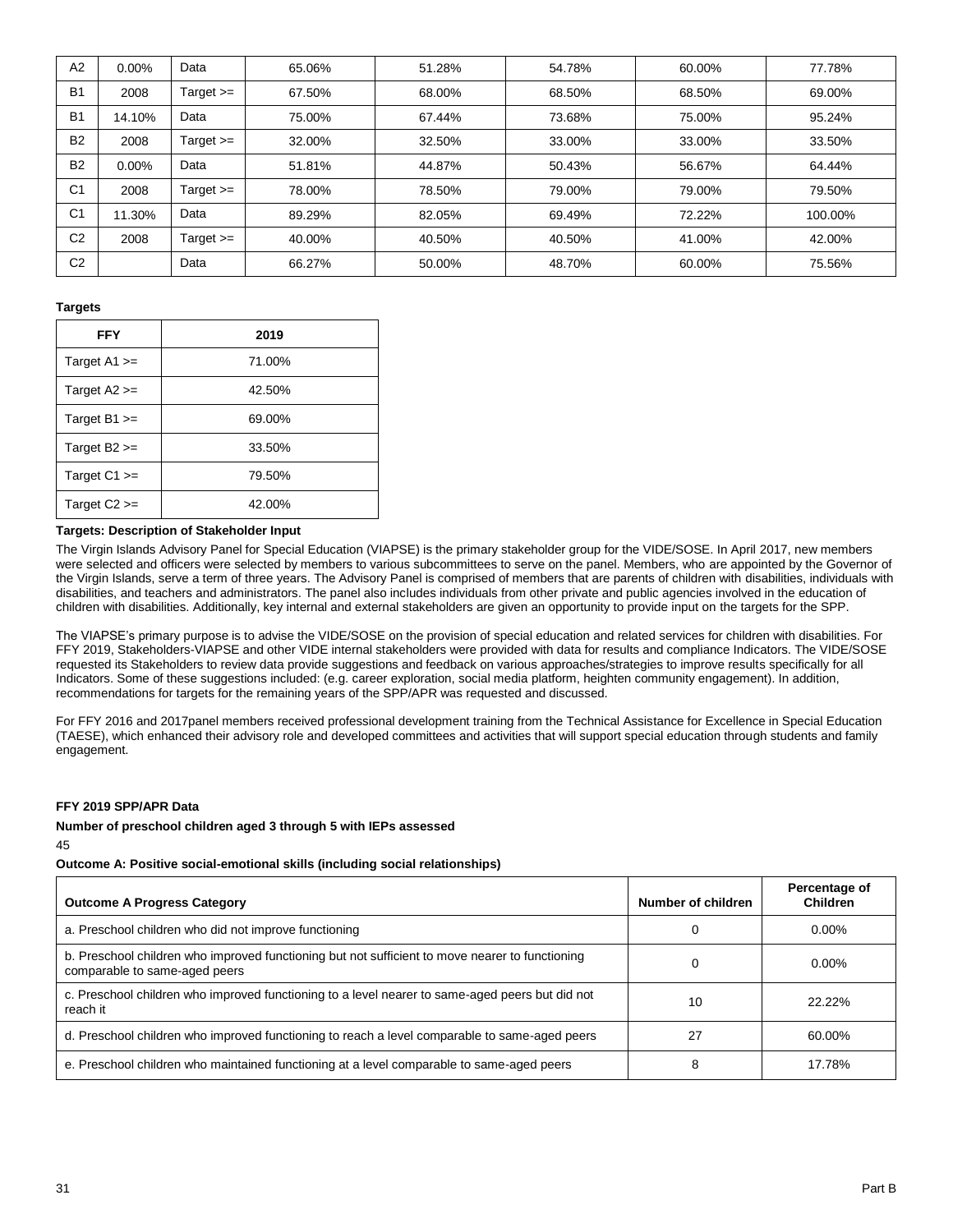| <b>Outcome A</b>                                                                                                                                                                                                                                                               | <b>Numerator</b> | <b>Denominator</b> | <b>FFY 2018</b><br>Data | <b>FFY 2019</b><br>Target | <b>FFY 2019</b><br>Data | <b>Status</b> | Slippage    |
|--------------------------------------------------------------------------------------------------------------------------------------------------------------------------------------------------------------------------------------------------------------------------------|------------------|--------------------|-------------------------|---------------------------|-------------------------|---------------|-------------|
| A1. Of those children who<br>entered or exited the<br>program below age<br>expectations in Outcome A,<br>the percent who<br>substantially increased their<br>rate of growth by the time<br>they turned 6 years of age<br>or exited the program.<br>Calculation:(c+d)/(a+b+c+d) | 37               | 37                 | 100.00%                 | 71.00%                    | 100.00%                 | Met Target    | No Slippage |
| A2. The percent of<br>preschool children who were<br>functioning within age<br>expectations in Outcome A<br>by the time they turned 6<br>years of age or exited the<br>program. Calculation:<br>$(d+e)/(a+b+c+d+e)$                                                            | 35               | 45                 | 77.78%                  | 42.50%                    | 77.78%                  | N/A           | N/A         |

**Outcome B: Acquisition and use of knowledge and skills (including early language/communication)**

| <b>Outcome B Progress Category</b>                                                                                               | Number of Children | Percentage of<br><b>Children</b> |
|----------------------------------------------------------------------------------------------------------------------------------|--------------------|----------------------------------|
| a. Preschool children who did not improve functioning                                                                            |                    | $0.00\%$                         |
| b. Preschool children who improved functioning but not sufficient to move nearer to functioning<br>comparable to same-aged peers |                    | 4.44%                            |
| c. Preschool children who improved functioning to a level nearer to same-aged peers but did not<br>reach it                      | 13                 | 28.89%                           |
| d. Preschool children who improved functioning to reach a level comparable to same-aged peers                                    | 27                 | 60.00%                           |
| e. Preschool children who maintained functioning at a level comparable to same-aged peers                                        |                    | 6.67%                            |

| <b>Outcome B</b>                                                                                                                                                                                                                                                                     | <b>Numerator</b> | <b>Denominator</b> | <b>FFY 2018</b><br><b>Data</b> | <b>FFY 2019</b><br><b>Target</b> | <b>FFY 2019</b><br>Data | <b>Status</b> | Slippage    |
|--------------------------------------------------------------------------------------------------------------------------------------------------------------------------------------------------------------------------------------------------------------------------------------|------------------|--------------------|--------------------------------|----------------------------------|-------------------------|---------------|-------------|
| B1. Of those children who<br>entered or exited the<br>program below age<br>expectations in Outcome<br>B, the percent who<br>substantially increased<br>their rate of growth by the<br>time they turned 6 years of<br>age or exited the program.<br>Calculation:<br>$(c+d)/(a+b+c+d)$ | 40               | 42                 | 95.24%                         | 69.00%                           | 95.24%                  | Met Target    | No Slippage |
| B2. The percent of<br>preschool children who<br>were functioning within age<br>expectations in Outcome B<br>by the time they turned 6<br>years of age or exited the<br>program. Calculation:<br>$(d+e)/(a+b+c+d+e)$                                                                  | 30               | 45                 | 64.44%                         | 33.50%                           | 66.67%                  | Met Target    | No Slippage |

**Outcome C: Use of appropriate behaviors to meet their needs**

| <b>Outcome C Progress Category</b>                                                                                               | Number of Children | Percentage of<br><b>Children</b> |
|----------------------------------------------------------------------------------------------------------------------------------|--------------------|----------------------------------|
| a. Preschool children who did not improve functioning                                                                            |                    | $0.00\%$                         |
| b. Preschool children who improved functioning but not sufficient to move nearer to functioning<br>comparable to same-aged peers |                    | $0.00\%$                         |
| c. Preschool children who improved functioning to a level nearer to same-aged peers but did not<br>reach it                      | 10                 | 22.22%                           |
| d. Preschool children who improved functioning to reach a level comparable to same-aged peers                                    | 29                 | 64.44%                           |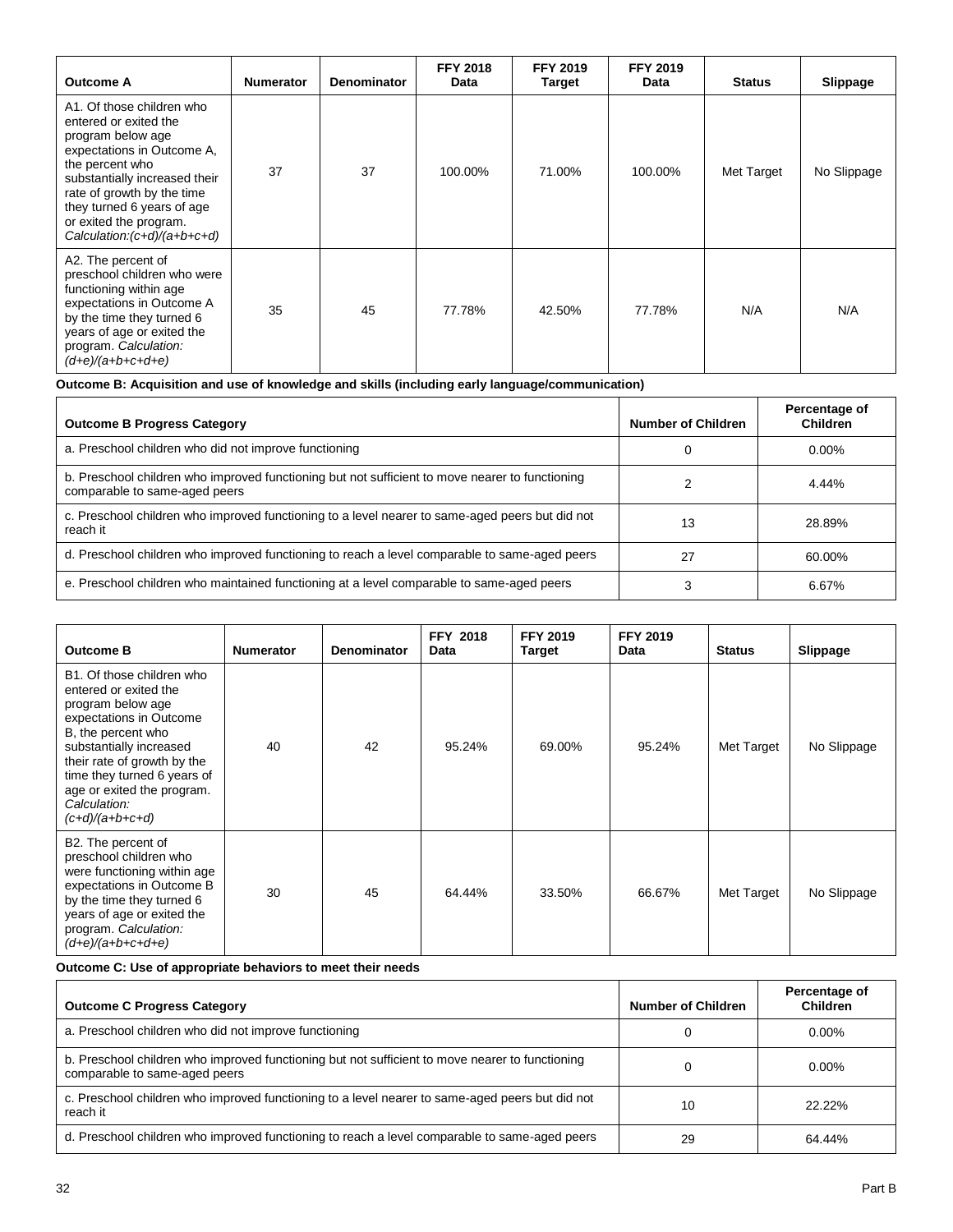| <b>Outcome C Progress Category</b>                                                        | <b>Number of Children</b> | Percentage of<br><b>Children</b> |
|-------------------------------------------------------------------------------------------|---------------------------|----------------------------------|
| e. Preschool children who maintained functioning at a level comparable to same-aged peers |                           | 13.33%                           |

| <b>Outcome C</b>                                                                                                                                                                                                                                                              | <b>Numerator</b> | <b>Denominator</b> | <b>FFY 2018</b><br>Data | <b>FFY 2019</b><br><b>Target</b> | FFY 2019 Data | <b>Status</b> | Slippage    |
|-------------------------------------------------------------------------------------------------------------------------------------------------------------------------------------------------------------------------------------------------------------------------------|------------------|--------------------|-------------------------|----------------------------------|---------------|---------------|-------------|
| C1. Of those children who<br>entered or exited the<br>program below age<br>expectations in Outcome<br>C, the percent who<br>substantially increased<br>their rate of growth by the<br>time they turned 6 years of<br>age or exited the program.<br>Calculation:(c+d)/(a+b+c+d | 39               | 39                 | 100.00%                 | 79.50%                           | 100.00%       | Met Target    | No Slippage |
| C2. The percent of<br>preschool children who<br>were functioning within age<br>expectations in Outcome C<br>by the time they turned 6<br>years of age or exited the<br>program.<br>Calculation:<br>$(d+e)/(a+b+c+d+e)$                                                        | 35               | 45                 | 75.56%                  | 42.00%                           | 77.78%        | Met Target    | No Slippage |

**Does the State include in the numerator and denominator only children who received special education and related services for at least six months during the age span of three through five years? (yes/no)**

| <b>Sampling Question</b> | Yes / No  |
|--------------------------|-----------|
| Was sampling used?       | <b>NC</b> |

**Did you use the Early Childhood Outcomes Center (ECO) Child Outcomes Summary Form (COS) process? (yes/no)** YES

#### **List the instruments and procedures used to gather data for this indicator.**

The VIDE continues to work closely with ECO (which resources and staff have now become a part of the Early Childhood Technical Assistance Center) ("ECTA Center") and Department of Human Services, Head Start Programs, Child Observation Records ("COR") online collection data system to obtain and analyze the data for this indicator.

Data for this indicator are collected for all preschool children with Individualized Education Programs (IEPs) served in Head Start utilizing the COR, and for children served in settings other than Head Start, the VIDE uses the Learning Accomplishment Profile – 3rd Edition (LAP-3) for FFY 2019, the school year 18-19.

The VIDE/SOSE obtains the Child Observation Records (COR) raw scores from the Department of Human Services Head Start Programs throughout the Territory and aggregates the collected data. In addition, when applicable the LAP-3 results for those children receiving special education and related services in environments other than Head Start from each Local Education Agency. Each LEA is responsible for assessing children who receive special education and related services in environments other than Head Start. The LAP-3 is administered by preschool teachers, to capture entry and exit data for each child. Upon completion of the LAP-3 entry and exit assessments, the LEAs both forward the results for each child to the VIDE/SOSE.

#### **Provide additional information about this indicator (optional)**

The VIDE/SOSE continues to receive technical assistance from Early Childhood Technical Assistance Center (ECTEC) and Center for Learning and Development | SRI Education to assist with the calculation for this Indicator The following is the methodology:

The Analysis Procedure is as follows:

- 1. Averaged across items sets associated with each outcome
- a. OC1 Questions 5 8

b. OC2 Questions 17 – 24

c. OC3 Questions 1 – 4

2. Computed the difference between the exit and entry average for each outcome.

3. Coded progress categories

a. If the exit average was less than the entry average

b. If the exit average was greater than or equal to the entry average and the exit average was less than 3.5 and the difference between the two averages was less than .5

c. If the exit average was greater than the entry average and the exit average was less than 3.5 and the difference between the two averages was greater than or equal to .5

d. If the exit average was greater than the entry average and the entry average was less than 3.5 and the exit average was greater than or equal to 3.5 e. If the exit average and the entry average were greater than or equal to 3.5

Child Outcome Categories

YES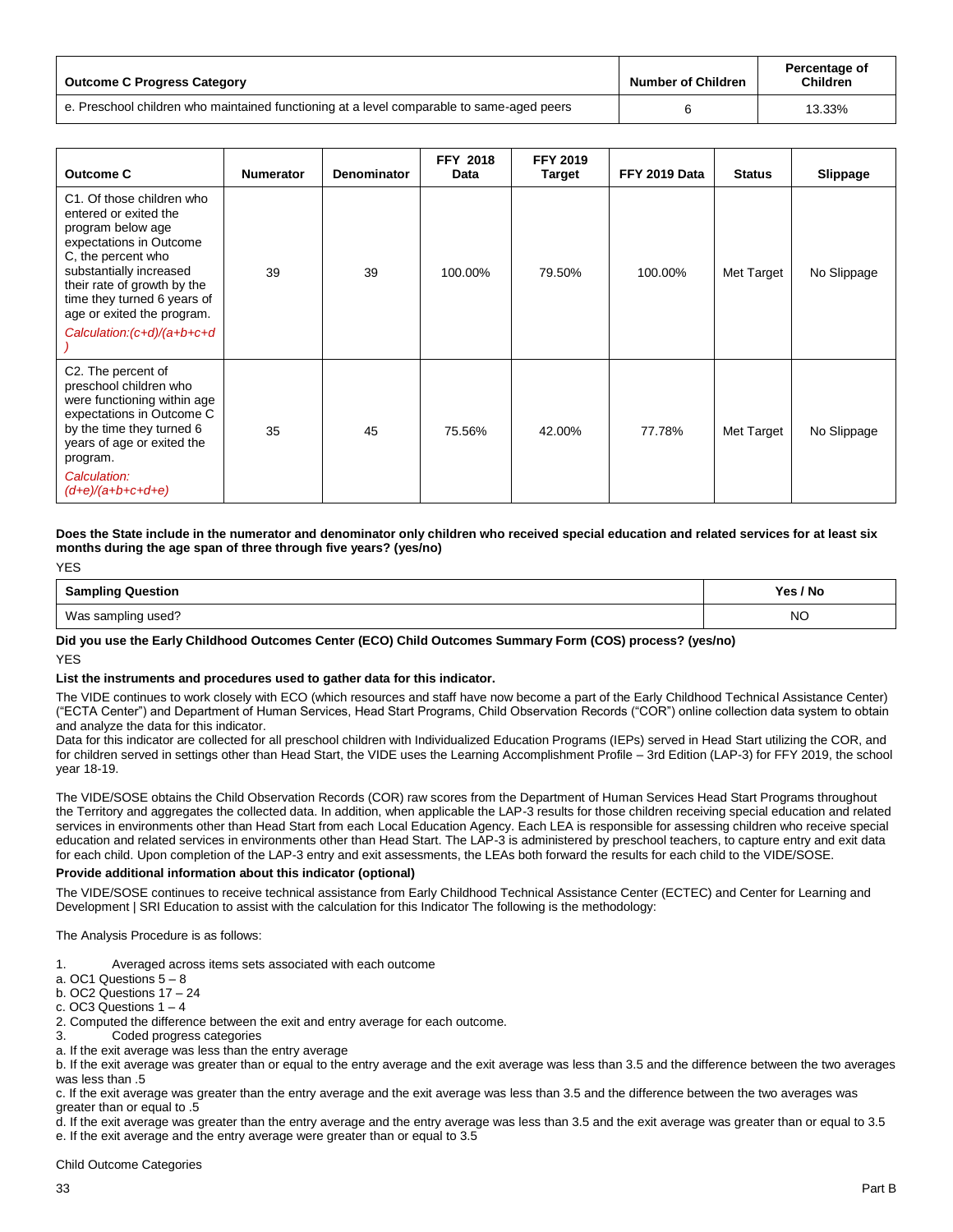- a. Preschool children who did not improve functioning
- b. Preschool children who improved functioning but not sufficient to move nearer to functioning comparable to same-aged peers
- c. Preschool children who improved functioning to a level nearer to same-aged peers but did not reach it
- d. Preschool children who improved functioning to reach a level comparable to same-aged peers
- e. Preschool children who maintained functioning at a level comparable to same-aged peers

# **7 - Prior FFY Required Actions**

The VIDOE did not, as required by the measurement table, provide targets for FFY 2019 for this indicator.

# **Response to actions required in FFY 2018 SPP/APR**

As required by the measurement table, the VIDE/SOSE provided targets for FFY 2019 for this indicator.

# **7 - OSEP Response**

The Virgin Islands provided its FFY 2019 targets for this indicator, and OSEP accepts those targets.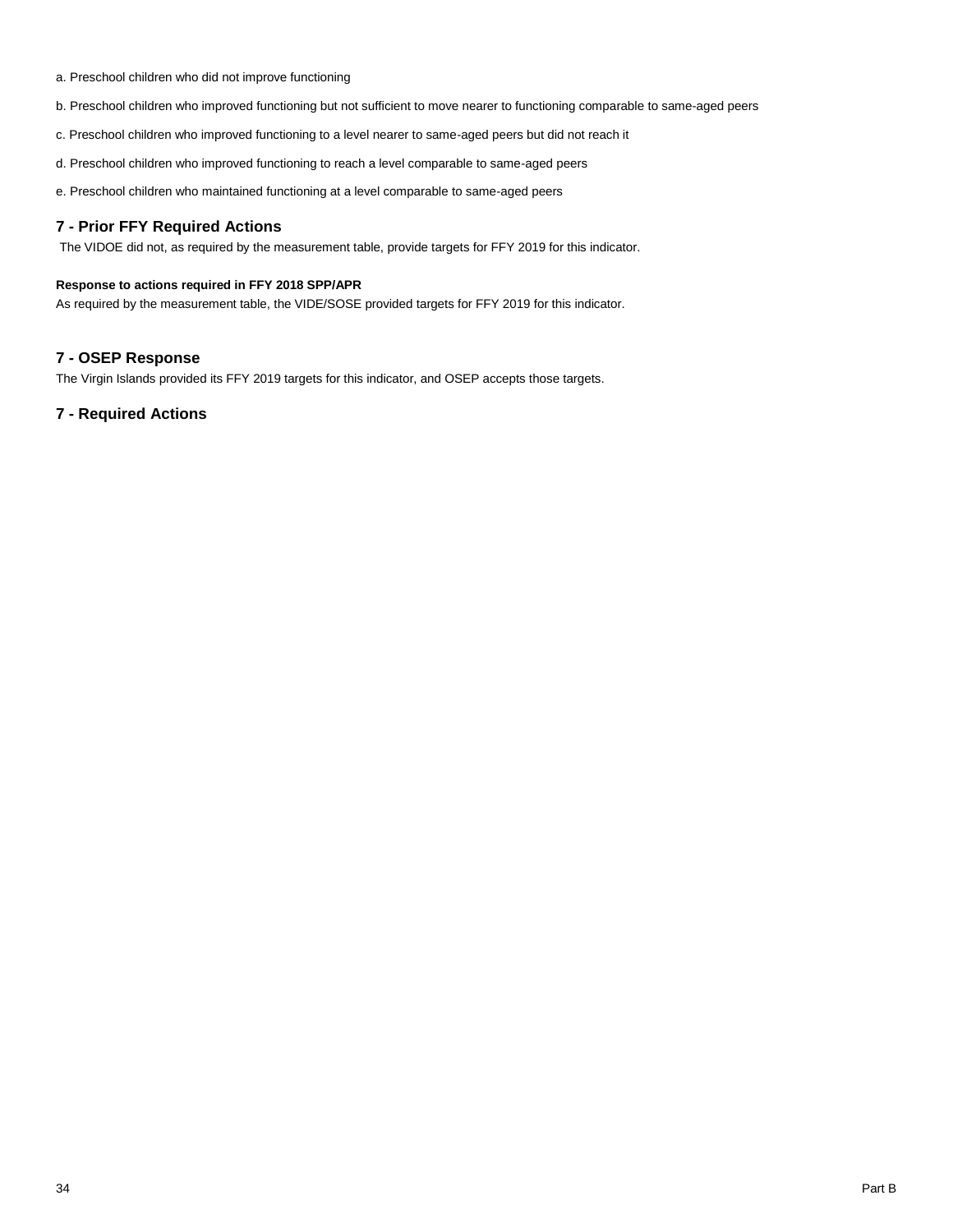# **Indicator 8: Parent involvement**

# **Instructions and Measurement**

#### **Monitoring Priority:** FAPE in the LRE

**Results indicator:** Percent of parents with a child receiving special education services who report that schools facilitated parent involvement as a means of improving services and results for children with disabilities.

### (20 U.S.C. 1416(a)(3)(A))

#### **Data Source**

State selected data source.

#### **Measurement**

Percent = [(# of respondent parents who report schools facilitated parent involvement as a means of improving services and results for children with disabilities) divided by the (total # of respondent parents of children with disabilities)] times 100.

#### **Instructions**

Sampling **of parents from whom response is requested** is allowed. When sampling is used, submit a description of the sampling methodology outlining how the design will yield valid and reliable estimates. (See General Instructions on page 2 for additional instructions on sampling.)

Describe the results of the calculations and compare the results to the target.

Provide the actual numbers used in the calculation.

If the State is using a separate data collection methodology for preschool children, the State must provide separate baseline data, targets, and actual target data or discuss the procedures used to combine data from school age and preschool data collection methodologies in a manner that is valid and reliable.

While a survey is not required for this indicator, a State using a survey must submit a copy of any new or revised survey with its SPP/APR.

Report the number of parents to whom the surveys were distributed.

Include the State's analysis of the extent to which the demographics of the parents responding are representative of the demographics of children receiving special education services. States should consider categories such as race and ethnicity, age of the student, disability category, and geographic location in the State.

If the analysis shows that the demographics of the parents responding are not representative of the demographics of children receiving special education services in the State, describe the strategies that the State will use to ensure that in the future the response data are representative of those demographics. In identifying such strategies, the State should consider factors such as how the State distributed the survey to parents (e.g., by mail, by e-mail, on-line, by telephone, in-person through school personnel), and how responses were collected.

States are encouraged to work in collaboration with their OSEP-funded parent centers in collecting data.

## **8 - Indicator Data**

| Question                                                                  | Yes / No |
|---------------------------------------------------------------------------|----------|
| Do you use a separate data collection methodology for preschool children? | NC       |

#### **Targets: Description of Stakeholder Input**

The Virgin Islands Advisory Panel for Special Education (VIAPSE) is the primary stakeholder group for the VIDE/SOSE. In April 2017, new members were selected and officers were selected by members to various subcommittees to serve on the panel. Members, who are appointed by the Governor of the Virgin Islands, serve a term of three years. The Advisory Panel is comprised of members that are parents of children with disabilities, individuals with disabilities, and teachers and administrators. The panel also includes individuals from other private and public agencies involved in the education of children with disabilities. Additionally, key internal and external stakeholders are given an opportunity to provide input on the targets for the SPP.

The VIAPSE's primary purpose is to advise the VIDE/SOSE on the provision of special education and related services for children with disabilities. For FFY 2019, Stakeholders-VIAPSE and other VIDE internal stakeholders were provided with data for results and compliance Indicators. The VIDE/SOSE requested its Stakeholders to review data provide suggestions and feedback on various approaches/strategies to improve results specifically for all Indicators. Some of these suggestions included: (e.g. career exploration, social media platform, heighten community engagement). In addition, recommendations for targets for the remaining years of the SPP/APR was requested and discussed.

For FFY 2016 and 2017panel members received professional development training from the Technical Assistance for Excellence in Special Education (TAESE), which enhanced their advisory role and developed committees and activities that will support special education through students and family engagement.

#### **Historical Data**

| <b>Baseline Year</b> | <b>Baseline Data</b> |
|----------------------|----------------------|
| 2006                 | 76.00%               |

| <b>FFY</b>  | 2014   | 2015   | 2016   | 2017   | 2018   |
|-------------|--------|--------|--------|--------|--------|
| Target $>=$ | 82.50% | 83.00% | 83.00% | 83.50% | 83.50% |
| Data        | 83.49% | 85.44% | 85.44% | 84.68% | 84.66% |

#### **Targets**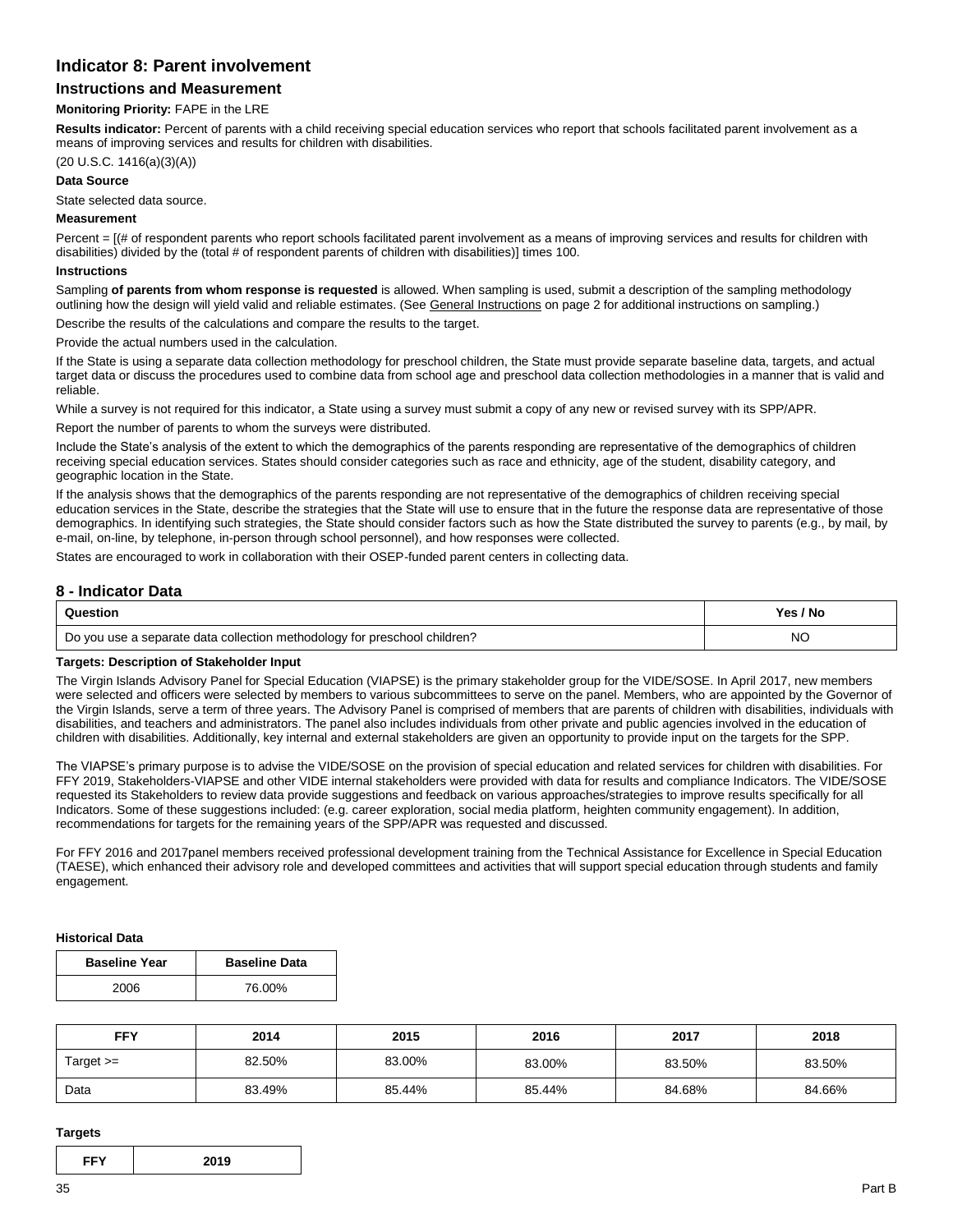#### **FFY 2019 SPP/APR Data**

| Number of respondent parents<br>who report schools facilitated<br>parent involvement as a means<br>of improving services and<br>results for children with<br>disabilities | Total number of<br>respondent<br>parents of<br>children with<br>disabilities | <b>FFY 2018</b><br>Data | <b>FFY 2019</b><br><b>Target</b> | <b>FFY 2019</b><br>Data | <b>Status</b> | Slippage    |
|---------------------------------------------------------------------------------------------------------------------------------------------------------------------------|------------------------------------------------------------------------------|-------------------------|----------------------------------|-------------------------|---------------|-------------|
| 519                                                                                                                                                                       | 576                                                                          | 84.66%                  | 83.50%                           | 90.10%                  | Met Target    | No Slippage |

**The number of parents to whom the surveys were distributed.**

722

**Percentage of respondent parents**

79.78%

#### **Since the State did not report preschool children separately, discuss the procedures used to combine data from school age and preschool surveys in a manner that is valid and reliable.**

Every parent/guardian of a preschool child, aged three (3) through five (5) and school- aged child aged six (6) through twenty-one (21) is contacted via telephonic contact and are encouraged to respond to the survey. In essence, for FFY 2019, as in previous Federal Fiscal reporting years, the parents surveyed and responded are representative of the demographic of children receiving special education and related services in the United States Virgin Islands. See table

| <b>Sampling Question</b> | Yes / No  |
|--------------------------|-----------|
| Was sampling used?       | <b>NC</b> |

| <b>Survey Question</b>                                                                                                                 | Yes / No   |
|----------------------------------------------------------------------------------------------------------------------------------------|------------|
| Was a survey used?                                                                                                                     | <b>YES</b> |
| If yes, is it a new or revised survey?                                                                                                 | NO         |
| The demographics of the parents responding are representative of the demographics of children receiving special<br>education services. | <b>YES</b> |

#### **Include the State's analyses of the extent to which the demographics of the parents responding are representative of the demographics of children receiving special education services.**

Composition

Every parent/guardian of a preschool child, aged three (3) through five (5) and school -aged child aged six (6) through twenty-one (21) is contacted via telephonic contact and are encouraged to respond to the survey. In essence, for FFY 2018, as in previous Federal Fiscal reporting years, the parents surveyed and responded are representative of the demographic of children receiving special education and related services in the United States Virgin Islands. See below for this data.

Indicator B8-Demographics of Parents and Children receiving special education services are listed below.

Race/Ethnicity

District 1

Asian or Pacific Islander\* Native Hawaiian or Other Pacific Islander\* Two or More Races \* White Not Hispanic \* Black or African American (not Hispanic) -(512) Hispanic/Latino -(224)

District 2

Asian or Pacific Islander\* Native Hawaiian or Other Pacific Islander\* Two or More Races \* White Not Hispanic \* Black or African American (not Hispanic) -(271) Hispanic/Latino -Female (39)

Indicator B8

Gender District 1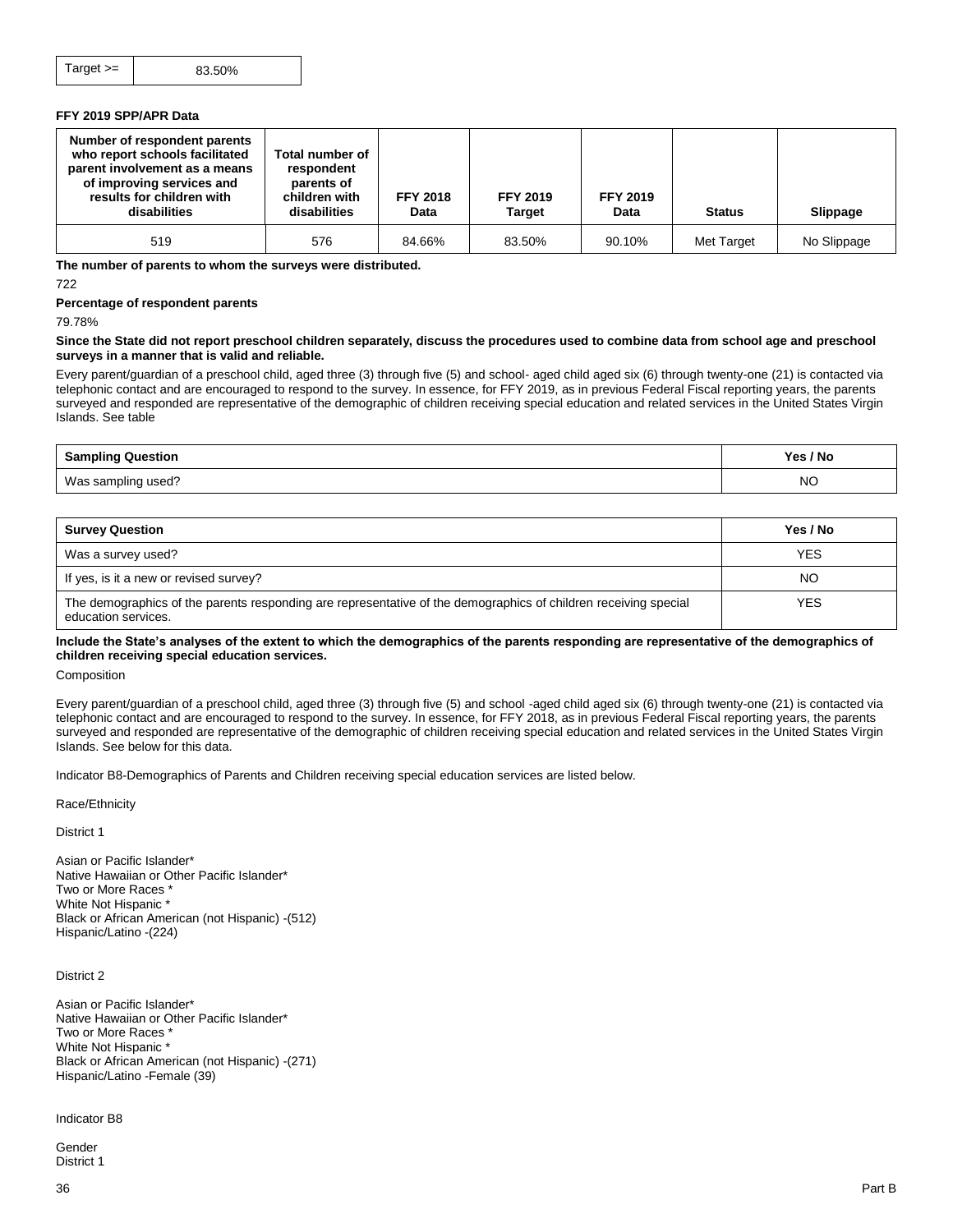District 2

Females-(97) Males-(217)

#### **Provide additional information about this indicator (optional)**

#### Background information

The University of the Virgin Islands (UVI), Eastern Caribbean Center (ECC) has conducted the VIDE's parent satisfaction survey since the beginning of the State Performance Plan (SPP). The VIDE procured services and entered into its ninth (9th) Memorandum of Understanding (MOU) with the ECC to perform the FFY 2019, parental satisfaction survey. Moreover, the VIDE/SOSE has maintained the services of the University of the Virgin Islands, Eastern Caribbean Center (UVI/ECC) for the quality and expertise demonstrated throughout the years. As such, the VIDE entered into a Memorandum of Understanding (MOU) with the University of the Virgin Islands, Eastern Caribbean Center (UVI/ECC) to conduct telephonic surveys for the collection analysis and generation and public reporting of the results of Indicator 8 "Percent of parents with a child receiving special education services who report that schools facilitated parent involvement as a means of improving services and results for children with disabilities".

#### Process/Procedures/Methods

The entire survey process is carried out by the Director of the ECC who is solely responsible for selecting, training, and supervising temporary employees to conduct the telephonic interviews of all parents/guardians of children who receive special education-related services in the St. Croix and St. Thomas-St. John districts. More importantly, the selection process includes a variety of English, Spanish, and French-speaking interviewers. Additionally, each individual hired to conduct the telephonic survey process must take an oral and written confidentiality oath, subsequent to the explanation of the seriousness and consequences if found in violation of the oath which includes dismissal and or prosecution by the Virgin Islands Department of Justice.

Each temporary employee of the ECC must take a confidentiality oath, orally and in writing, after being informed about the seriousness of the consequences for violating this oath. Consequences for violating the oath of confidentiality include dismissal, referral, and/or prosecution by the Virgin Islands Department of Justice. The temporary employees ("survey takers") are provided with background information on the reasons for the survey and the necessary training to ensure accurate collection of survey data. Additionally, the Director of the ECC, research analysts and other personnel involved also provide training on the stringent protocols that they have instituted to ensure that all surveys are conducted uniformly so that results are valid and reliable. The VIDE generates a contact listing utilizing the State Student Management System "Goalview" for all parents/guardians with children receiving special education and related services throughout the Territory. Moreover, this listing is transmitted to the ECC to carry- out the telephonic survey collection process. Utilizing the protocols that ECC establishes, attempts are made to call all parents. In addition, to the Goalview generated listing the Virgin Islands Department of Education (VIDE), State Office of Special Education (SOSE) also supplements parental contact information with the assistance of the Virgin Islands Department of Education's Division of Planning, Research Evaluation (PRE), if there are invalid telephone numbers.

The survey is conducted using strict standards that require the interviewer to make calls at various times of the day, including calls during daytime hours, evening hours, weekends, and holidays. Each interviewer has a script, which is rehearsed several times during training, with each person at the training taking turns both conducting and responding to the survey. This is done to ensure that all survey takers are reading the script accurately and fluently. Also, there are a prescribed number of attempts that must be made before the parent or guardian is considered a "non-responder." No less than ten (10) attempts must be made on various days and at different times, before survey takers may consider a parent or guardian a "non-responder." Telephone calls are made in this way to maximize the chances of reaching parents and guardians at either their residences or places of business. Each parent of a child, ages three (3) through five (5) and ages six (6) through twenty-one (21), is called and encouraged to respond to the survey. In order to gauge the level of parental satisfaction from the respondent parents the ECC utilizes Likert type questions (Strongly Agree, Agree, Strongly Disagree, and Disagree). Upon the digital compilation completion of the telephonic survey, the survey results are tabulated to determine frequencies and percentages. Moreover, the ECC analyzes the raw scores by applying a rigorous methodology with the field on the Item Response Theory (IRT), which converts ordinal level measures to interval level measures for which mathematical operations can be completed.

Additionally, ECC examines the ordinal scores by using the Rach's Rating Scale Model (RRSM) to generate linear levels. Following the data analysis and compilation, ECC prepares and submits a draft report to the SOSE for review. Once the review of the draft report is completed, the ECC compiles the final report and collaborates with the SOSE to confirm the location and date for public dissemination of the survey results. The presentations are hosted and presented in each Local Education Agency (LEA) by the director of ECC and other ECC personnel involved in the survey process. To ensure awareness of the public event SOSE prepares the territorial media notifications and submits them to the Virgin Islands Department of Education, Division of Public Relations for final editing and media publishing. Furthermore, parents/guardians, Virgin Islands Advisory Panel on Special Education (VIAPSE), and other stakeholder groups are encouraged to attend.

Although ECC contacts every parent/guardian in the Territory who has a child with a disability, there are parents and families who, (a) refuse to respond to the survey,(b) cannot be reached by telephone, (c) moved, (d) failed to update telephone numbers; and (e) do not complete the survey or are unable to complete the survey. For FFY 2019, as in the past, the parents surveyed and responded are representative of the demographic of children receiving special education and related services in the United States Virgin Islands.

## **8 - Prior FFY Required Actions**

The VIDOE did not, as required by the measurement table, provide a target for FFY 2019 for this indicator.

### **Response to actions required in FFY 2018 SPP/APR**

As required by the measurement table, the VIDE/SOSE provided targets for FFY 2019 for this indicator.

## **8 - OSEP Response**

The Virgin Islands provided its FFY 2019 target for this indicator, and OSEP accepts that target.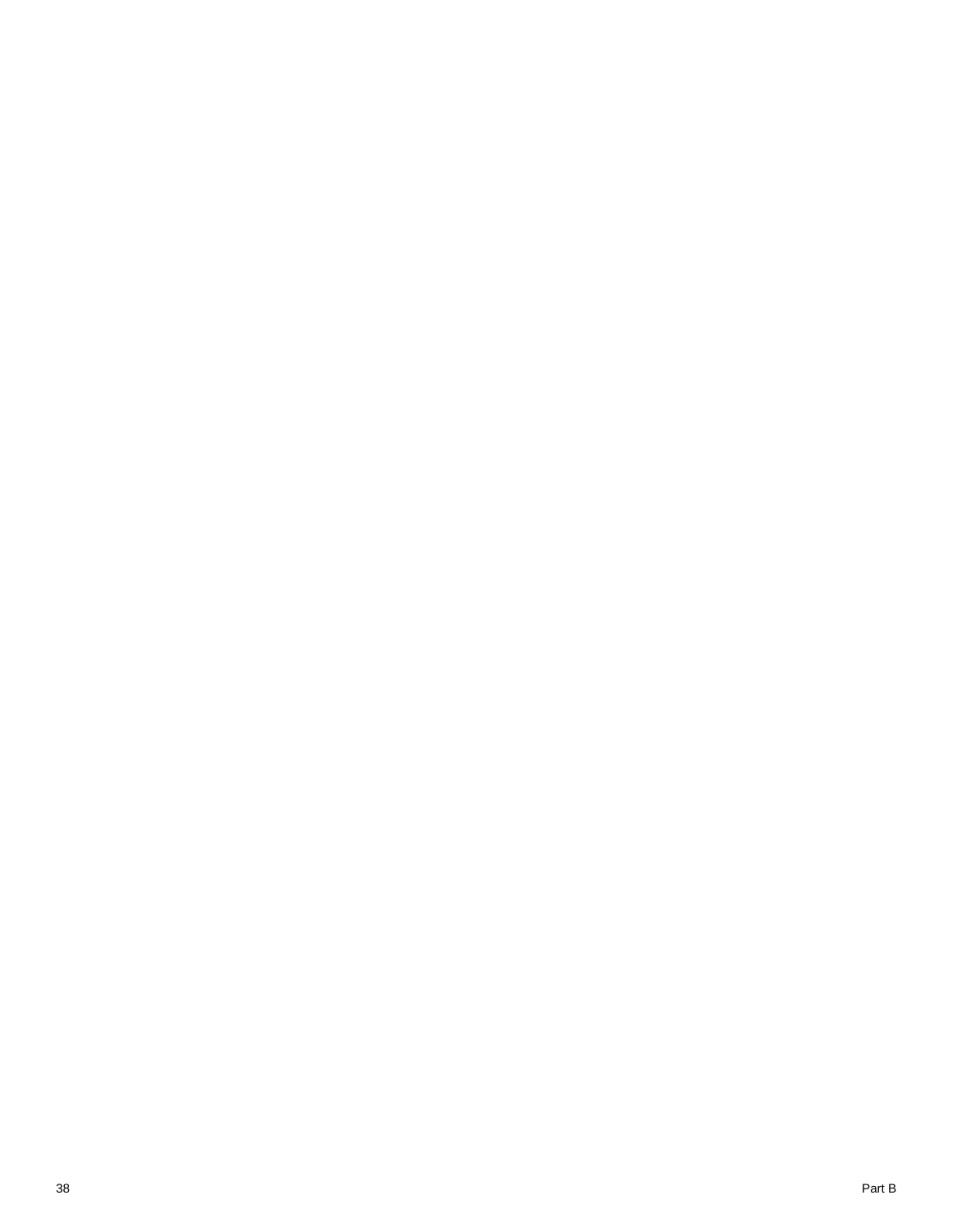# **Indicator 9: Disproportionate Representation**

# **Instructions and Measurement**

#### **Monitoring Priority:** Disproportionality

**Compliance indicator**: Percent of districts with disproportionate representation of racial and ethnic groups in special education and related services that is the result of inappropriate identification.

(20 U.S.C. 1416(a)(3)(C))

### **Data Source**

State's analysis, based on State's Child Count data collected under IDEA section 618, to determine if the disproportionate representation of racial and ethnic groups in special education and related services was the result of inappropriate identification.

#### **Measurement**

Percent =  $I$ (# of districts, that meet the State-established n and/or cell size (if applicable) for one or more racial/ethnic groups, with disproportionate representation of racial and ethnic groups in special education and related services that is the result of inappropriate identification) divided by the (# of districts in the State that meet the State-established n and/or cell size (if applicable) for one or more racial/ethnic groups)] times 100.

Include State's definition of "disproportionate representation." Please specify in your definition: 1) the calculation method(s) being used (i.e., risk ratio, weighted risk ratio, e-formula, etc.); and 2) the threshold at which disproportionate representation is identified. Also include, as appropriate, 3) the number of years of data used in the calculation; and 4) any minimum cell and/or n-sizes (i.e., risk numerator and/or risk denominator).

Based on its review of the 618 data for FFY 2018, describe how the State made its annual determination as to whether the disproportionate representation it identified of racial and ethnic groups in special education and related services was the result of inappropriate identification as required by 34 CFR §§300.600(d)(3) and 300.602(a), e.g., using monitoring data; reviewing policies, practices and procedures, etc. In determining disproportionate representation, analyze data, for each district, for all racial and ethnic groups in the district, or all racial and ethnic groups in the district that meet a minimum n and/or cell size set by the State. Report on the percent of districts in which disproportionate representation of racial and ethnic groups in special education and related services is the result of inappropriate identification, even if the determination of inappropriate identification was made after the end of the FFY 2019 reporting period (i.e., after June 30, 2020).

#### **Instructions**

Provide racial/ethnic disproportionality data for all children aged 6 through 21 served under IDEA, aggregated across all disability categories.

States are not required to report on underrepresentation.

If the State has established a minimum n and/or cell size requirement, the State may only include, in both the numerator and the denominator, districts that met that State-established n and/or cell size. If the State used a minimum n and/or cell size requirement, report the number of districts totally excluded from the calculation as a result of this requirement because the district did not meet the minimum n and/or cell size for any racial/ethnic group.

Consider using multiple methods in calculating disproportionate representation of racial and ethnic groups to reduce the risk of overlooking potential problems. Describe the method(s) used to calculate disproportionate representation.

Provide the number of districts that met the State-established n and/or cell size (if applicable) for one or more racial/ethnic groups identified with disproportionate representation of racial and ethnic groups in special education and related services and the number of those districts identified with disproportionate representation that is the result of inappropriate identification.

#### Targets must be 0%.

Provide detailed information about the timely correction of noncompliance as noted in OSEP's response for the previous SPP/APR. If the State did not ensure timely correction of the previous noncompliance, provide information on the extent to which noncompliance was subsequently corrected (more than one year after identification). In addition, provide information regarding the nature of any continuing noncompliance, improvement activities completed (e.g., review of policies and procedures, technical assistance, training, etc.) and any enforcement actions that were taken. If the State reported less than 100% compliance for the previous reporting period (e.g., for the FFY 2019 SPP/APR, the data for FFY 2018), and the State did not identify any findings of noncompliance, provide an explanation of why the State did not identify any findings of noncompliance.

## **9 - Indicator Data**

#### **Not Applicable**

**Select yes if this indicator is not applicable.**

#### $N<sub>O</sub>$ **Historical Data**

| <b>Baseline Year</b> | <b>Baseline Data</b> |
|----------------------|----------------------|
| 2006                 | $0.00\%$             |

| <b>FFY</b> | 2014     | 2015  | 2016     | 2017  | 2018  |
|------------|----------|-------|----------|-------|-------|
| Target     | 0%       | 0%    | 0%       | 0%    | 0%    |
| Data       | $0.00\%$ | 0.00% | $0.00\%$ | 0.00% | 0.00% |

#### **Targets**

| <b>FFY</b> | 2019 |
|------------|------|
| Target     | 0%   |

#### **FFY 2019 SPP/APR Data**

**Has the state established a minimum n and/or cell size requirement? (yes/no)**

YES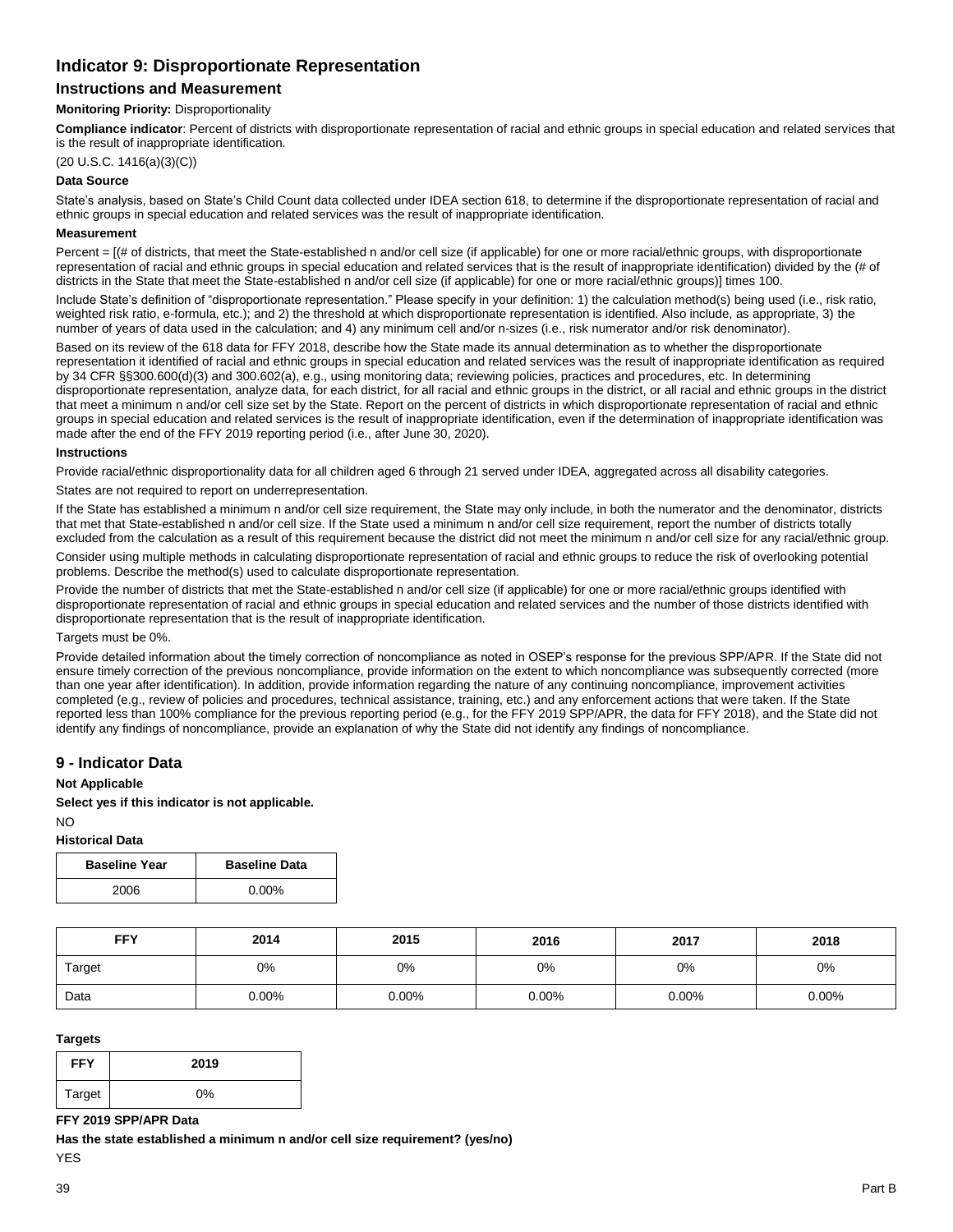**If yes, the State may only include, in both the numerator and the denominator, districts that met the State-established n and/or cell size. Report the number of districts excluded from the calculation as a result of the requirement.**

 $\Omega$ 

| Number of<br>districts with<br>disproportionate<br>representation<br>of racial and<br>ethnic groups in<br>special<br>education and<br>related services | Number of<br>districts with<br>disproportionate<br>representation<br>of racial and<br>ethnic groups in<br>special<br>education and<br>related services<br>that is the result<br>of inappropriate<br>identification | <b>Number of Districts</b><br>that met the State's<br>minimum n-size | <b>FFY 2018</b><br>Data | FFY 2019 Target | <b>FFY 2019</b><br>Data | <b>Status</b> | Slippage    |
|--------------------------------------------------------------------------------------------------------------------------------------------------------|--------------------------------------------------------------------------------------------------------------------------------------------------------------------------------------------------------------------|----------------------------------------------------------------------|-------------------------|-----------------|-------------------------|---------------|-------------|
|                                                                                                                                                        | 0                                                                                                                                                                                                                  | 2                                                                    | $0.00\%$                | $0\%$           | 0.00%                   | Met Target    | No Slippage |

**Were all races and ethnicities included in the review?** 

YES

**Define "disproportionate representation." Please specify in your definition: 1) the calculation method(s) being used (i.e., risk ratio, weighted risk ratio, e-formula, etc.); and 2) the threshold at which disproportionate representation is identified. Also include, as appropriate, 3) the number of years of data used in the calculation; and 4) any minimum cell and/or n-sizes (i.e., risk numerator and/or risk denominator).** 

The VIDE/SOSE defines disproportionate representation using a relative difference in composition calculation, comparing children with disabilities in racial/ethnic groups to the population of children without disabilities in that same district. The VIDE/SOSE uses a minimum "n" of 10.

Disproportionate Representation is present in any district where the relative difference in composition for children with disabilities in any race or ethnic group in comparison to the total population of non-disabled students in that same district is 20% or more. That is, if there is a relative difference of 20% or more between the percent of children receiving special education and related services in any racial or ethnic group in a district that meets the minimum "n" size of 10 in comparison to the "comparison group" (e.g., nondisabled children in that same district), then the district is flagged as having disproportionate representation. If a district exceeds the 20% relative difference threshold in any racial/ethnic composition, they are required to complete the Facilitated Self-Analysis to determine whether the disproportionate representation, based on a relative difference in composition, is the result of inappropriate identification.

### DATA SOURCE

Data Source: The data sources for this Indicator are Public School Student Enrollment Data for All Students by Race and Ethnicity dated September 30, 2019 (School Year 2019-2020), and data collected under IDEA section 618 on December 1, 2019 (Report of Children with Disabilities Receiving Special Education Under Part B of the Individuals with Disabilities Education Act, As Amended). 618 "Child Count" data are collected via Goalview, the VIDE's/SOSE's special education data management system, and reported to the United States Department of Education Office of Special Education Program via the EDFacts online electronic reporting system.

Public school Student enrollment data from PRE and data from the December 1, 2019 Child Count along with the approved mythology were used in determining whether or not a district was identified with disproportionate representation of racial and ethnic groups in special education and related services that is the result of inappropriate identification.

#### **Describe how the State made its annual determination as to whether the disproportionate representation it identified of racial and ethnic groups in special education and related services was the result of inappropriate identification.**

Utilizing the data above, the State has determined that District 1 (St.Thomas/St. John) meets the minimum "n" of 10 students with disabilities receiving special education and related services for African American/Black students; Multi-Race students, and Hispanic/Latino students. However, District 1 did not exceed the 20% relative difference threshold in any racial/ethnic composition.

District 2 (St. Croix) ) met the minimum "n" of 10 students with disabilities receiving special education and related services for African American/Black students; Multi-Race students, and Hispanic/Latino students. The only racial/ethnic group with a relative difference that exceeded the 20% threshold were Two or More Races (Multi-Race) and White. The relative difference for Two or More Races students identified with disabilities compared with all non-disabled students enrolled in District 1 was 909.415%. In other words, Multi-Race students in District 1 (St. Croix) are 909.415% times more likely to be identified as students with disabilities than the rest of the population, and White students are 60.40% more likely to be identified as students with disabilities than the rest of the population.

To determine whether the disproportionate representation, based on a relative difference in composition is the result of inappropriate identification, the State had District 1 complete a Facilitated Self-Analysis to determine the root cause of the disproportionate representation and to determine if the threshold was due to inappropriate identification or the lack of implementation of policies, practices, and procedures. The Facilitated Self Analysis Assessment (FSA) for Disproportionate Representation highlights the following areas: Curriculum and Instruction/General Education Interventions; Child Find; Referrals for Evaluation; Evaluation; Eligibility and Placement; and Procedural Safeguards.

In addition to the Facilitated Self Analysis, the VIDE/SOSE compliance unit conducted a desk audit of student files, using the Student Management System, to verify that the files contained evidence that the disproportionate representation identified is not a result of inappropriate identification in the specific racial/ethnic categories. Due to the ongoing challenges from the school closure and implementation of the virtual classroom brought on by the COVID-19 Pandemic, the VIDE/SOSE was unable to conduct an on-site verification of randomly selected students' physical files, pursuant to the VIDE/SOSE's compliance monitoring procedures.

## **Provide additional information about this indicator (optional)**

#### **Correction of Findings of Noncompliance Identified in FFY 2018**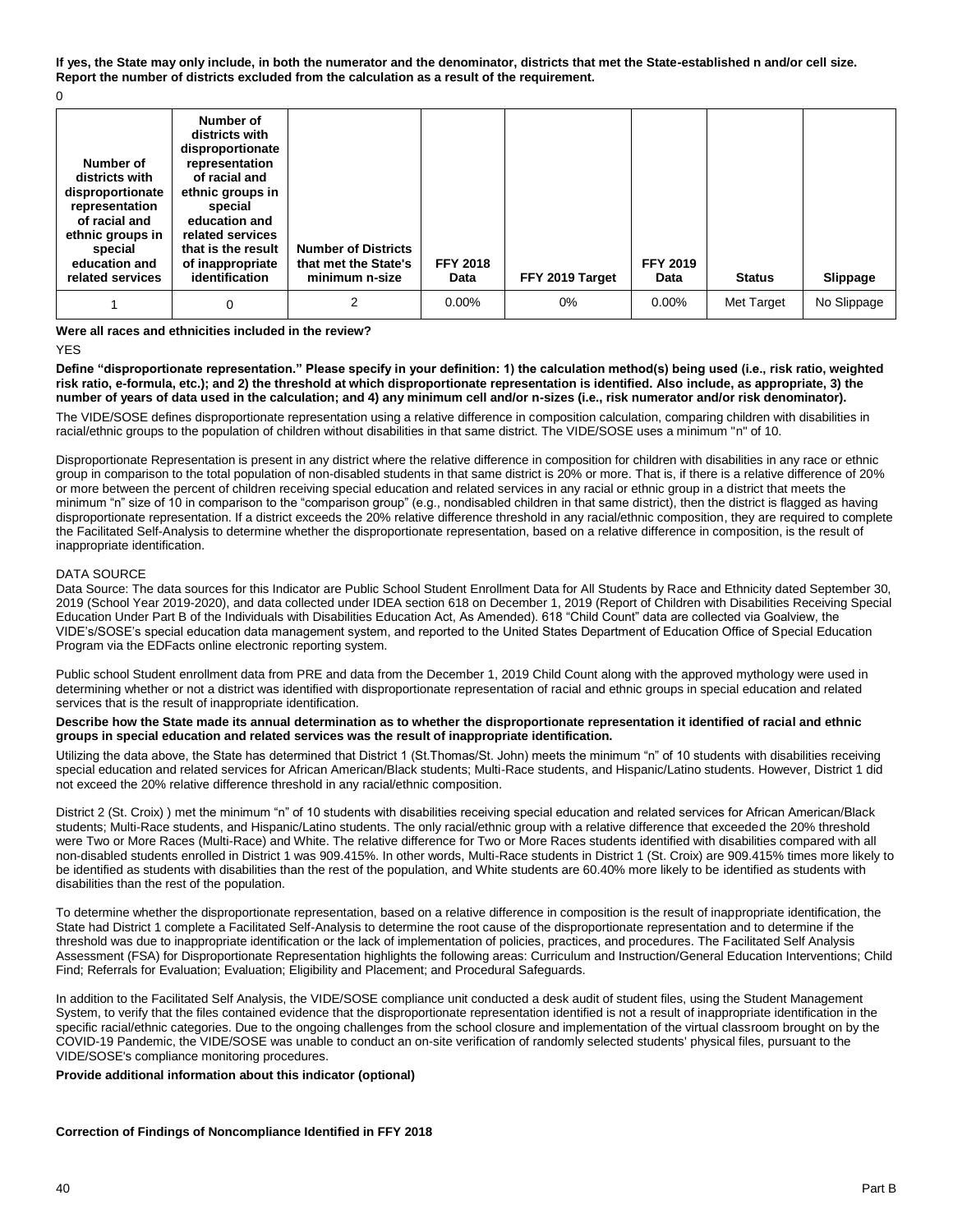| <b>Findings of Noncompliance</b><br><b>Identified</b> | <b>Findings of Noncompliance</b><br>Verified as Corrected Within One<br>Year | <b>Findings of Noncompliance</b><br><b>Subsequently Corrected</b> | <b>Findings Not Yet Verified as</b><br>Corrected |
|-------------------------------------------------------|------------------------------------------------------------------------------|-------------------------------------------------------------------|--------------------------------------------------|
|                                                       |                                                                              |                                                                   |                                                  |

# **Correction of Findings of Noncompliance Identified Prior to FFY 2018**

| <b>Year Findings of</b><br><b>Noncompliance Were</b><br><b>Identified</b> | <b>Findings of Noncompliance Not Yet</b><br>Verified as Corrected as of FFY 2018<br><b>APR</b> | <b>Findings of Noncompliance Verified</b><br>as Corrected | <b>Findings Not Yet Verified as</b><br>Corrected |
|---------------------------------------------------------------------------|------------------------------------------------------------------------------------------------|-----------------------------------------------------------|--------------------------------------------------|
|                                                                           |                                                                                                |                                                           |                                                  |
|                                                                           |                                                                                                |                                                           |                                                  |
|                                                                           |                                                                                                |                                                           |                                                  |

# **9 - Prior FFY Required Actions**

None

# **9 - OSEP Response**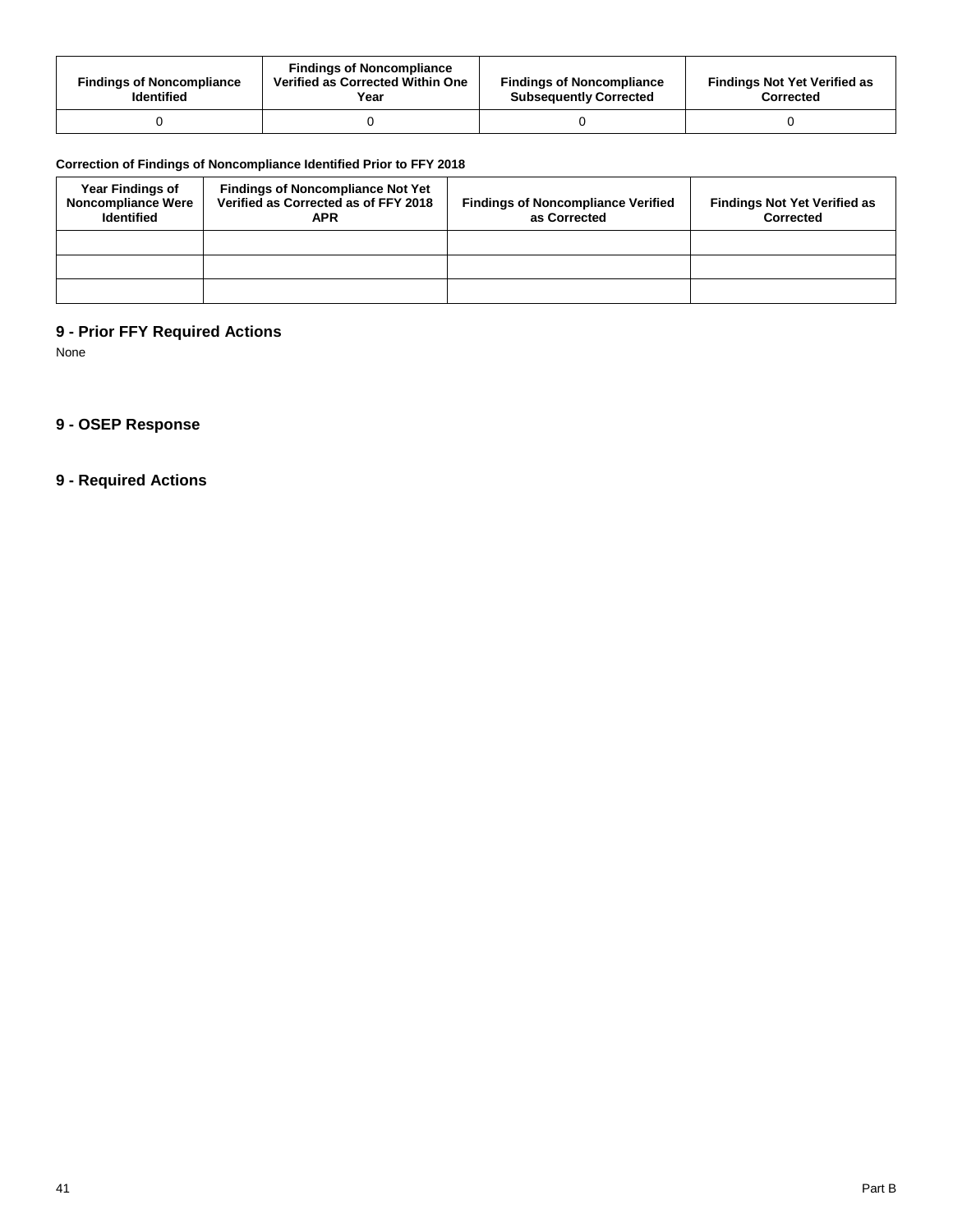# **Indicator 10: Disproportionate Representation in Specific Disability Categories**

# **Instructions and Measurement**

### **Monitoring Priority:** Disproportionality

**Compliance indicator**: Percent of districts with disproportionate representation of racial and ethnic groups in specific disability categories that is the result of inappropriate identification.

(20 U.S.C. 1416(a)(3)(C))

### **Data Source**

State's analysis, based on State's Child Count data collected under IDEA section 618, to determine if the disproportionate representation of racial and ethnic groups in specific disability categories was the result of inappropriate identification.

#### **Measurement**

Percent = [(# of districts, that meet the State-established n and/or cell size (if applicable) for one or more racial/ethnic groups, with disproportionate representation of racial and ethnic groups in specific disability categories that is the result of inappropriate identification) divided by the (# of districts in the State that meet the State-established n and/or cell size (if applicable) for one or more racial/ethnic groups)] times 100.

Include State's definition of "disproportionate representation." Please specify in your definition: 1) the calculation method(s) being used (i.e., risk ratio, weighted risk ratio, e-formula, etc.); and 2) the threshold at which disproportionate representation is identified. Also include, as appropriate, 3) the number of years of data used in the calculation; and 4) any minimum cell and/or n-sizes (i.e., risk numerator and/or risk denominator).

Based on its review of the 618 data for FFY 2019, describe how the State made its annual determination as to whether the disproportionate representation it identified of racial and ethnic groups in specific disability categories was the result of inappropriate identification as required by 34 CFR §§300.600(d)(3) and 300.602(a), e.g., using monitoring data; reviewing policies, practices and procedures, etc. In determining disproportionate representation, analyze data, for each district, for all racial and ethnic groups in the district, or all racial and ethnic groups in the district that meet a minimum n and/or cell size set by the State. Report on the percent of districts in which disproportionate representation of racial and ethnic groups in special education and related services is the result of inappropriate identification, even if the determination of inappropriate identification was made after the end of the FFY 2019 reporting period (i.e., after June 30, 2020).

#### **Instructions**

Provide racial/ethnic disproportionality data for all children aged 6 through 21 served under IDEA, aggregated across all disability categories.

States are not required to report on underrepresentation.

If the State has established a minimum n and/or cell size requirement, the State may only include, in both the numerator and the denominator, districts that met that State-established n and/or cell size. If the State used a minimum n and/or cell size requirement, report the number of districts totally excluded from the calculation as a result of this requirement because the district did not meet the minimum n and/or cell size for any racial/ethnic group.

Consider using multiple methods in calculating disproportionate representation of racial and ethnic groups to reduce the risk of overlooking potential problems. Describe the method(s) used to calculate disproportionate representation.

Provide the number of districts that met the State-established n and/or cell size (if applicable) for one or more racial/ethnic groups identified with disproportionate representation of racial and ethnic groups in special education and related services and the number of those districts identified with disproportionate representation that is the result of inappropriate identification.

#### Targets must be 0%.

Provide detailed information about the timely correction of noncompliance as noted in OSEP's response for the previous SPP/APR. If the State did not ensure timely correction of the previous noncompliance, provide information on the extent to which noncompliance was subsequently corrected (more than one year after identification). In addition, provide information regarding the nature of any continuing noncompliance, improvement activities completed (e.g., review of policies and procedures, technical assistance, training, etc.) and any enforcement actions that were taken.

If the State reported less than 100% compliance for the previous reporting period (e.g., for the FFY 2019 SPP/APR, the data for FFY 2018), and the State did not identify any findings of noncompliance, provide an explanation of why the State did not identify any findings of noncompliance.

## **10 - Indicator Data**

#### **Not Applicable**

**Select yes if this indicator is not applicable.**

NO

#### **Historical Data**

| <b>Baseline Year</b> | <b>Baseline Data</b> |  |
|----------------------|----------------------|--|
| 2006                 | $0.00\%$             |  |

| <b>FFY</b> | 2014     | 2015  | 2016     | 2017  | 2018  |
|------------|----------|-------|----------|-------|-------|
| Target     | 0%       | 0%    | 0%       | 0%    | 0%    |
| Data       | $0.00\%$ | 0.00% | $0.00\%$ | 0.00% | 0.00% |

### **Targets**

| <b>FFY</b> | 2019 |
|------------|------|
| Target     | 0%   |

#### **FFY 2019 SPP/APR Data**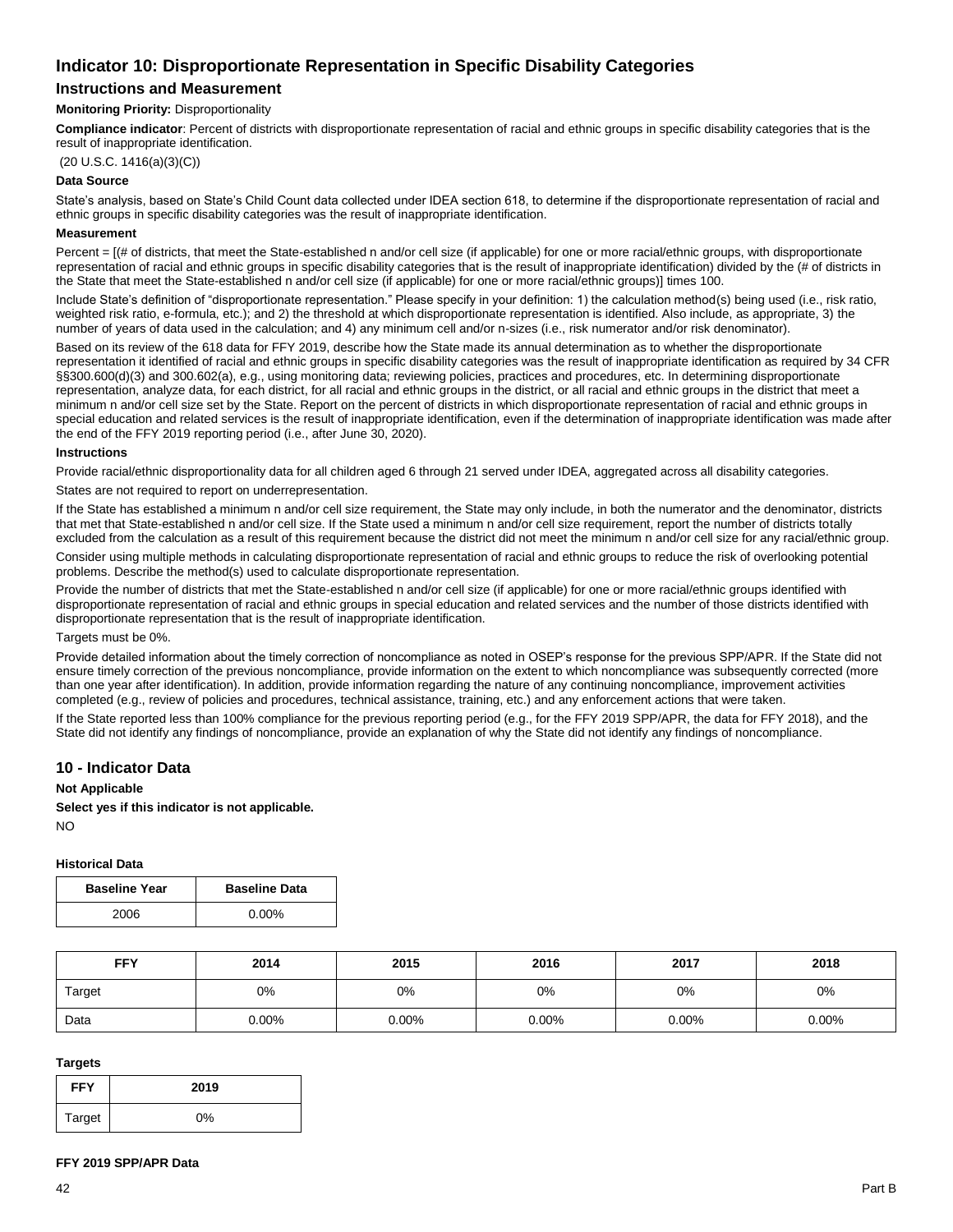**Has the state established a minimum n and/or cell size requirement? (yes/no)** YES

**If yes, the State may only include, in both the numerator and the denominator, districts that met the State-established n and/or cell size. Report the number of districts excluded from the calculation as a result of the requirement.**

 $\Omega$ 

| Number of<br>districts with<br>disproportionate<br>representation<br>of racial and<br>ethnic groups in<br>specific<br>disability<br>categories | Number of<br>districts with<br>disproportionate<br>representation<br>of racial and<br>ethnic groups in<br>specific<br>disability<br>categories that<br>is the result of<br>inappropriate<br>identification | <b>Number of Districts</b><br>that met the State's<br>minimum n-size | <b>FFY 2018</b><br>Data | FFY 2019 Target | <b>FFY 2019</b><br>Data | <b>Status</b> | Slippage    |
|------------------------------------------------------------------------------------------------------------------------------------------------|------------------------------------------------------------------------------------------------------------------------------------------------------------------------------------------------------------|----------------------------------------------------------------------|-------------------------|-----------------|-------------------------|---------------|-------------|
|                                                                                                                                                | 0                                                                                                                                                                                                          | 2                                                                    | $0.00\%$                | $0\%$           | 0.00%                   | Met Target    | No Slippage |

#### **Were all races and ethnicities included in the review?**

YES

#### **Define "disproportionate representation." Please specify in your definition: 1) the calculation method(s) being used (i.e., risk ratio, weighted risk ratio, e-formula, etc.); and 2) the threshold at which disproportionate representation is identified. Also include, as appropriate, 3) the number of years of data used in the calculation; and 4) any minimum cell and/or n-sizes (i.e., risk numerator and/or risk denominator).**

The VIDE/SOSE defines disproportionate representation as a relative difference in composition of 20% or more. A district is considered to have disproportionate representation if the relative difference in composition for children in a specific disability category, (i.e., Intellectual Disabilities, Specific Learning Disabilities, Emotional Disturbance, Speech or Language Impairments, Other Health Impairments, and Autism) for one or more racial and ethnic groups, is 20% or more than the overall student population for that same racial and ethnic group. In other words, if there is a relative difference of 20% or more between the percentage of children receiving special education and related services in any one of the six (6) noted disability categories who are from any racial and ethnic group when compared with non-disabled students in the same racial or ethnic group in that same district, then the district is considered to have disproportionate representation. The State utilizes a minimum "n" of 10 students, meaning that there must be at least 10 students with disabilities in any racial and ethnic group and at least 10 students in the specific disability category in the district in order for the relative difference in composition to be calculated.

#### Methodology

Public School Student Enrollment (School Year 2019-2020) data from PRE and data from the December 1, 2019 Child Count, along with the approved methodology were used in determining whether or not the districts were identified with disproportionate representation of racial and ethnic groups in specific disability categories that is the result of inappropriate identification. A district is flagged as having disproportionate representation when it exceeds the 20% threshold in one of the six disabling categories when compared to other non-disabled children in that ethnic group. Calculations are completed for only those eligibility categories and racial/ethnic categories that meet the minimum "n" size of 10. Therefore, no districts were excluded as a result of using a minimum "n" of 10.

#### Data Source:

The data sources for this Indicator are Public School Student Enrollment Data for All Students by Race and Ethnicity and data collected under IDEA section 618 (Report of Children with Disabilities Receiving Special Education Under Part B of the Individuals with Disabilities Education Act, As Amended). 618 "Child Count" data are collected via Goalview, the VIDE's/SOSE's special education data management system, and reported to the United States Department of Education. Office of Special Education via the EDFacts online electronic reporting system. Public school Student enrollment data from PRE dated September 30, 2019, and data from the December 1, 2019 Child Count along with the approved mythology were used in determining whether or not the district was identified with disproportionate representation of racial and ethnic groups in special education and related services that is the result of inappropriate identification.

**Describe how the State made its annual determination as to whether the disproportionate overrepresentation it identified of racial and ethnic groups in specific disability categories was the result of inappropriate identification.**

Using the criteria above, District 1 (St. Thomas/St. John) had at least the minimum "n" of 10 African American/Black students in five of the six disability categories and at least the minimum "n" of 10 Hispanic/Latino students in one of the disability categories. Based on the calculation for determining disproportionate representation in the disability categories for racial and ethnic groups, none of the racial and ethnic groups exceeded the 20% threshold of over-representation in the disability categories. Thus District 1, is not identified as having disproportionate representation in the racial and ethnic groups in specific disability categories that is the result of inappropriate identification.

District 2 (St. Croix) had at least the minimum "n" of 10 African American/Black students in five of the six disability categories; Hispanic/Latino students had at least the minimum "n" of 10 in one of the disability categories, and Two or More races (Multi) had at least the minimum "n" (10) in one of the disability categories. Based on the calculation for determining disproportionate representation in the disability categories for racial and ethnic groups, Multi-Race/Two or More Races, exceeded the 20% threshold of over-representation by 1,117% in the disability category of Specific Learning Disability.

Pursuant to the State's compliance monitoring procedures, when a district exceeds the 20% relative difference threshold in any racial and ethnic groups in specific disability categories, they are required to complete the facilitated self-analysis which covers the following areas: curriculum and instruction/general education interventions; child find; referral for evaluation; evaluation; eligibility and placement; and procedural safeguards.

Additionally, to ensure that the District is correctly implementing specific regulatory requirements and is compliant with IDEA, the State conducted a desk-audit of approximately 48% of students in the racial/ethnic category of African American/Black, Hispanic/Latino, and Two or More Races and in the disability category of specific learning disability to ensure that the student's files contained evidence that the actual practices related to identification were compliant, and also, to ascertain the root cause of the disproportionality identified during the desk audit of June 2020. The student files were viewed using the Student Management System (Goalview).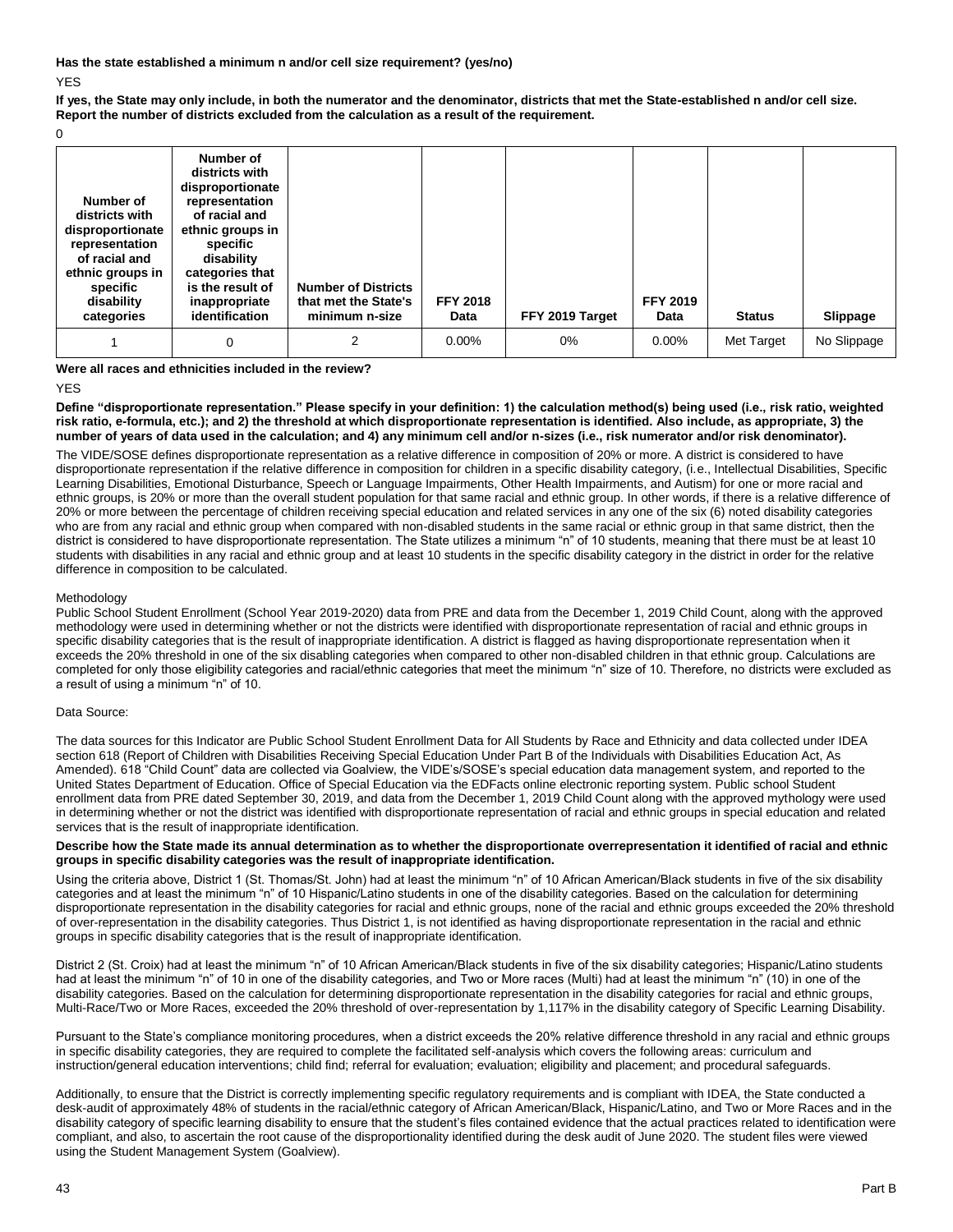Based on the student record file review and the district's response to the Facilitated Self Analysis, the State is satisfied that the root cause of the disproportionate representation is not due to inappropriate identification. Furthermore, the students' file documented, and the FSA verified that District 2 (1) engages in progress monitoring for the effectiveness of academic and behavioral interventions, and all students who experience difficulties receive intervention program (e.g. peer tutoring, after school remediation program) and as appropriate, Read 180, iReady, Acellus and PBIS; (2) uses a wide variety of assessment materials to ensure minimal test bias; (3) use of tests and other evaluation materials are administered by trained personnel in conformance with the instructions provided by their producer; (4) all test utilized by the district are tailored to assess specific areas of educational need and not merely designed to provide a single, general intelligence quotient; and (5) if a student is not found eligible for special education services, the staffing procedures require consideration of possible Section 504 referral and/or recommendation for specific follow-up by the parent, teacher or Basis Child Study Team (BCST).

#### **Provide additional information about this indicator (optional)**

#### **Correction of Findings of Noncompliance Identified in FFY 2018**

| <b>Findings of Noncompliance</b><br><b>Identified</b> | <b>Findings of Noncompliance</b><br>Verified as Corrected Within One<br>Year | <b>Findings of Noncompliance</b><br><b>Subsequently Corrected</b> | <b>Findings Not Yet Verified as</b><br><b>Corrected</b> |
|-------------------------------------------------------|------------------------------------------------------------------------------|-------------------------------------------------------------------|---------------------------------------------------------|
|                                                       |                                                                              |                                                                   |                                                         |

## **Correction of Findings of Noncompliance Identified Prior to FFY 2018**

| <b>Year Findings of</b><br><b>Noncompliance Were</b><br><b>Identified</b> | <b>Findings of Noncompliance Not Yet</b><br>Verified as Corrected as of FFY 2018<br><b>APR</b> | <b>Findings of Noncompliance</b><br><b>Verified as Corrected</b> | <b>Findings Not Yet Verified as</b><br>Corrected |
|---------------------------------------------------------------------------|------------------------------------------------------------------------------------------------|------------------------------------------------------------------|--------------------------------------------------|
|                                                                           |                                                                                                |                                                                  |                                                  |
|                                                                           |                                                                                                |                                                                  |                                                  |
|                                                                           |                                                                                                |                                                                  |                                                  |

# **10 - Prior FFY Required Actions**

None

**10 - OSEP Response**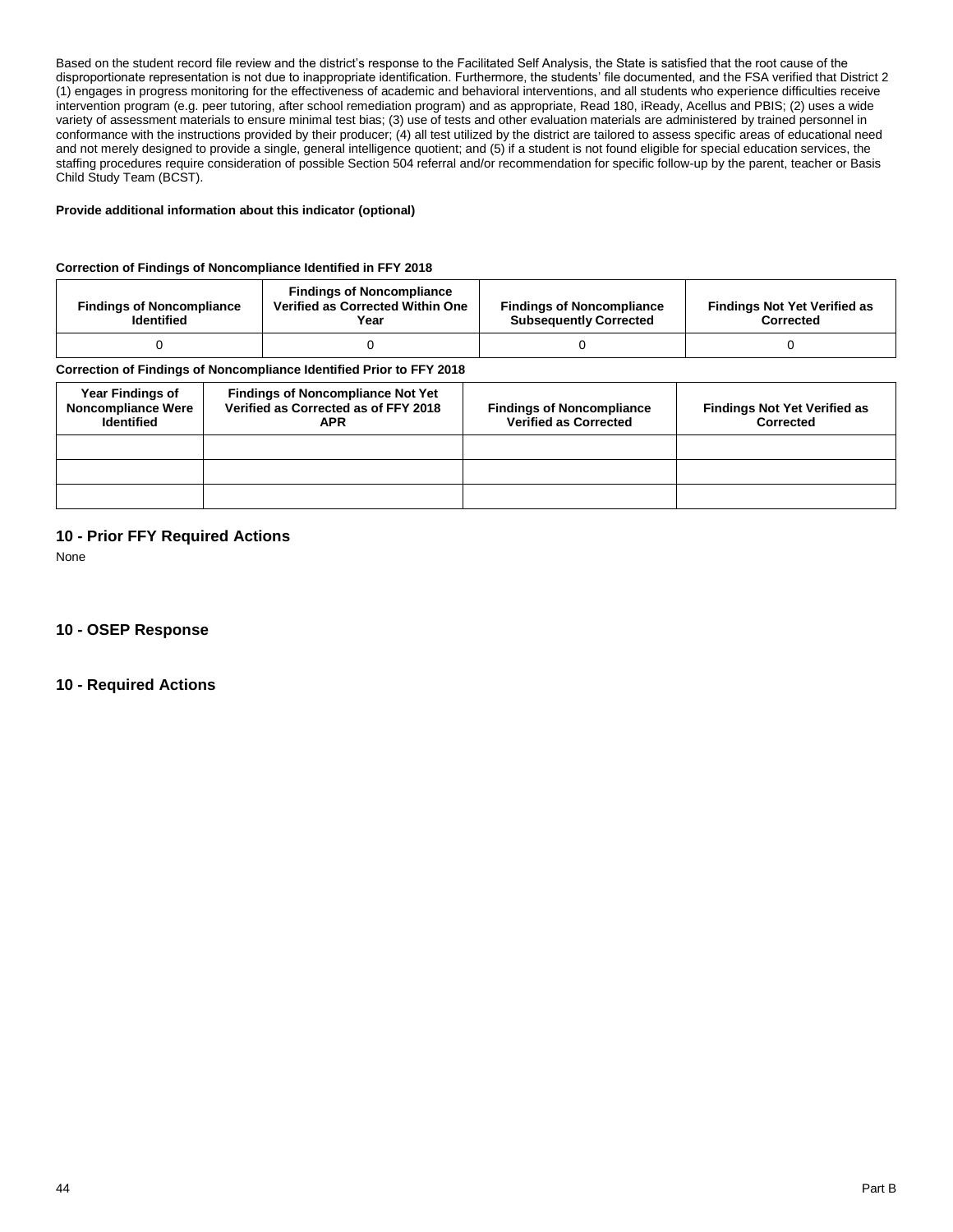# **Indicator 11: Child Find**

# **Instructions and Measurement**

#### **Monitoring Priority**: Effective General Supervision Part B / Child Find

**Compliance indicator**: Percent of children who were evaluated within 60 days of receiving parental consent for initial evaluation or, if the State establishes a timeframe within which the evaluation must be conducted, within that timeframe.

### (20 U.S.C. 1416(a)(3)(B))

## **Data Source**

Data to be taken from State monitoring or State data system and must be based on actual, not an average, number of days. Indicate if the State has established a timeline and, if so, what is the State's timeline for initial evaluations.

## **Measurement**

a. # of children for whom parental consent to evaluate was received.

b. # of children whose evaluations were completed within 60 days (or State-established timeline).

Account for children included in (a), but not included in (b). Indicate the range of days beyond the timeline when the evaluation was completed and any reasons for the delays.

Percent =  $[(b)$  divided by  $(a)]$  times 100.

#### **Instructions**

If data are from State monitoring, describe the method used to select LEAs for monitoring. If data are from a State database, include data for the entire reporting year.

Describe the results of the calculations and compare the results to the target. Describe the method used to collect these data, and if data are from the State's monitoring, describe the procedures used to collect these data. Provide the actual numbers used in the calculation.

Note that under 34 CFR §300.301(d), the timeframe set for initial evaluation does not apply to a public agency if: (1) the parent of a child repeatedly fails or refuses to produce the child for the evaluation; or (2) a child enrolls in a school of another public agency after the timeframe for initial evaluations has begun, and prior to a determination by the child's previous public agency as to whether the child is a child with a disability. States should not report these exceptions in either the numerator (b) or denominator (a). If the State-established timeframe provides for exceptions through State regulation or policy, describe cases falling within those exceptions and include in b.

#### Targets must be 100%.

Provide detailed information about the timely correction of noncompliance as noted in OSEP's response for the previous SPP/APR. If the State did not ensure timely correction of the previous noncompliance, provide information on the extent to which noncompliance was subsequently corrected (more than one year after identification). In addition, provide information regarding the nature of any continuing noncompliance, improvement activities completed (e.g., review of policies and procedures, technical assistance, training, etc.) and any enforcement actions that were taken.

If the State reported less than 100% compliance for the previous reporting period (e.g., for the FFY 2019 SPP/APR, the data for FFY 2018), and the State did not identify any findings of noncompliance, provide an explanation of why the State did not identify any findings of noncompliance.

## **11 - Indicator Data**

## **Historical Data**

| <b>Baseline Year</b> | <b>Baseline Data</b> |  |
|----------------------|----------------------|--|
| 2005                 | 1.20%                |  |

| FFY    | 2014    | 2015    | 2016    | 2017    | 2018    |
|--------|---------|---------|---------|---------|---------|
| Target | 100%    | 100%    | 100%    | 100%    | 100%    |
| Data   | 100.00% | 100.00% | 100.00% | 100.00% | 100.00% |

# **Targets**

| <b>FFY</b> | 2019 |
|------------|------|
| Target     | 100% |

## **FFY 2019 SPP/APR Data**

| (a) Number of<br>children for<br>whom parental<br>consent to<br>evaluate was<br>received | (b) Number of<br>children<br>whose<br>evaluations<br>were<br>completed<br>within 60 days<br>(or State-<br>established<br>timeline) | FFY 2018 Data | FFY 2019 Target | <b>FFY 2019</b><br>Data | <b>Status</b> | Slippage    |
|------------------------------------------------------------------------------------------|------------------------------------------------------------------------------------------------------------------------------------|---------------|-----------------|-------------------------|---------------|-------------|
| 160                                                                                      | 160                                                                                                                                | 100.00%       | 100%            | 100.00%                 | Met Target    | No Slippage |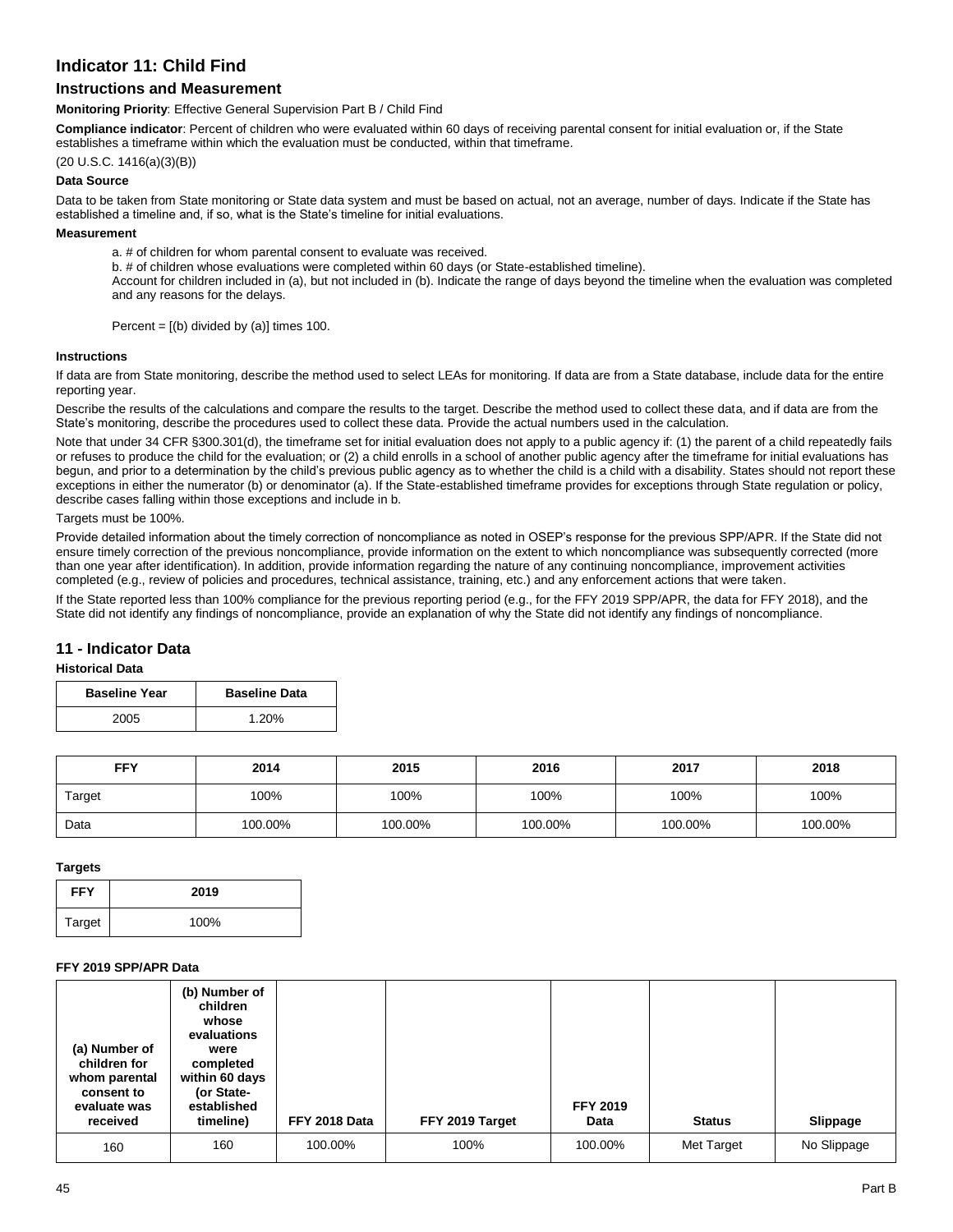**Number of children included in (a) but not included in (b)**

0

**Account for children included in (a) but not included in (b). Indicate the range of days beyond the timeline when the evaluation was completed and any reasons for the delays.**

## **Indicate the evaluation timeline used:**

The State established a timeline within which the evaluation must be conducted

#### **What is the State's timeline for initial evaluations? If the State-established timeframe provides for exceptions through State regulation or policy, describe cases falling within those exceptions and include in (b).**

The State's established timeline for initial evaluation is 45 days and is consistent with federal regulations at 20 U.S.C. 1416(a)(3)(B). All or 100% of those students whose parental consent was obtained during the period of July 1, 2019 through June 30, 2020 were evaluated within the 45 days of the state-established timeline.

#### **What is the source of the data provided for this indicator?**

State database that includes data for the entire reporting year

**Describe the method used to collect these data, and if data are from the State's monitoring, describe the procedures used to collect these data.** 

Data Source

Data for Indicator 11 are obtained from two (2) primary sources: (1) Goalview and (2) monthly reports of students referred for initial evaluations which is submitted by the districts. As part of its monitoring, the State developed an internal self-calculating Master Worksheet that is used by the districts in reporting timelines for initial evaluations for students with disabilities. This Worksheet captures all of the data elements for each child referred and is used in reporting timelines for initial evaluations (i.e. Data Report 1.A.1 Initial Evaluation). The State uses this Spreadsheet to compare the information in both data sets to ensure that the Data Report and Goalview are consistent and have the same dates of initial evaluation for each student of whom parental consent was obtained.

#### Results of Monitoring Activities:

As part of its monitoring activities for the reporting period of July 1, 2019, thru June 30, 2020, desk audits were conducted to verify if the data received from the district for all one hundred and sixty students (160) refereed for initial evaluation. The purpose of this desk audit is to verify if the data received from the district regarding initial evaluations are accurate, valid, and reliable. The desk audit comprised of a comparison of the "Data Report I.A-1: Initial Evaluation" and the Student Data Management System (Goalview) to compare the dates in both data sets. The Information found in the Student Data Management System (Goalview) relative to the dates of initial evaluation was consistent with the data submitted by the district for all students referred for initial evaluations and for whom parental consent was received. Based on the desk audits, the districts are correctly implementing the specific regulatory requirements of IDEA in ensuring that all students referred for initial evaluations and for whom parental consent was obtained are evaluated within the State established time-frame of 45 days.

For FFY 2019 (reporting period of July 1, 2019, through June 30, 2020, a total of one hundred sixty-one students (161) were referred for initial evaluation. However, of the 161 children referred, one (1) parent refused to grant consent for evaluation. As such, the remaining 160 students were evaluated within the State established time-frame of 45 days. The desk audit results verified that both districts are correctly implementing the regulatory requirements for timely evaluation within the state-established timeline of 45 days for Indicator 11: Child Find-Initial Evaluation.

#### **Provide additional information about this indicator (optional)**

#### **Correction of Findings of Noncompliance Identified in FFY 2018**

| <b>Findings of Noncompliance</b><br><b>Identified</b> | <b>Findings of Noncompliance</b><br>Verified as Corrected Within One<br>Year | <b>Findings of Noncompliance</b><br><b>Subsequently Corrected</b> | <b>Findings Not Yet Verified as</b><br>Corrected |
|-------------------------------------------------------|------------------------------------------------------------------------------|-------------------------------------------------------------------|--------------------------------------------------|
|                                                       |                                                                              |                                                                   |                                                  |

#### **Correction of Findings of Noncompliance Identified Prior to FFY 2018**

| <b>Year Findings of</b><br><b>Noncompliance Were</b><br><b>Identified</b> | <b>Findings of Noncompliance Not Yet</b><br>Verified as Corrected as of FFY 2018<br><b>APR</b> | <b>Findings of Noncompliance</b><br><b>Verified as Corrected</b> | <b>Findings Not Yet Verified as</b><br>Corrected |
|---------------------------------------------------------------------------|------------------------------------------------------------------------------------------------|------------------------------------------------------------------|--------------------------------------------------|
|                                                                           |                                                                                                |                                                                  |                                                  |
|                                                                           |                                                                                                |                                                                  |                                                  |
|                                                                           |                                                                                                |                                                                  |                                                  |

# **11 - Prior FFY Required Actions**

None

## **11 - OSEP Response**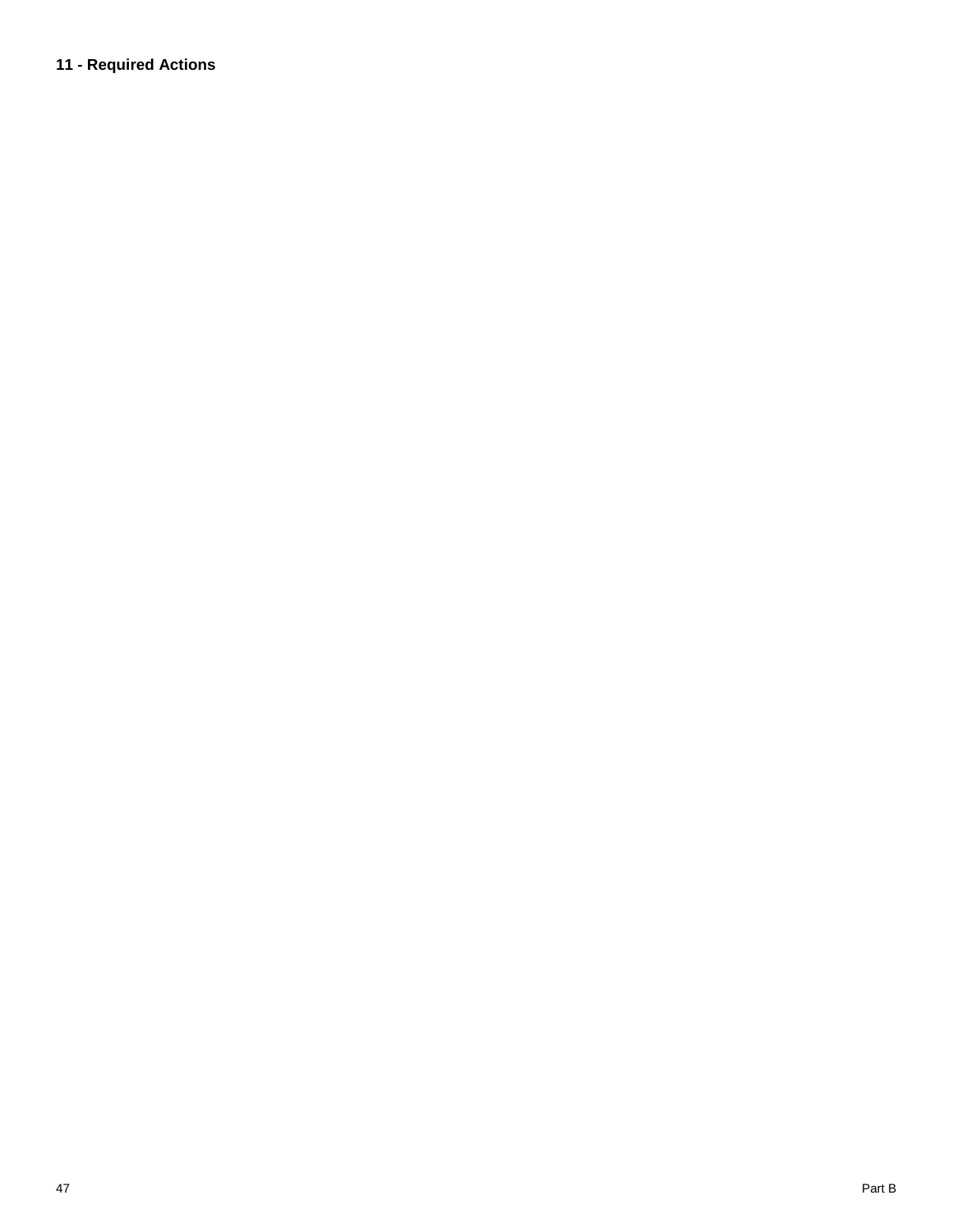# **Indicator 12: Early Childhood Transition**

## **Instructions and Measurement**

**Monitoring Priorit**y: Effective General Supervision Part B / Effective Transition

**Compliance indicator**: Percent of children referred by Part C prior to age 3, who are found eligible for Part B, and who have an IEP developed and implemented by their third birthdays.

(20 U.S.C. 1416(a)(3)(B))

### **Data Source**

Data to be taken from State monitoring or State data system.

#### **Measurement**

- a. # of children who have been served in Part C and referred to Part B for Part B eligibility determination.
- b. # of those referred determined to be NOT eligible and whose eligibility was determined prior to their third birthdays.
- c. # of those found eligible who have an IEP developed and implemented by their third birthdays.

d. # of children for whom parent refusal to provide consent caused delays in evaluation or initial services or to whom exceptions under 34 CFR §300.301(d) applied.

e. # of children determined to be eligible for early intervention services under Part C less than 90 days before their third birthdays.

f. # of children whose parents chose to continue early intervention services beyond the child's third birthday through a State's policy under 34 CFR §303.211 or a similar State option.

Account for children included in (a), but not included in b, c, d, e, or f. Indicate the range of days beyond the third birthday when eligibility was determined and the IEP developed, and the reasons for the delays.

Percent =  $[(c)$  divided by  $(a - b - d - e - f)]$  times 100.

#### **Instructions**

If data are from State monitoring, describe the method used to select LEAs for monitoring. If data are from a State database, include data for the entire reporting year.

Describe the results of the calculations and compare the results to the target. Describe the method used to collect these data, and if data are from the State's monitoring, describe the procedures used to collect these data. Provide the actual numbers used in the calculation.

Category f is to be used only by States that have an approved policy for providing parents the option of continuing early intervention services beyond the child's third birthday under 34 CFR §303.211 or a similar State option.

#### Targets must be 100%.

Provide detailed information about the timely correction of noncompliance as noted in OSEP's response for the previous SPP/APR. If the State did not ensure timely correction of the previous noncompliance, provide information on the extent to which noncompliance was subsequently corrected (more than one year after identification). In addition, provide information regarding the nature of any continuing noncompliance, improvement activities completed (e.g., review of policies and procedures, technical assistance, training, etc.) and any enforcement actions that were taken.

If the State reported less than 100% compliance for the previous reporting period (e.g., for the FFY 2019 SPP/APR, the data for FFY 2018), and the State did not identify any findings of noncompliance, provide an explanation of why the State did not identify any findings of noncompliance.

## **12 - Indicator Data**

#### **Not Applicable**

**Select yes if this indicator is not applicable.**

NO

#### **Historical Data**

| <b>Baseline Year</b> | <b>Baseline Data</b> |
|----------------------|----------------------|
| 2005                 | 60.00%               |

| <b>FFY</b> | 2014    | 2015    | 2016    | 2017   | 2018    |
|------------|---------|---------|---------|--------|---------|
| Target     | 100%    | 100%    | 100%    | 100%   | 100%    |
| Data       | 100.00% | 100.00% | 100.00% | 70.97% | 100.00% |

#### **Targets**

| <b>FFY</b> | 2019 |
|------------|------|
| Target     | 100% |

### **FFY 2019 SPP/APR Data**

| a. Number of children who have been served in Part C and referred to Part B for Part B eligibility determination.       |  |
|-------------------------------------------------------------------------------------------------------------------------|--|
| b. Number of those referred determined to be NOT eligible and whose eligibility was determined prior to third birthday. |  |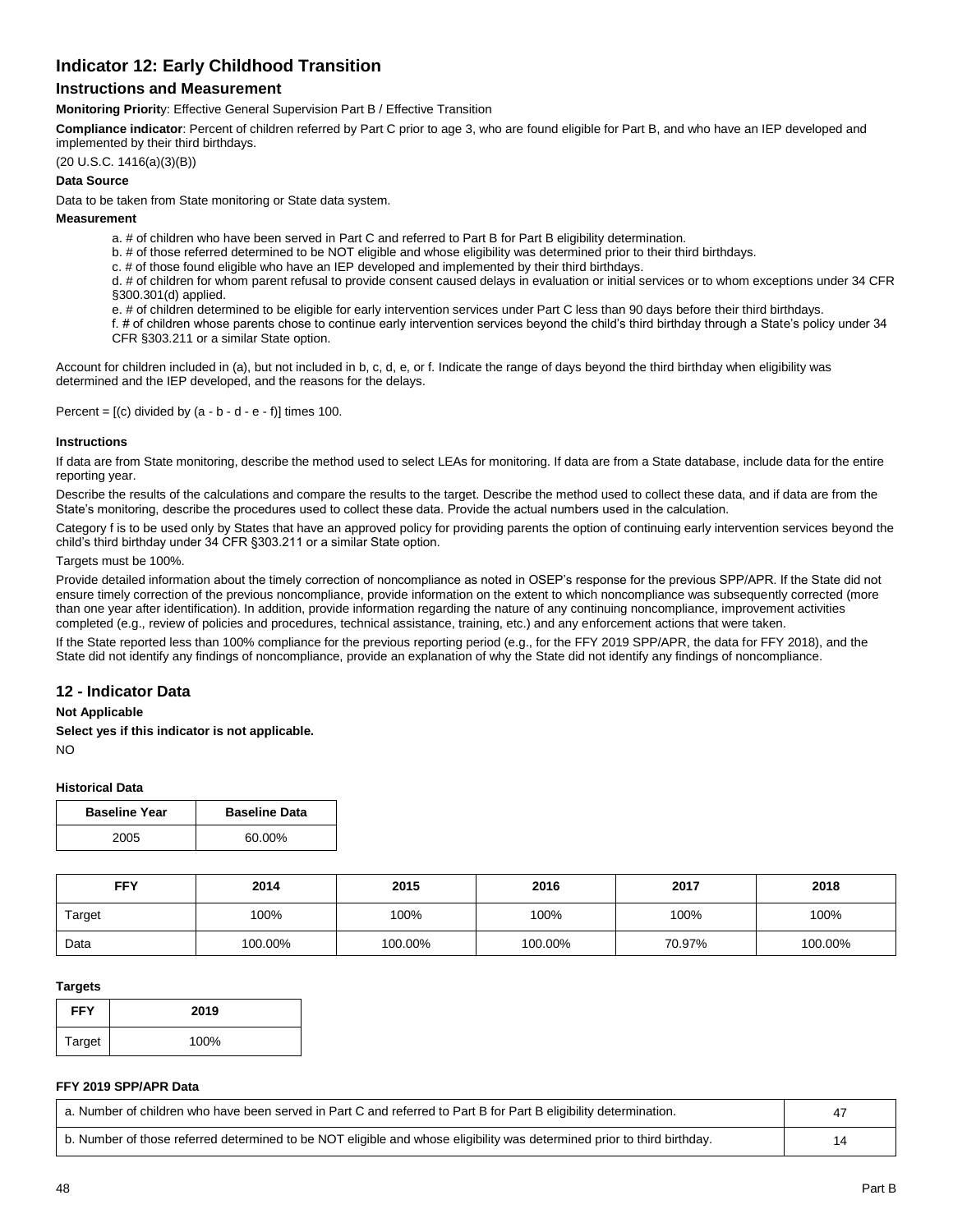| c. Number of those found eligible who have an IEP developed and implemented by their third birthdays.                                                                                             | 33 |
|---------------------------------------------------------------------------------------------------------------------------------------------------------------------------------------------------|----|
| d. Number for whom parent refusals to provide consent caused delays in evaluation or initial services or to whom exceptions<br>under 34 CFR §300.301(d) applied.                                  |    |
| e. Number of children who were referred to Part C less than 90 days before their third birthdays.                                                                                                 |    |
| f. Number of children whose parents chose to continue early intervention services beyond the child's third birthday through a<br>State's policy under 34 CFR § 303.211 or a similar State option. |    |

| <b>Measure</b>                                                                                                                                                                        | Numerator (c) | <b>Denominator</b><br>$(a-b-d-e-f)$ | <b>FFY 2018</b><br>Data | <b>FFY 2019</b><br>Target | <b>FFY 2019</b><br>Data | <b>Status</b> | Slippage    |
|---------------------------------------------------------------------------------------------------------------------------------------------------------------------------------------|---------------|-------------------------------------|-------------------------|---------------------------|-------------------------|---------------|-------------|
| Percent of children<br>referred by Part C<br>prior to age 3 who are<br>found eligible for Part<br>B, and who have an<br>IEP developed and<br>implemented by their<br>third birthdays. | 33            | 33                                  | 100.00%                 | 100%                      | 100.00%                 | Met Target    | No Slippage |

# **Number of children who served in part C and referred to Part B for eligibility determination that are not included in b, c, d, e, or f**

 $\Omega$ 

**Account for children included in (a), but not included in b, c, d, e, or f. Indicate the range of days beyond the third birthday when eligibility was determined and the IEP developed, and the reasons for the delays.**

## **Attach PDF table (optional)**

### **What is the source of the data provided for this indicator?**

#### State monitoring

#### **Describe the method used to collect these data, and if data are from the State's monitoring, describe the procedures used to collect these data.**

The VIDE/SOSE collects data from each Local Education Agency (LEA) on all children referred from the Part C programs prior to age 3 for eligibility determination under the Part B of the Individuals with Disabilities (IDEA). These data are collected and entered into an internal database developed to capture all the data elements for each child referred. The data elements are as follows: (a) child's name, (b) child's date of birth, (c) date of transition meeting, (d) date child was determined eligible/not eligible, (e) date of IEP development, and (f) the date when services began/or refused by the parent.

Additionally, the data source for this Indicator is (a) the State Monitoring system, (b) State Student Management System ("Goal View"), and (c) State database to house all data for the respective reporting year FFY 2019 (e.g. children born between July 1, 2016, to June 30, 2017. Moreover, VIDE/SOSE conducts desk audits and onsite file verification visits to each Local Education Agency (LEA) and any other necessary onsite activity to validate data submitted monthly to the State on its Part C to B Monthly Transition Reports.

#### **Provide additional information about this indicator (optional)**

There were an additional ten (10) children not "a, b, c, d, or e". who were provided services in Part C and referred to Part B prior to their 3rd birthdays; however, three (3) children parent's refused services, (b) three (3) children's transition conference meetings where not able to be scheduled by the Part C programs, (c) three (3) children's parents no-showed for scheduled transition conference meetings, and (d) one (1) child's parents were prohibited from embarking to the Territory due to COVID-19 travel-related restrictions.

## **Correction of Findings of Noncompliance Identified in FFY 2018**

| <b>Findings of Noncompliance</b><br><b>Identified</b> | <b>Findings of Noncompliance</b><br>Verified as Corrected Within One<br>Year | <b>Findings of Noncompliance</b><br><b>Subsequently Corrected</b> | <b>Findings Not Yet Verified as</b><br><b>Corrected</b> |  |
|-------------------------------------------------------|------------------------------------------------------------------------------|-------------------------------------------------------------------|---------------------------------------------------------|--|
|                                                       |                                                                              |                                                                   |                                                         |  |

## **Correction of Findings of Noncompliance Identified Prior to FFY 2018**

| <b>Year Findings of</b><br><b>Noncompliance Were</b><br><b>Identified</b> | <b>Findings of Noncompliance Not Yet</b><br>Verified as Corrected as of FFY<br><b>2018 APR</b> | <b>Findings of Noncompliance</b><br><b>Verified as Corrected</b> | <b>Findings Not Yet Verified as</b><br>Corrected |
|---------------------------------------------------------------------------|------------------------------------------------------------------------------------------------|------------------------------------------------------------------|--------------------------------------------------|
|                                                                           |                                                                                                |                                                                  |                                                  |
|                                                                           |                                                                                                |                                                                  |                                                  |
|                                                                           |                                                                                                |                                                                  |                                                  |

# **12 - Prior FFY Required Actions**

None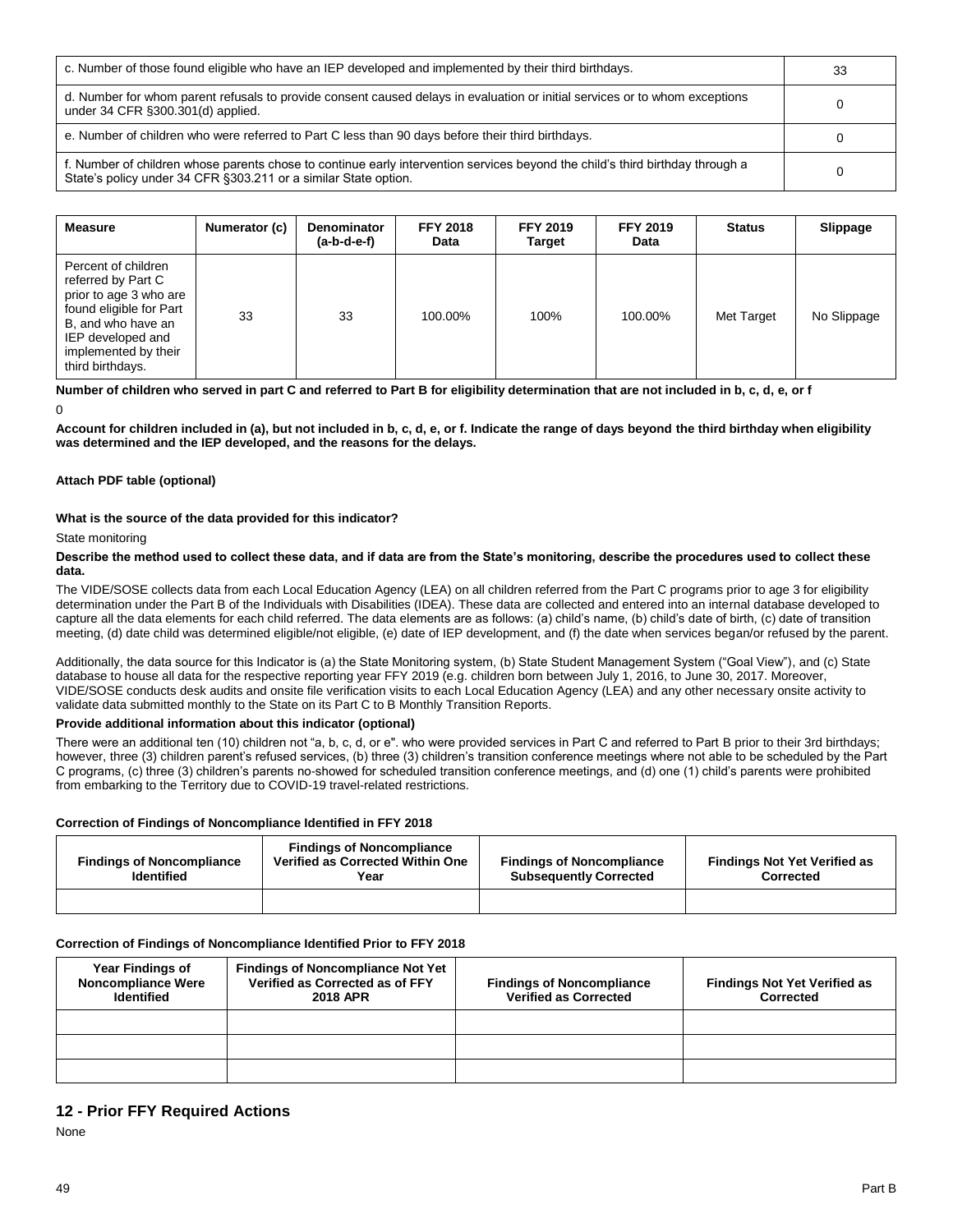# **12 - OSEP Response**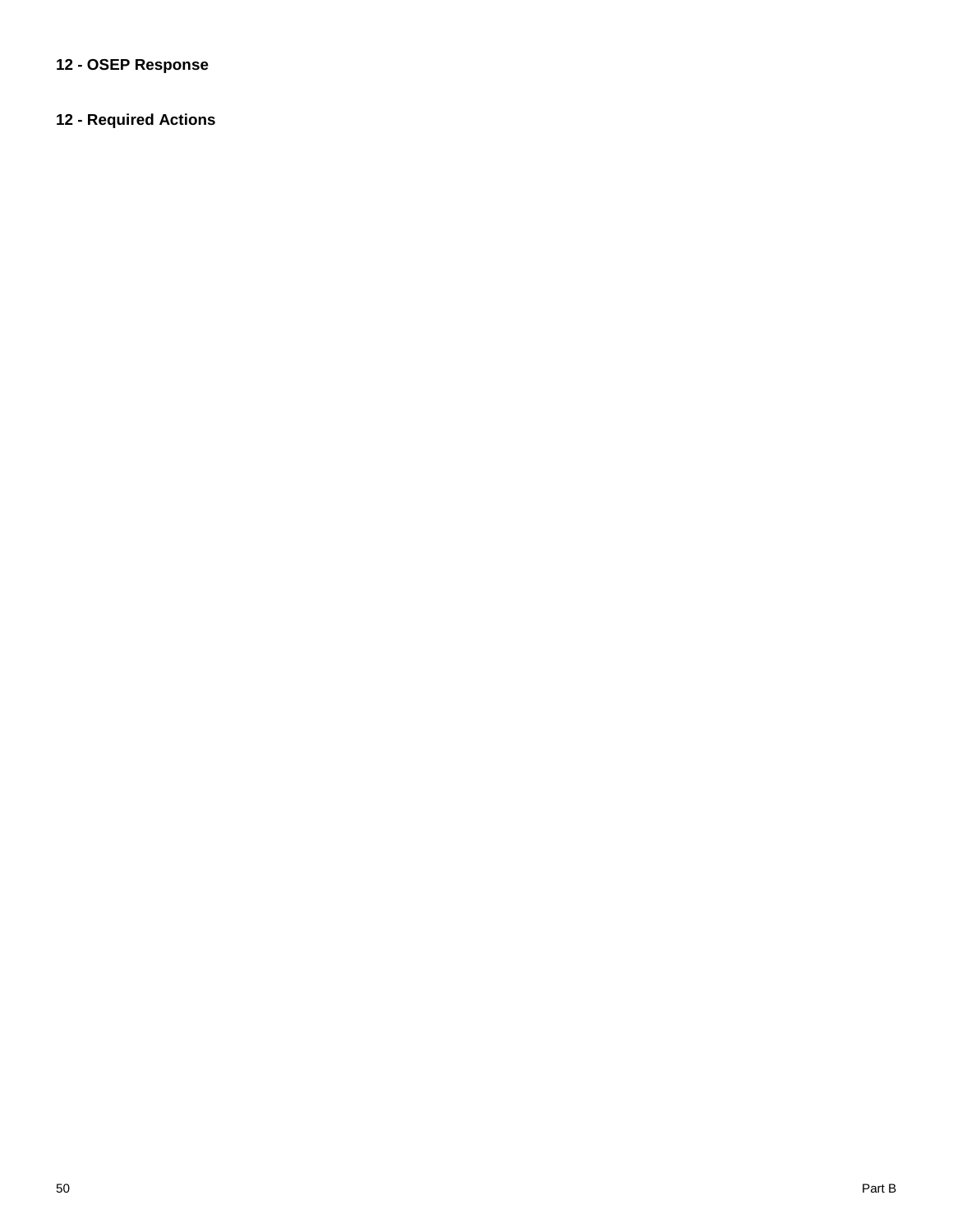# **Indicator 13: Secondary Transition**

# **Instructions and Measurement**

**Monitoring Priority**: Effective General Supervision Part B / Effective Transition

**Compliance indicator**: Secondary transition: Percent of youth with IEPs aged 16 and above with an IEP that includes appropriate measurable postsecondary goals that are annually updated and based upon an age appropriate transition assessment, transition services, including courses of study, that will reasonably enable the student to meet those postsecondary goals, and annual IEP goals related to the student's transition services needs. There also must be evidence that the student was invited to the IEP Team meeting where transition services are to be discussed and evidence that, if appropriate, a representative of any participating agency was invited to the IEP Team meeting with the prior consent of the parent or student who has reached the age of majority.

(20 U.S.C. 1416(a)(3)(B))

### **Data Source**

Data to be taken from State monitoring or State data system.

#### **Measurement**

Percent = [(# of youth with IEPs aged 16 and above with an IEP that includes appropriate measurable postsecondary goals that are annually updated and based upon an age appropriate transition assessment, transition services, including courses of study, that will reasonably enable the student to meet those postsecondary goals, and annual IEP goals related to the student's transition services needs. There also must be evidence that the student was invited to the IEP Team meeting where transition services are to be discussed and evidence that, if appropriate, a representative of any participating agency was invited to the IEP Team meeting with the prior consent of the parent or student who has reached the age of majority) divided by the (# of youth with an IEP age 16 and above)] times 100.

If a State's policies and procedures provide that public agencies must meet these requirements at an age younger than 16, the State may, but is not required to, choose to include youth beginning at that younger age in its data for this indicator. If a State chooses to do this, it must state this clearly in its SPP/APR and ensure that its baseline data are based on youth beginning at that younger age.

#### **Instructions**

If data are from State monitoring, describe the method used to select LEAs for monitoring. If data are from a State database, include data for the entire reporting year.

Describe the results of the calculations and compare the results to the target. Describe the method used to collect these data and if data are from the State's monitoring, describe the procedures used to collect these data. Provide the actual numbers used in the calculation.

Targets must be 100%.

Provide detailed information about the timely correction of noncompliance as noted in OSEP's response for the previous SPP/APR. If the State did not ensure timely correction of the previous noncompliance, provide information on the extent to which noncompliance was subsequently corrected (more than one year after identification). In addition, provide information regarding the nature of any continuing noncompliance, improvement activities completed (e.g., review of policies and procedures, technical assistance, training, etc.) and any enforcement actions that were taken.

If the State reported less than 100% compliance for the previous reporting period (e.g., for the FFY 2019 SPP/APR, the data for FFY 2018), and the State did not identify any findings of noncompliance, provide an explanation of why the State did not identify any findings of noncompliance.

## **13 - Indicator Data**

### **Historical Data**

| <b>Baseline Year</b> | <b>Baseline Data</b> |
|----------------------|----------------------|
| 2009                 | 100.00%              |

| <b>FFY</b> | 2014   | 2015    | 2016    | 2017    | 2018    |
|------------|--------|---------|---------|---------|---------|
| Target     | 100%   | 100%    | 100%    | 100%    | 100%    |
| Data       | 92.73% | 100.00% | 100.00% | 100.00% | 100.00% |

#### **Targets**

| <b>FFY</b> | 2019 |
|------------|------|
| Target     | 100% |

#### **FFY 2019 SPP/APR Data**

| Number of youth<br>aged 16 and<br>above with IEPs<br>that contain each<br>of the required<br>components for<br>secondary<br>transition | Number of youth<br>with IEPs aged<br>16 and above | FFY 2018 Data | FFY 2019 Target | <b>FFY 2019</b><br>Data | <b>Status</b> | Slippage    |
|----------------------------------------------------------------------------------------------------------------------------------------|---------------------------------------------------|---------------|-----------------|-------------------------|---------------|-------------|
| 295                                                                                                                                    | 295                                               | 100.00%       | 100%            | 100.00%                 | Met Target    | No Slippage |

**What is the source of the data provided for this indicator?** 

State database that includes data for the entire reporting year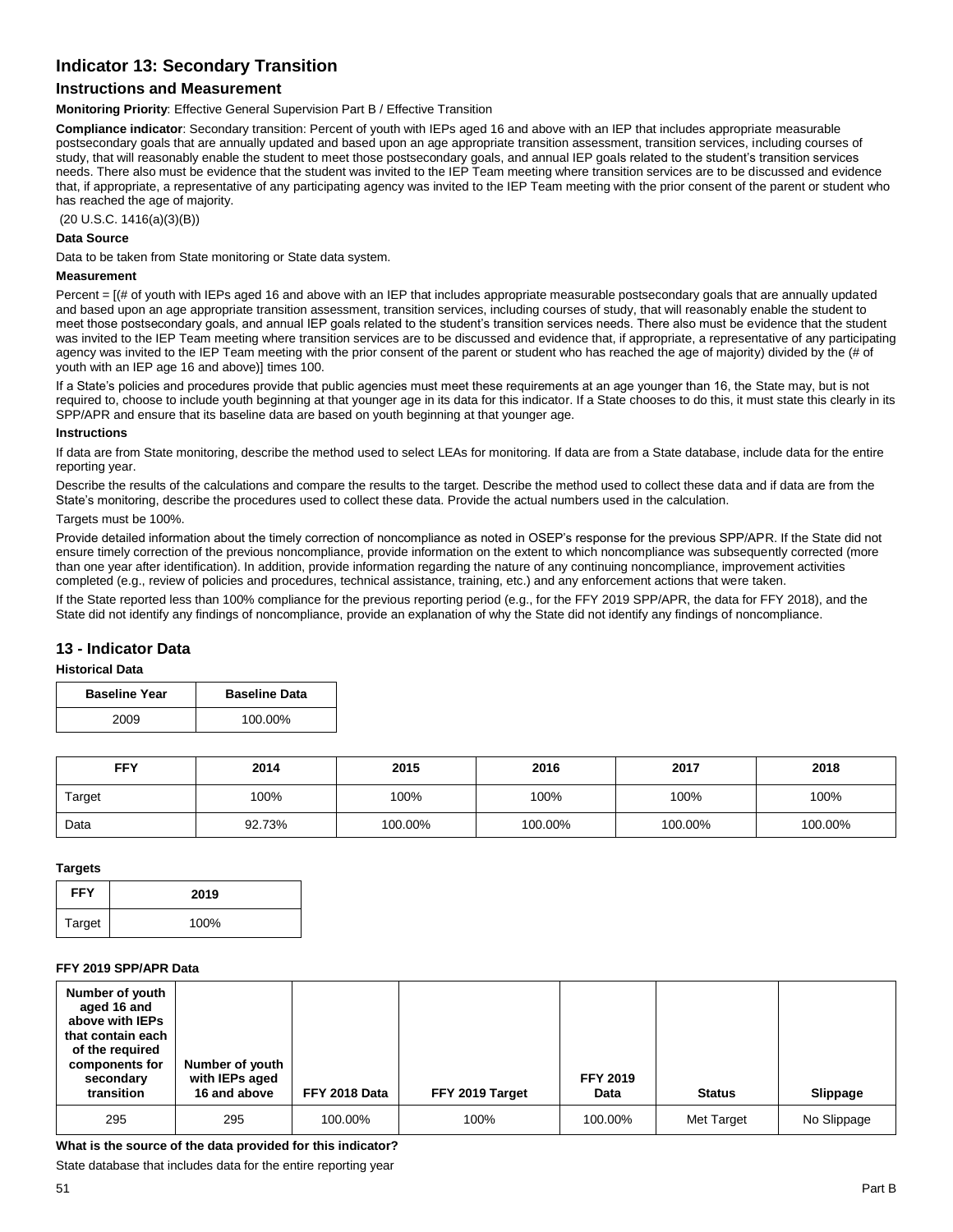#### **Describe the method used to collect these data, and if data are from the State's monitoring, describe the procedures used to collect these data.**

For FFY 2019, the VIDE/SOSE collected data from the state student management system GoalView to create an internal spreadsheet consisting of all students with IEPs who are age 16 and over from July 1, 2019, through June 30, 2020. The VIDE/SOSE then conducted desk audit reviews of the IEPS of each student listed on the spreadsheet using the National Technical Assistance Center (NTACT) Indicator 13 Checklist for compliance with the regulatory transition requirements. If the required information was not contained in the IEP section of GoalView, the VIDE/SOSE reviewed additional documents in the student's GoalView file to determine if the record contained evidence of compliance with the transition requirements. If any of the required evidence could not be found in the student's file or in GoalView, the item on the checklist is marked ("no') for not compliant.

| Question                                                                                                                                                                                      | Yes / No   |
|-----------------------------------------------------------------------------------------------------------------------------------------------------------------------------------------------|------------|
| Do the State's policies and procedures provide that public agencies must meet these requirements at an age<br>younger than 16?                                                                | <b>YES</b> |
| If yes, did the State choose to include youth at an age younger than 16 in its data for this indicator and ensure that its<br>baseline data are based on youth beginning at that younger age? | <b>YES</b> |
| If yes, at what age are youth included in the data for this indicator                                                                                                                         | 14         |

#### **Provide additional information about this indicator (optional)**

During FFY 2019, the VIDE/SOSE has continued to improve outcomes for children and youth with disabilities in the four cluster indicators by engaging in ongoing professional development through its national affiliates and resource partners thus building capacity and guiding its members on the most effective practices and structures to improve graduation rates, decrease dropouts, develop quality IEPs and transition planning, and more importantly improve post-school outcomes.

### **Correction of Findings of Noncompliance Identified in FFY 2018**

| <b>Findings of Noncompliance</b><br><b>Identified</b> | <b>Findings of Noncompliance</b><br>Verified as Corrected Within One<br>Year | <b>Findings of Noncompliance</b><br><b>Subsequently Corrected</b> | <b>Findings Not Yet Verified as</b><br>Corrected |  |
|-------------------------------------------------------|------------------------------------------------------------------------------|-------------------------------------------------------------------|--------------------------------------------------|--|
|                                                       |                                                                              |                                                                   |                                                  |  |

## **Correction of Findings of Noncompliance Identified Prior to FFY 2018**

| <b>Year Findings of</b><br><b>Noncompliance Were</b><br><b>Identified</b> | <b>Findings of Noncompliance Not Yet</b><br>Verified as Corrected as of FFY 2018<br><b>APR</b> | <b>Findings of Noncompliance</b><br><b>Verified as Corrected</b> | <b>Findings Not Yet Verified as</b><br>Corrected |
|---------------------------------------------------------------------------|------------------------------------------------------------------------------------------------|------------------------------------------------------------------|--------------------------------------------------|
|                                                                           |                                                                                                |                                                                  |                                                  |
|                                                                           |                                                                                                |                                                                  |                                                  |
|                                                                           |                                                                                                |                                                                  |                                                  |

# **13 - Prior FFY Required Actions**

None

# **13 - OSEP Response**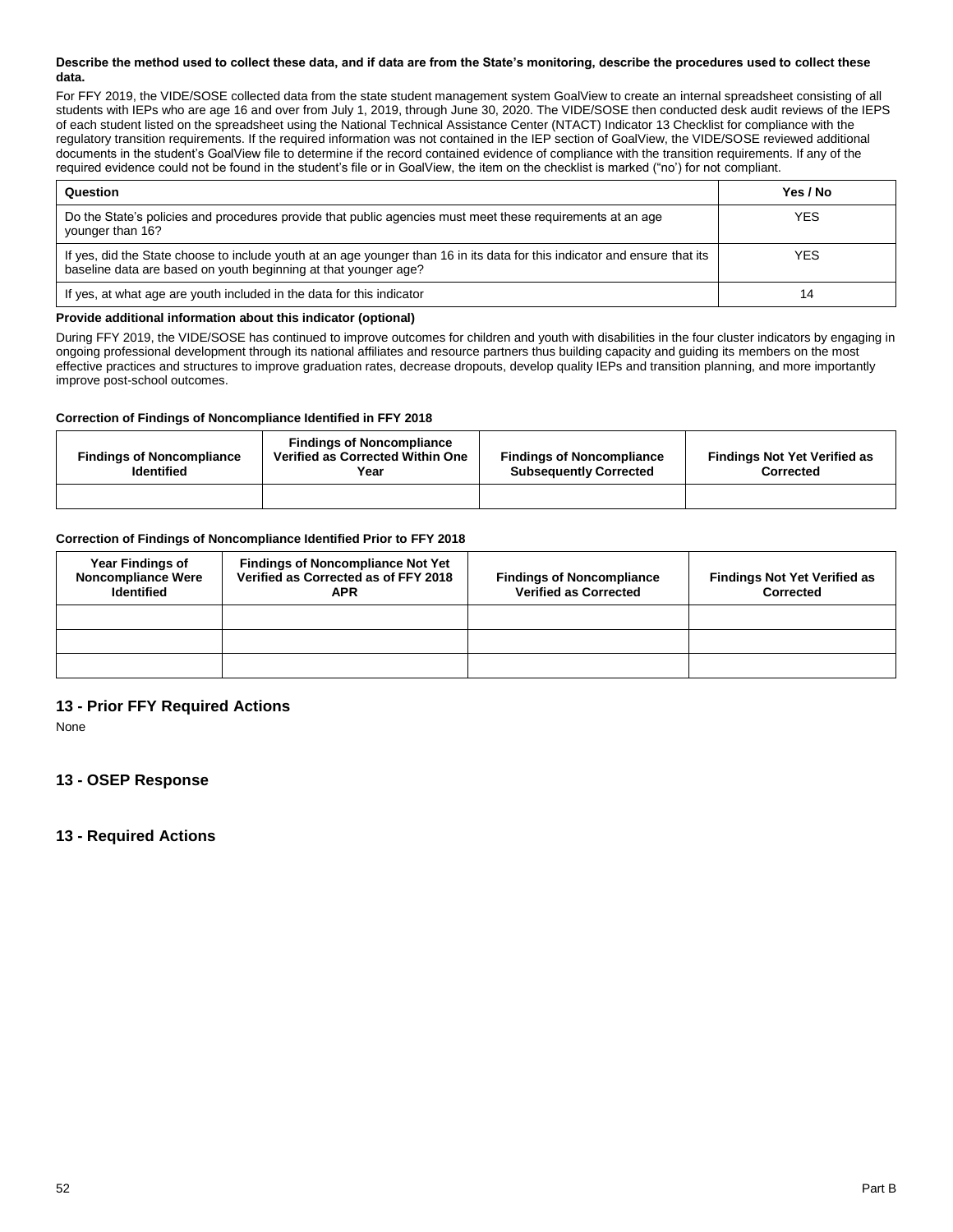# **Indicator 14: Post-School Outcomes**

# **Instructions and Measurement**

**Monitoring Priority**: Effective General Supervision Part B / Effective Transition

**Results indicator:** Post-school outcomes: Percent of youth who are no longer in secondary school, had IEPs in effect at the time they left school, and were:

Enrolled in higher education within one year of leaving high school.

Enrolled in higher education or competitively employed within one year of leaving high school.

Enrolled in higher education or in some other postsecondary education or training program; or competitively employed or in some other employment within one year of leaving high school.

(20 U.S.C. 1416(a)(3)(B))

#### **Data Source**

State selected data source.

#### **Measurement**

A. Percent enrolled in higher education = [(# of youth who are no longer in secondary school, had IEPs in effect at the time they left school and were enrolled in higher education within one year of leaving high school) divided by the (# of respondent youth who are no longer in secondary school and had IEPs in effect at the time they left school)] times 100.

B. Percent enrolled in higher education or competitively employed within one year of leaving high school = [(# of youth who are no longer in secondary school, had IEPs in effect at the time they left school and were enrolled in higher education or competitively employed within one year of leaving high school) divided by the (# of respondent youth who are no longer in secondary school and had IEPs in effect at the time they left school)] times 100.

C. Percent enrolled in higher education, or in some other postsecondary education or training program; or competitively employed or in some other employment =  $[(# of youth who are no longer in secondary school, had IEPs in effect at the time they left school and were enrolled in higher$ education, or in some other postsecondary education or training program; or competitively employed or in some other employment) divided by the (# of respondent youth who are no longer in secondary school and had IEPs in effect at the time they left school)] times 100.

#### **Instructions**

*Sampling of youth who had IEPs and are no longer in secondary school is allowed. When sampling is used, submit a description of the sampling methodology outlining how the design will yield valid and reliable estimates of the target population. (See General Instructions on page 2 for additional instructions on sampling.)*

Collect data by September 2020 on students who left school during 2018-2019, timing the data collection so that at least one year has passed since the students left school. Include students who dropped out during 2018-2019 or who were expected to return but did not return for the current school year. This includes all youth who had an IEP in effect at the time they left school, including those who graduated with a regular diploma or some other credential, dropped out, or aged out.

#### **I.** *Definitions*

*Enrolled in higher education* as used in measures A, B, and C means youth have been enrolled on a full- or part-time basis in a community college (twoyear program) or college/university (four or more year program) for at least one complete term, at any time in the year since leaving high school.

*Competitive employment* as used in measures B and C: States have two options to report data under "competitive employment" in the FFY 2019 SPP/APR, due February 2021:

Option 1: Use the same definition as used to report in the FFY 2015 SPP/APR, i.e., competitive employment means that youth have worked for pay at or above the minimum wage in a setting with others who are nondisabled for a period of 20 hours a week for at least 90 days at any time in the year since leaving high school. This includes military employment.

Option 2: States report in alignment with the term "competitive integrated employment" and its definition, in section 7(5) of the Rehabilitation Act, as amended by Workforce Innovation and Opportunity Act (WIOA), and 34 CFR §361.5(c)(9). For the purpose of defining the rate of compensation for students working on a "part-time basis" under this category, OSEP maintains the standard of 20 hours a week for at least 90 days at any time in the year since leaving high school. This definition applies to military employment.

*Enrolled in other postsecondary education or training* as used in measure C, means youth have been enrolled on a full- or part-time basis for at least 1 complete term at any time in the year since leaving high school in an education or training program (e.g., Job Corps, adult education, workforce development program, vocational technical school which is less than a two-year program).

*Some other employment* as used in measure C means youth have worked for pay or been self-employed for a period of at least 90 days at any time in the year since leaving high school. This includes working in a family business (e.g., farm, store, fishing, ranching, catering services, etc.).

#### **II.** *Data Reporting*

Provide the actual numbers for each of the following mutually exclusive categories. The actual number of "leavers" who are:

- 1. Enrolled in higher education within one year of leaving high school;
- 2. Competitively employed within one year of leaving high school (but not enrolled in higher education);

3. Enrolled in some other postsecondary education or training program within one year of leaving high school (but not enrolled in higher education or competitively employed);

4. In some other employment within one year of leaving high school (but not enrolled in higher education, some other postsecondary education or training program, or competitively employed).

"Leavers" should only be counted in one of the above categories, and the categories are organized hierarchically. So, for example, "leavers" who are enrolled in full- or part-time higher education within one year of leaving high school should only be reported in category 1, even if they also happen to be employed. Likewise, "leavers" who are not enrolled in either part- or full-time higher education, but who are competitively employed, should only be reported under category 2, even if they happen to be enrolled in some other postsecondary education or training program.

#### **III.** *Reporting on the Measures/Indicators*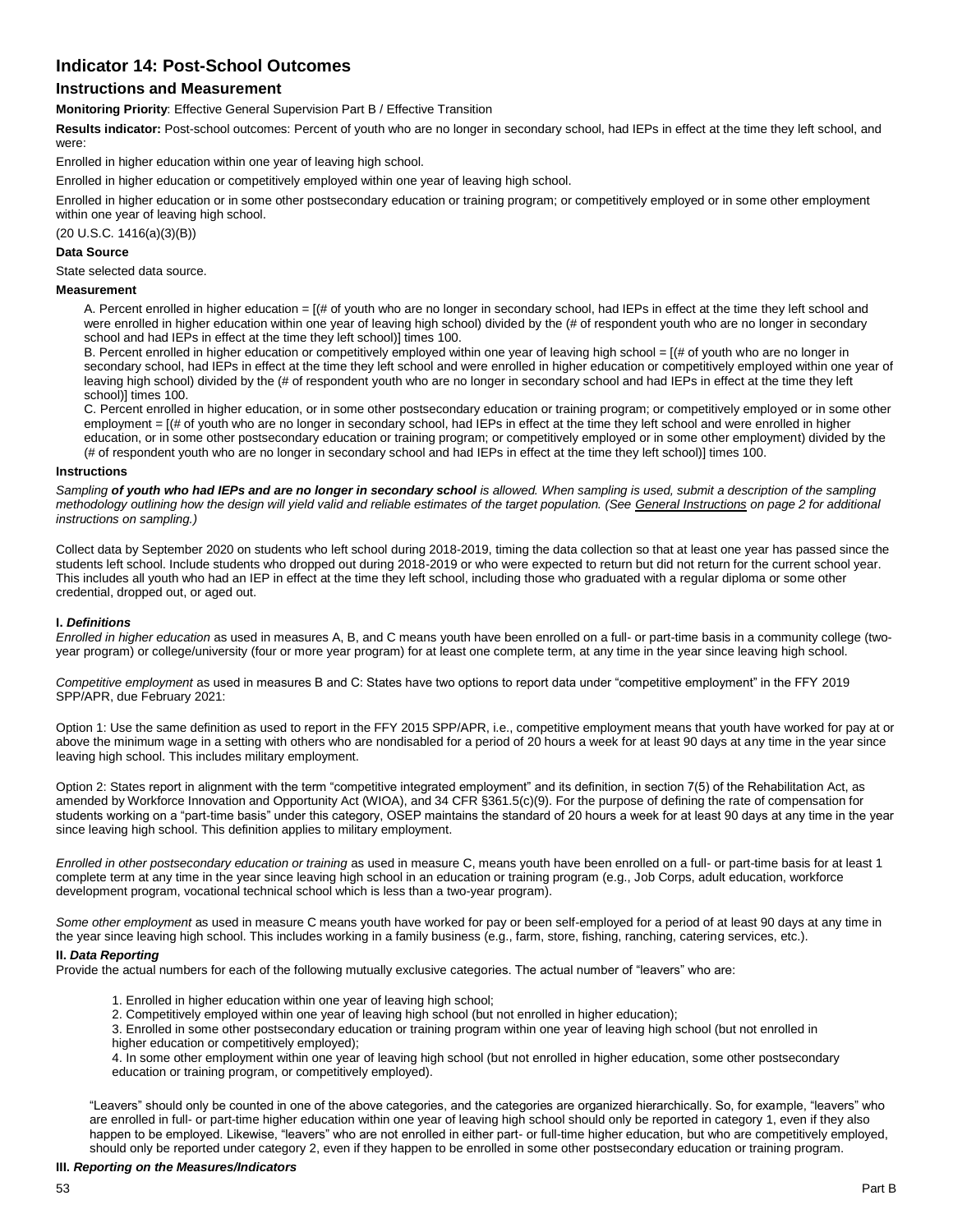Targets must be established for measures A, B, and C.

Measure A: For purposes of reporting on the measures/indicators, please note that any youth enrolled in an institution of higher education (that meets any definition of this term in the Higher Education Act (HEA)) within one year of leaving high school must be reported under measure A. This could include youth who also happen to be competitively employed, or in some other training program; however, the key outcome we are interested in here is enrollment in higher education.

Measure B: All youth reported under measure A should also be reported under measure B, in addition to all youth that obtain competitive employment within one year of leaving high school.

Measure C: All youth reported under measures A and B should also be reported under measure C, in addition to youth that are enrolled in some other postsecondary education or training program, or in some other employment.

Include the State's analysis of the extent to which the response data are representative of the demographics of youth who are no longer in secondary school and had IEPs in effect at the time they left school. States should consider categories such as race and ethnicity, disability category, and geographic location in the State.

If the analysis shows that the response data are not representative of the demographics of youth who are no longer in secondary school and had IEPs in effect at the time they left school, describe the strategies that the State will use to ensure that in the future the response data are representative of those demographics. In identifying such strategies, the State should consider factors such as how the State collected the data.

# **14 - Indicator Data**

### **Historical Data**

| Measure | <b>Baseline</b> | <b>FFY</b>     | 2014   | 2015   | 2016   | 2017   | 2018   |
|---------|-----------------|----------------|--------|--------|--------|--------|--------|
| Α       | 2009            | Target<br>$>=$ | 23.00% | 23.50% | 24.00% | 24.00% | 25.00% |
| Α       | 19.00%          | Data           | 22.89% | 25.97% | 24.14% | 23.53% | 26.15% |
| B       | 2009            | Target<br>$>=$ | 60.50% | 60.50% | 60.50% | 61.00% | 62.00% |
| B       | 59.00%          | Data           | 46.99% | 68.83% | 68.97% | 73.53% | 72.31% |
| С       | 2009            | Target<br>$>=$ | 81.00% | 81.00% | 81.50% | 81.50% | 82.00% |
| С       | 80.00%          | Data           | 87.95% | 83.12% | 82.76% | 82.35% | 83.08% |

## **FFY 2019 Targets**

| FFY             | 2019   |
|-----------------|--------|
| Target $A \geq$ | 25.00% |
| Target $B \geq$ | 62.00% |
| Target $C \geq$ | 83.00% |

#### **Targets: Description of Stakeholder Input**

The Virgin Islands Advisory Panel for Special Education (VIAPSE) is the primary stakeholder group for the VIDE/SOSE. In April 2017, new members were selected and officers were selected by members to various subcommittees to serve on the panel. Members, who are appointed by the Governor of the Virgin Islands, serve a term of three years. The Advisory Panel is comprised of members that are parents of children with disabilities, individuals with disabilities, and teachers and administrators. The panel also includes individuals from other private and public agencies involved in the education of children with disabilities. Additionally, key internal and external stakeholders are given an opportunity to provide input on the targets for the SPP.

The VIAPSE's primary purpose is to advise the VIDE/SOSE on the provision of special education and related services for children with disabilities. For FFY 2019, Stakeholders-VIAPSE and other VIDE internal stakeholders were provided with data for results and compliance Indicators. The VIDE/SOSE requested its Stakeholders to review data provide suggestions and feedback on various approaches/strategies to improve results specifically for all Indicators. Some of these suggestions included: (e.g. career exploration, social media platform, heighten community engagement). In addition, recommendations for targets for the remaining years of the SPP/APR was requested and discussed.

For FFY 2016 and 2017panel members received professional development training from the Technical Assistance for Excellence in Special Education (TAESE), which enhanced their advisory role and developed committees and activities that will support special education through students and family engagement.

#### **FFY 2019 SPP/APR Data**

| Number of respondent youth who are no longer in secondary school and had IEPs in effect at the time they left school b |  |
|------------------------------------------------------------------------------------------------------------------------|--|
| 1. Number of respondent youth who enrolled in higher education within one year of leaving high school                  |  |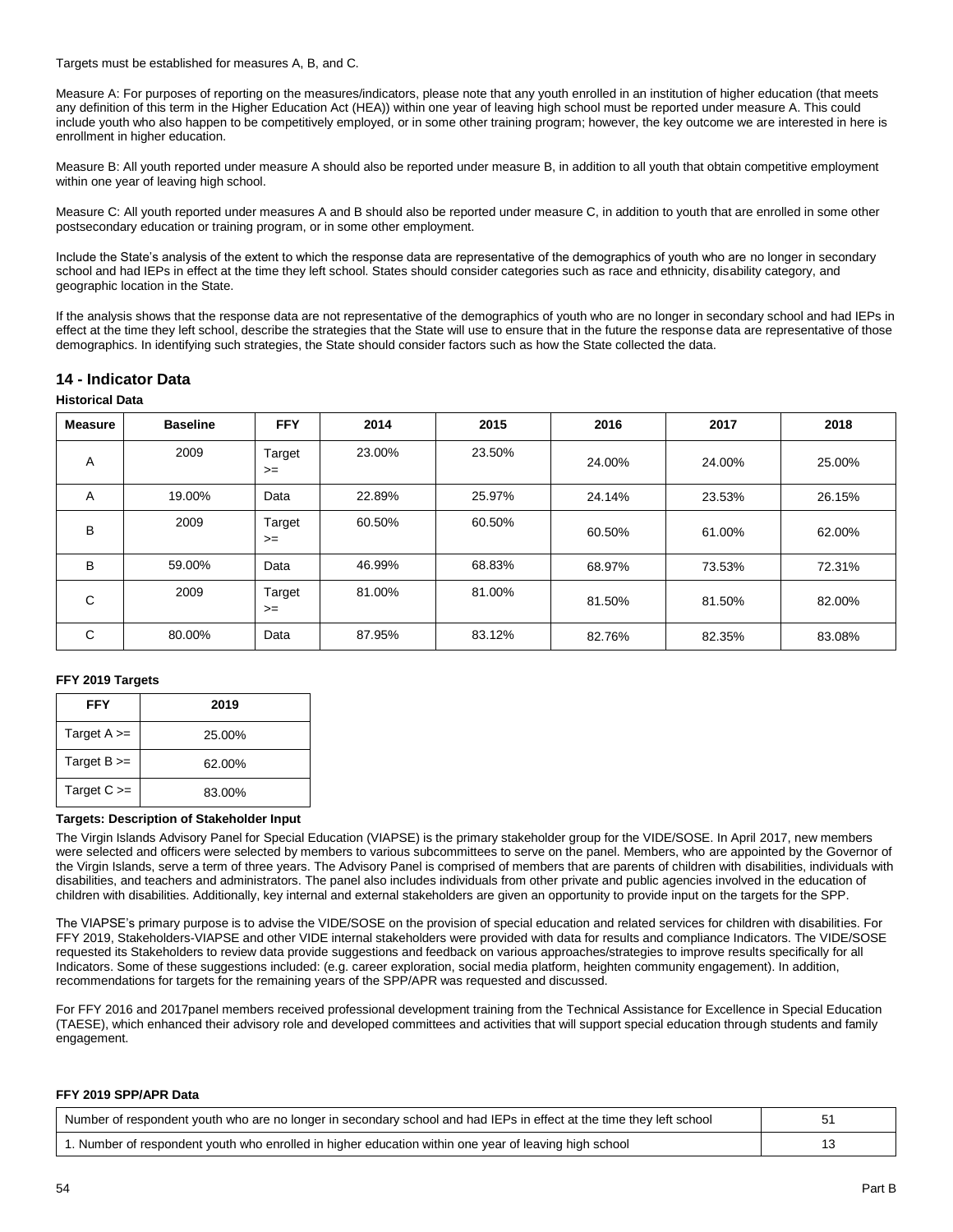| 2. Number of respondent youth who competitively employed within one year of leaving high school                                                                                                                                     | 26 |
|-------------------------------------------------------------------------------------------------------------------------------------------------------------------------------------------------------------------------------------|----|
| 3. Number of respondent youth enrolled in some other postsecondary education or training program within one year of<br>leaving high school (but not enrolled in higher education or competitively employed)                         |    |
| 4. Number of respondent youth who are in some other employment within one year of leaving high school (but not enrolled in<br>higher education, some other postsecondary education or training program, or competitively employed). |    |

| <b>Measure</b>                                                                                                                                                                                       | <b>Number of</b><br>respondent<br>youth | Number of<br>respondent<br>youth who are<br>no longer in<br>secondary<br>school and<br>had IEPs in<br>effect at the<br>time they left<br>school | FFY 2018 Data | <b>FFY 2019</b><br><b>Target</b> | FFY 2019 Data | <b>Status</b> | Slippage    |
|------------------------------------------------------------------------------------------------------------------------------------------------------------------------------------------------------|-----------------------------------------|-------------------------------------------------------------------------------------------------------------------------------------------------|---------------|----------------------------------|---------------|---------------|-------------|
| A. Enrolled in<br>higher<br>education (1)                                                                                                                                                            | 13                                      | 51                                                                                                                                              | 26.15%        | 25.00%                           | 25.49%        | Met Target    | No Slippage |
| <b>B.</b> Enrolled in<br>higher<br>education or<br>competitively<br>employed<br>within one year<br>of leaving high<br>school $(1 + 2)$                                                               | 39                                      | 51                                                                                                                                              | 72.31%        | 62.00%                           | 76.47%        | Met Target    | No Slippage |
| C. Enrolled in<br>higher<br>education, or in<br>some other<br>postsecondary<br>education or<br>training<br>program; or<br>competitively<br>employed or in<br>some other<br>employment<br>$(1+2+3+4)$ | 46                                      | 51                                                                                                                                              | 83.08%        | 83.00%                           | 90.20%        | Met Target    | No Slippage |

#### **Please select the reporting option your State is using:**

Option 1: Use the same definition as used to report in the FFY 2015 SPP/APR, i.e., competitive employment means that youth have worked for pay at or above the minimum wage in a setting with others who are nondisabled for a period of 20 hours a week for at least 90 days at any time in the year since leaving high school. This includes military employment.

| <b>Sampling Question</b> | Yes / No |
|--------------------------|----------|
| Was sampling used?       | NΟ       |

#### **Describe the sampling methodology outlining how the design will yield valid and reliable estimates.**

| <b>Survey Question</b>                 | Yes / No |
|----------------------------------------|----------|
| Was a survey used?                     | YES      |
| If yes, is it a new or revised survey? | NO       |

#### **Include the State's analyses of the extent to which the response data are representative of the demographics of youth who are no longer in secondary school and had IEPs in effect at the time they left school.**

In FFY 2019, the VIDE/SOSE obtained demographic information (students', parent/guardians' name and contact information, telephone numbers for students and their parents/guardians, the date that the student graduated or exited school, and mailing address) from the State student data system ("GoalView") and the Division of Planning, Research, and Evaluation (PR&E). The SOSE in June of 2020, one (1) year after students left school mails a survey to every student with an IEP who graduated or otherwise exited school at the end of 2019-2020 school year (including leavers from the end of 2020 summer session).

The SOSE uses a written survey with multiple-choice questions that are mailed with a letter, which request that student or their family complete and return the survey to the SOSE in a self-addressed, stamped envelope. The SOSE mailed 89 surveys in June of 2020 to students who left school after the end of the 2019-2020 school year (including summer session). The VIDE/SOSE was able to collect responses from mailed and telephonic surveys for 51 out of the 89 leavers for a 57.30% response rate. The VIDE/SOSE was not able to contact all students because of outdated demographic information, such as, wrong mailing addresses, invalid phone numbers, disconnected telephones, and or families whose contact information were not updated due to relocation out of the territory.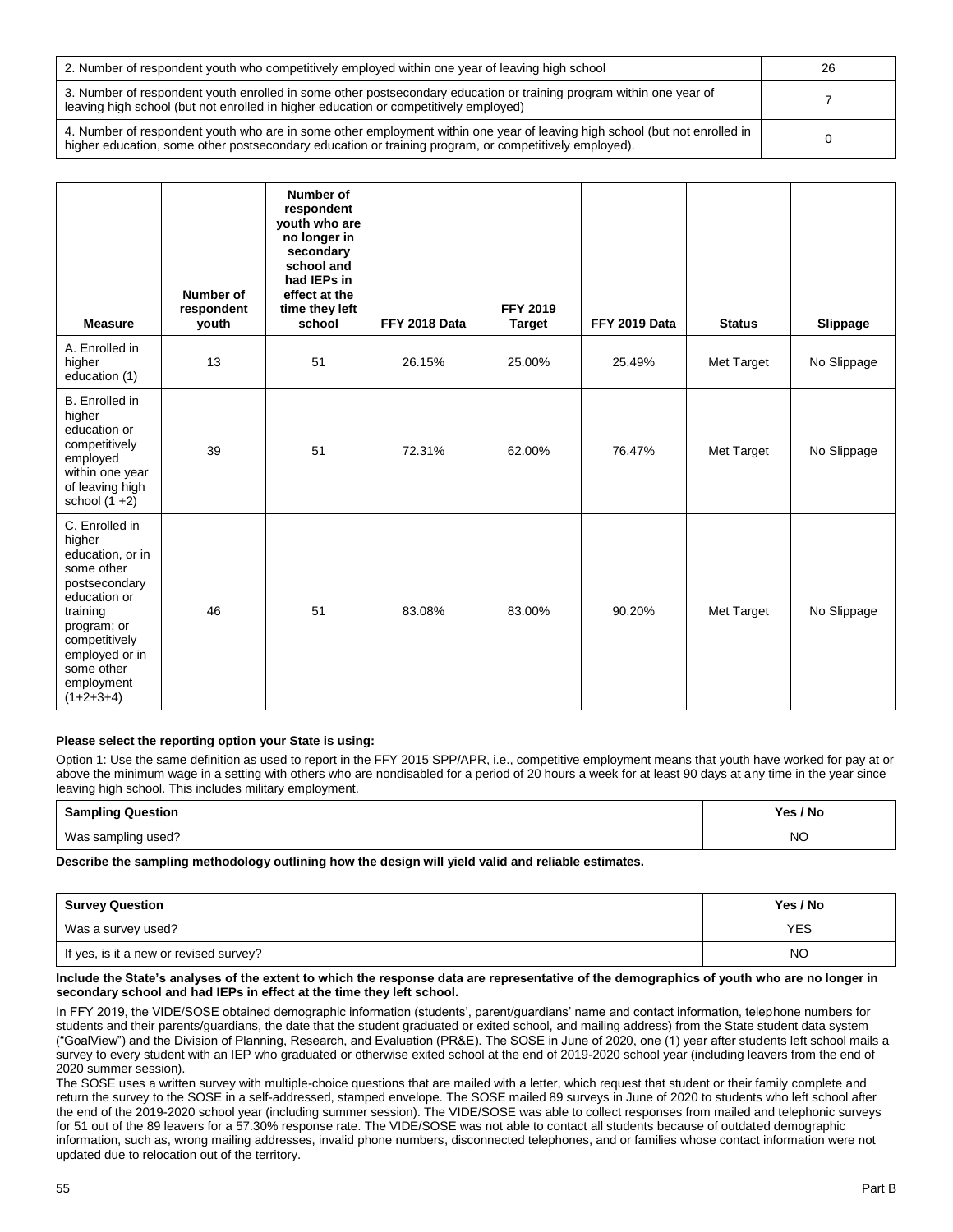The SOSE conducted an item analysis using the State PSO calculator on gender, graduation/exiting status, race/ethnicity, and disability category of the 51 responders. The SOSE item analysis for all responders produced valuable data and display counts and representativeness for subgroups in each demographic category. For instance, the percentages of the responder were as follows; from the 51 responders, 30 were in the SLD category for a respondent representation of 58.82%. 21 of the responders were among the 5 disability categories ranging from Autism, Emotional Behavior Disorder, Intellectual Disorder, and Other Health Impairments for respondent representativeness of 41.18% from a 62.75% target leaver representation; 57.69% of respondents were female; 58.06% responders were in the minority/ethnicity category (not white/non-Hispanic); 32.35% of the responders out of 48.98% from the dropout target leaver representation responded to the survey.

For FFY 2019, as in the past, the families and students surveyed and responded (51 out of 89) are representative of the demographic of youth in the United States Virgin Islands who are no longer in secondary school and had IEPs in effect at the time they left school.

| Question                                                                                                                                              | Yes / No |
|-------------------------------------------------------------------------------------------------------------------------------------------------------|----------|
| Are the response data representative of the demographics of youth who are no longer in school and had IEPs in<br>effect at the time they left school? | YES.     |

### **Provide additional information about this indicator (optional)**

During FFY 2019, the VIDE/SOSE has continued to improve outcomes for children and youth with disabilities in the four cluster indicators by engaging in ongoing professional development through its national affiliates and resource partners thus building capacity and guiding its members on the most effective practices and structures to improve graduation rates, decrease dropouts, develop quality IEPs and transition planning, and more importantly improve post-school outcomes.

# **14 - Prior FFY Required Actions**

The VIDOE did not, as required by the measurement table, provide targets for FFY 2019 for this indicator.

### **Response to actions required in FFY 2018 SPP/APR**

As required by the measurement table, the VIDE/SOSE provided targets for FFY 2019 for this indicator.

# **14 - OSEP Response**

The Virgin Islands provided its FFY 2019 targets for this indicator, and OSEP accepts those targets.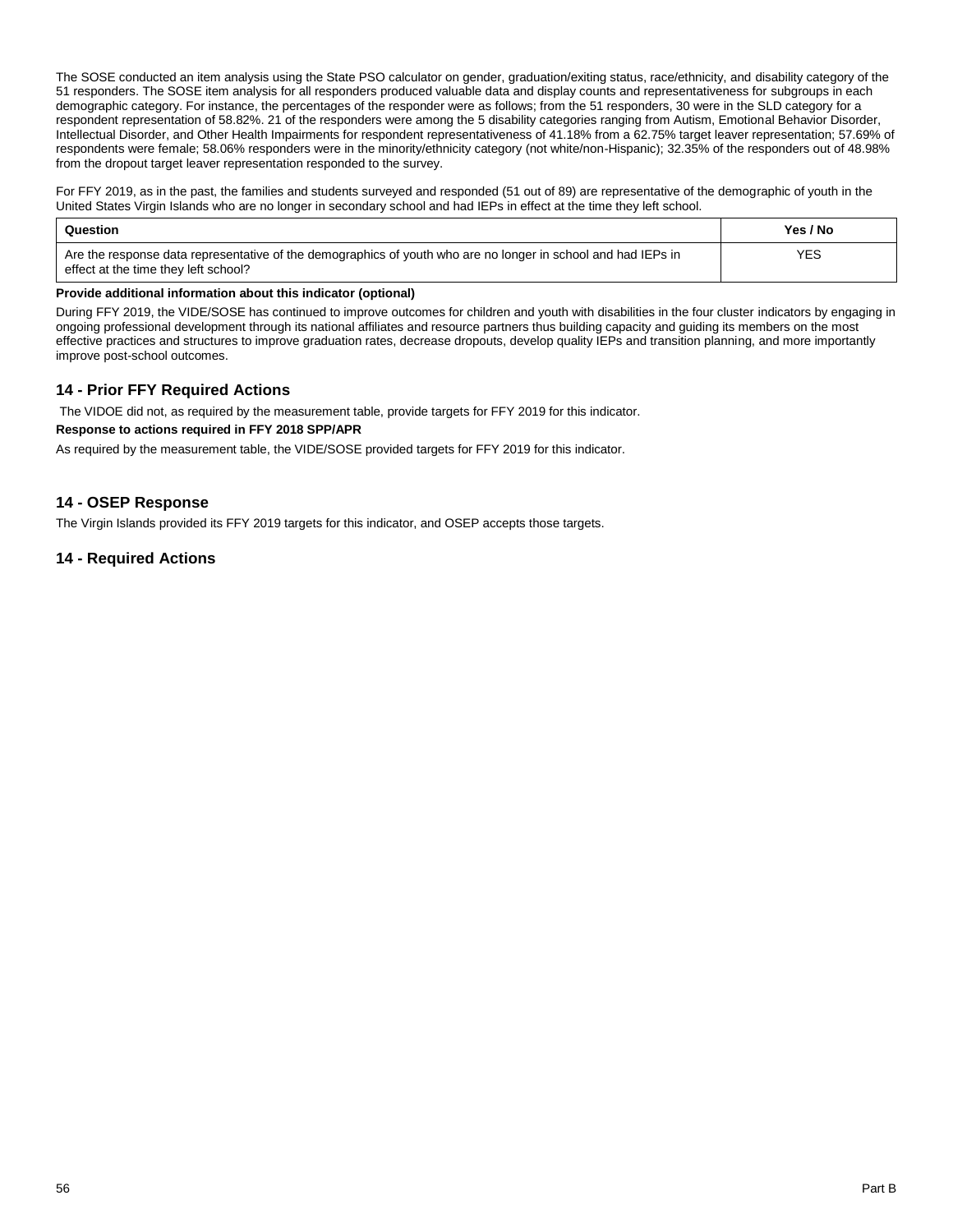# **Indicator 15: Resolution Sessions**

# **Instructions and Measurement**

**Monitoring Priority**: Effective General Supervision Part B / General Supervision

**Results Indicator:** Percent of hearing requests that went to resolution sessions that were resolved through resolution session settlement agreements.

(20 U.S.C. 1416(a)(3)(B))

### **Data Source**

Data collected under section 618 of the IDEA (IDEA Part B Dispute Resolution Survey in the EDFacts Metadata and Process System (E*MAPS*)).

# **Measurement**

Percent =  $(3.1(a)$  divided by 3.1) times 100.

# **Instructions**

Sampling is not allowed.

Describe the results of the calculations and compare the results to the target.

States are not required to establish baseline or targets if the number of resolution sessions is less than 10. In a reporting period when the number of resolution sessions reaches 10 or greater, develop baseline, targets and improvement activities, and report on them in the corresponding SPP/APR. States may express their targets in a range (e.g., 75-85%).

If the data reported in this indicator are not the same as the State's data under IDEA section 618, explain.

States are not required to report data at the LEA level.

# **15 - Indicator Data**

Select yes to use target ranges

# Target Range not used

#### **Prepopulated Data**

| <b>Source</b>                                                                                      | Date       | <b>Description</b>                                                          | Data |
|----------------------------------------------------------------------------------------------------|------------|-----------------------------------------------------------------------------|------|
| SY 2019-20 EMAPS IDEA Part B<br>Dispute Resolution Survey;<br>Section C: Due Process<br>Complaints | 11/04/2020 | 3.1 Number of resolution sessions                                           |      |
| SY 2019-20 EMAPS IDEA Part B<br>Dispute Resolution Survey;<br>Section C: Due Process<br>Complaints | 11/04/2020 | 3.1(a) Number resolution sessions resolved<br>through settlement agreements |      |

**Select yes if the data reported in this indicator are not the same as the State's data reported under section 618 of the IDEA.** NO

#### **Targets: Description of Stakeholder Input**

The Virgin Islands Advisory Panel for Special Education (VIAPSE) is the primary stakeholder group for the VIDE/SOSE. In April 2017, new members were selected and officers were selected by members to various subcommittees to serve on the panel. Members, who are appointed by the Governor of the Virgin Islands, serve a term of three years. The Advisory Panel is comprised of members that are parents of children with disabilities, individuals with disabilities, and teachers and administrators. The panel also includes individuals from other private and public agencies involved in the education of children with disabilities. Additionally, key internal and external stakeholders are given an opportunity to provide input on the targets for the SPP.

The VIAPSE's primary purpose is to advise the VIDE/SOSE on the provision of special education and related services for children with disabilities. For FFY 2019, Stakeholders-VIAPSE and other VIDE internal stakeholders were provided with data for results and compliance Indicators. The VIDE/SOSE requested its Stakeholders to review data provide suggestions and feedback on various approaches/strategies to improve results specifically for all Indicators. Some of these suggestions included: (e.g. career exploration, social media platform, heighten community engagement). In addition, recommendations for targets for the remaining years of the SPP/APR was requested and discussed.

For FFY 2016 and 2017panel members received professional development training from the Technical Assistance for Excellence in Special Education (TAESE), which enhanced their advisory role and developed committees and activities that will support special education through students and family engagement.

#### **Historical Data**

| <b>Baseline Year</b> | <b>Baseline Data</b> |
|----------------------|----------------------|
| 2008                 | 100.00%              |

| <b>FFY</b>  | 2014    | 2015    | 2016 | 2017 | 2018    |
|-------------|---------|---------|------|------|---------|
| Target $>=$ | 85.00%  |         |      |      |         |
| Data        | 100.00% | 100.00% |      |      | 100.00% |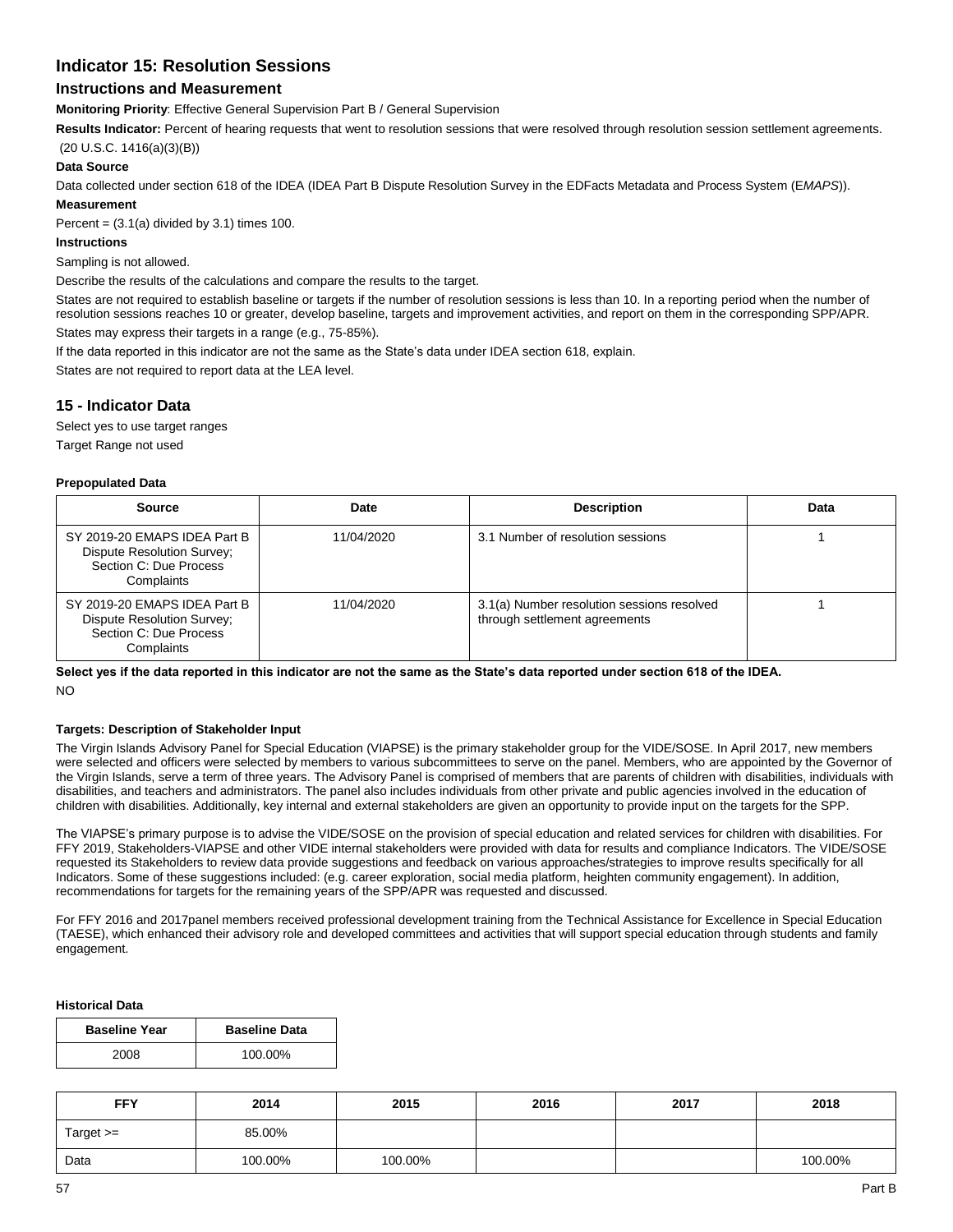**Targets**

| <b>FFY</b>  | 2019 |
|-------------|------|
| Target $>=$ |      |

## **FFY 2019 SPP/APR Data**

| 3.1(a) Number<br>resolutions<br>sessions resolved<br>through<br>settlement<br>agreements | 3.1 Number of<br>resolutions<br>sessions | <b>FFY 2018</b><br>Data | FFY 2019 Target | FFY 2019 Data | <b>Status</b> | <b>Slippage</b> |
|------------------------------------------------------------------------------------------|------------------------------------------|-------------------------|-----------------|---------------|---------------|-----------------|
|                                                                                          |                                          | 100.00%                 |                 | 100.00%       | N/A           | N/A             |

# **Provide additional information about this indicator (optional)**

The State is not required to report if there were less than 10 due process and/or resolution sessions during the reporting period.

# **15 - Prior FFY Required Actions**

None

# **15 - OSEP Response**

The Virgin Islands reported fewer than ten resolution sessions held in FFY 2019. The Virgin Islands is not required to provide targets until any fiscal year in which ten or more resolution sessions were held.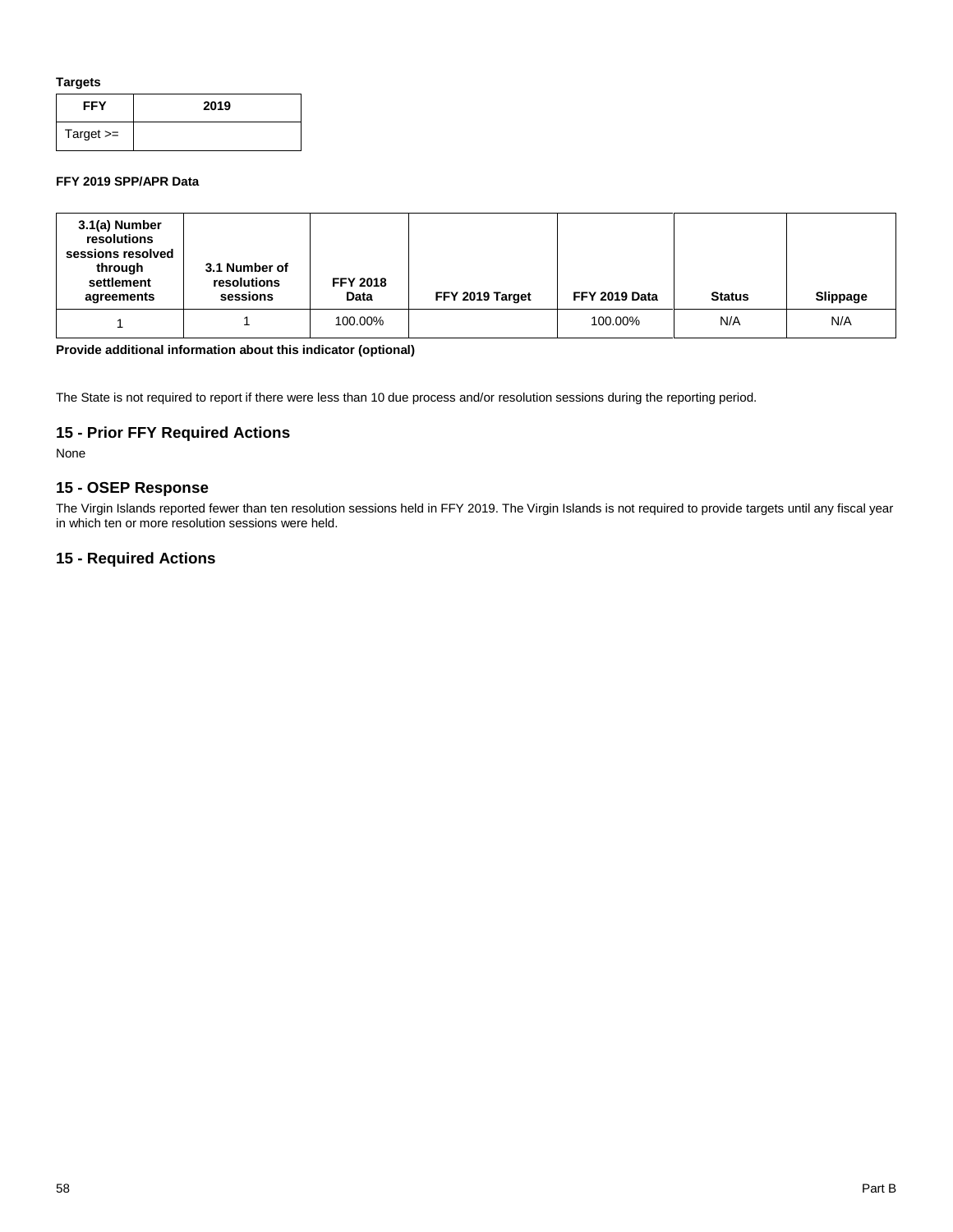# **Indicator 16: Mediation**

# **Instructions and Measurement**

**Monitoring Priority**: Effective General Supervision Part B / General Supervision

**Results indicator:** Percent of mediations held that resulted in mediation agreements.

(20 U.S.C. 1416(a)(3(B))

#### **Data Source**

Data collected under section 618 of the IDEA (IDEA Part B Dispute Resolution Survey in the EDFacts Metadata and Process System (E*MAPS*)). **Measurement**

Percent =  $(2.1(a)(i) + 2.1(b)(i))$  divided by 2.1) times 100.

#### **Instructions**

Sampling is not allowed.

Describe the results of the calculations and compare the results to the target.

States are not required to establish baseline or targets if the number of resolution sessions is less than 10. In a reporting period when the number of resolution sessions reaches 10 or greater, develop baseline, targets and improvement activities, and report on them in the corresponding SPP/APR. States may express their targets in a range (e.g., 75-85%).

If the data reported in this indicator are not the same as the State's data under IDEA section 618, explain.

States are not required to report data at the LEA level.

# **16 - Indicator Data**

## **Select yes to use target ranges**

Target Range not used

#### **Prepopulated Data**

| Source                                                                                             | Date       | <b>Description</b>                                                     | Data |
|----------------------------------------------------------------------------------------------------|------------|------------------------------------------------------------------------|------|
| SY 2019-20 EMAPS IDEA Part B<br>Dispute Resolution Survey;<br>Section B: Mediation Requests        | 11/04/2020 | 2.1 Mediations held                                                    |      |
| SY 2019-20 EMAPS IDEA Part B<br><b>Dispute Resolution Survey:</b><br>Section B: Mediation Requests | 11/04/2020 | 2.1.a.i Mediations agreements related to due<br>process complaints     |      |
| SY 2019-20 EMAPS IDEA Part B<br>Dispute Resolution Survey;<br>Section B: Mediation Requests        | 11/04/2020 | 2.1.b. iMediations agreements not related to<br>due process complaints |      |

**Select yes if the data reported in this indicator are not the same as the State's data reported under section 618 of the IDEA.** NO

#### **Targets: Description of Stakeholder Input**

The Virgin Islands Advisory Panel for Special Education (VIAPSE) is the primary stakeholder group for the VIDE/SOSE. In April 2017, new members were selected and officers were selected by members to various subcommittees to serve on the panel. Members, who are appointed by the Governor of the Virgin Islands, serve a term of three years. The Advisory Panel is comprised of members that are parents of children with disabilities, individuals with disabilities, and teachers and administrators. The panel also includes individuals from other private and public agencies involved in the education of children with disabilities. Additionally, key internal and external stakeholders are given an opportunity to provide input on the targets for the SPP.

The VIAPSE's primary purpose is to advise the VIDE/SOSE on the provision of special education and related services for children with disabilities. For FFY 2019, Stakeholders-VIAPSE and other VIDE internal stakeholders were provided with data for results and compliance Indicators. The VIDE/SOSE requested its Stakeholders to review data provide suggestions and feedback on various approaches/strategies to improve results specifically for all Indicators. Some of these suggestions included: (e.g. career exploration, social media platform, heighten community engagement). In addition, recommendations for targets for the remaining years of the SPP/APR was requested and discussed.

For FFY 2016 and 2017panel members received professional development training from the Technical Assistance for Excellence in Special Education (TAESE), which enhanced their advisory role and developed committees and activities that will support special education through students and family engagement.

## **Historical Data**

| <b>Baseline Year</b> | <b>Baseline Data</b> |
|----------------------|----------------------|
| 2005                 | 81.20%               |

| EEV<br>.       | 2014   | 2015 | 2016 | 2017 | 2018 |
|----------------|--------|------|------|------|------|
| ⊺arget<br>$>=$ | 90.00% |      |      |      |      |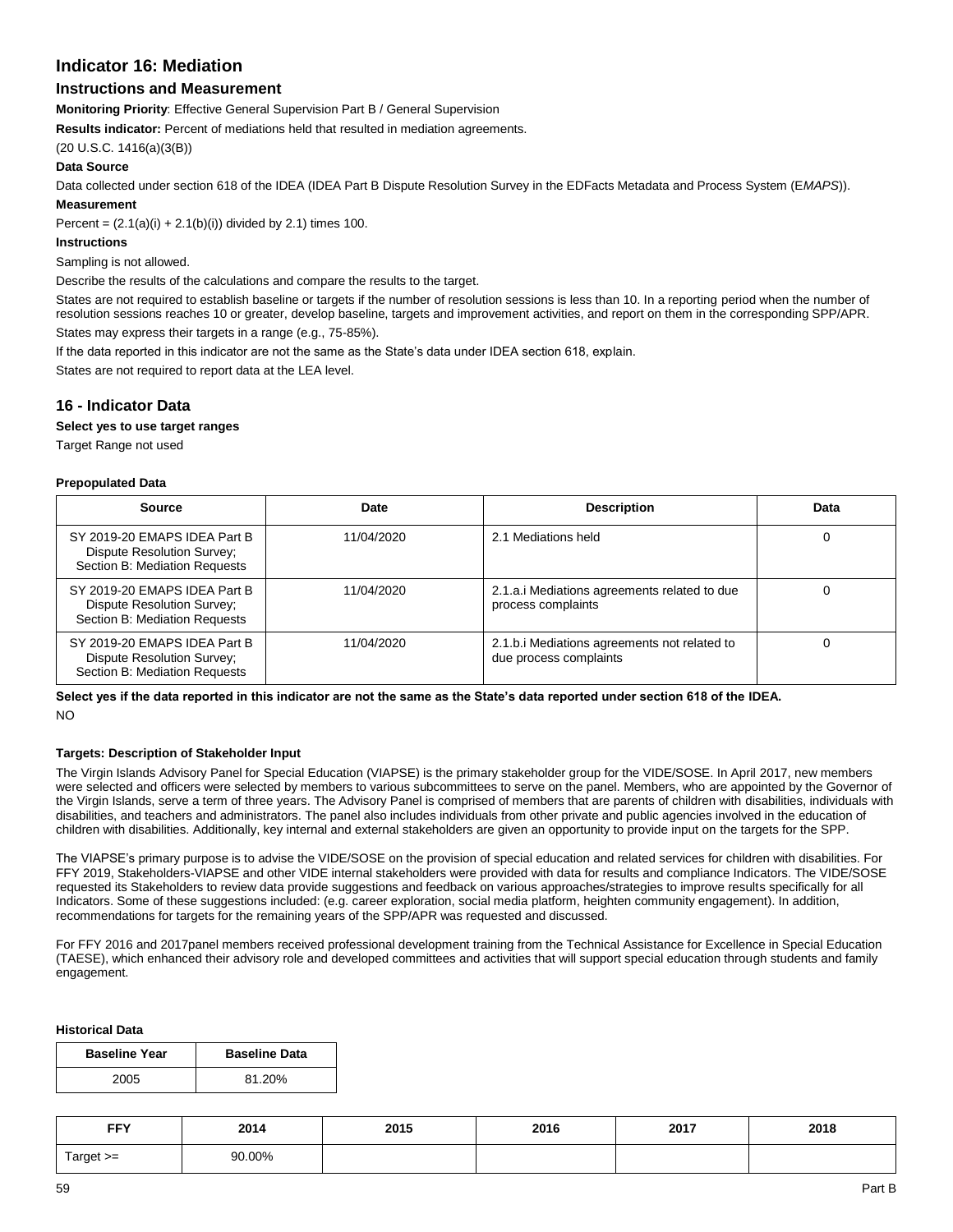|  |  | Data |  |  |  |  |  |
|--|--|------|--|--|--|--|--|
|--|--|------|--|--|--|--|--|

# **Targets**

| <b>FFY</b>  | 2019 |
|-------------|------|
| Target $>=$ |      |

# **FFY 2019 SPP/APR Data**

| 2.1.a.i<br><b>Mediation</b><br>agreements<br>related to due<br>process<br>complaints | 2.1.b.i<br><b>Mediation</b><br>agreements not<br>related to due<br>process<br>complaints | 2.1 Number of<br>mediations<br>held | <b>FFY 2018</b><br>Data | FFY 2019 Target | <b>FFY 2019</b><br>Data | <b>Status</b> | Slippage |
|--------------------------------------------------------------------------------------|------------------------------------------------------------------------------------------|-------------------------------------|-------------------------|-----------------|-------------------------|---------------|----------|
|                                                                                      |                                                                                          |                                     |                         |                 |                         | N/A           | N/A      |

# **Provide additional information about this indicator (optional)**

The State is not required to report if there were less than 10 mediation sessions during the reporting period.

# **16 - Prior FFY Required Actions**

None

# **16 - OSEP Response**

The Virgin Islands reported fewer than ten mediations held in FFY 2019. The Virgin Islands is not required to provide targets until any fiscal year in which ten or more mediations were held.